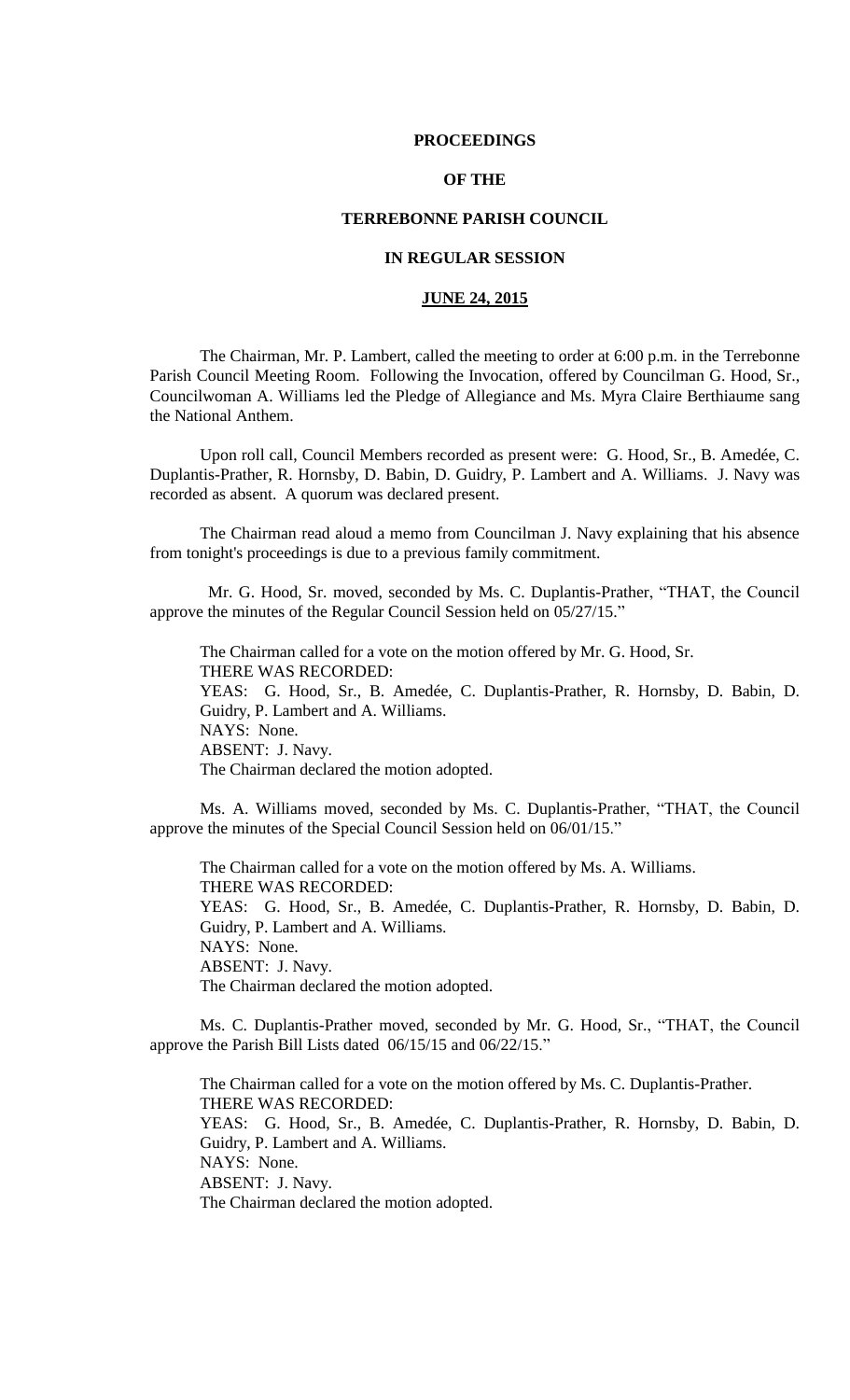Ms. C. Duplantis-Prather moved, seconded by Ms. A. Williams, "THAT, the Council approve the Parish Manual Check List for May 2015."

The Chairman called for a vote on the motion offered by Ms. C. Duplantis-Prather. THERE WAS RECORDED: YEAS: G. Hood, Sr., B. Amedée, C. Duplantis-Prather, R. Hornsby, D. Babin, D. Guidry, P. Lambert and A. Williams. NAYS: None. ABSENT: J. Navy. The Chairman declared the motion adopted.

Councilwoman B. Amedée read aloud a commendation congratulating Ms. Myra Clair Berthiaume for being selected as the Terrebonne Parish winner/representative in the Louisiana Farm Bureau Annual Convention's Junior Talent Contest in New Orleans on June 26, 2015.

Ms. Margo Verdin, swim instructor for the YMCA, briefly explained the swimming lesson program's available at the YMCA; she also mentioned that swimming lessons are offered year round.

Councilwoman B. Amedée noted that representatives from the recreation districts who offer swimming lessons were also invited to give information regarding their summer programs, however they were unable to attend tonight's proceedings; and for more information regarding swimming lessons programs, contact your local recreation district or the YMCA.

The Chairman acknowledged Mr. Woodrow Parker, with the Aqua Safety First Community Program, who asked for three seconds of silence for the last victim who drowned. Mr. Parker continued expressing the urgency of swimming lessons and encouraging the 8 of 10 people who cannot swim to learn how.

Mr. Parker introduced Ms. Anna Karina Cardenas, of ENAI Swim LLC, who briefly informed the Council of the type of swimming safety and lessons her business offers. Ms. Cardenas explained that she not only teaches children how to swim, that she teaches them survival swimming skills that may save their lives.

Mr. D. Babin moved, seconded by Mr. G. Hood, Sr., "THAT, the Council extend Ms. Cardenas time an additional minute."

The Chairman called for a vote on the motion offered by Mr. D. Babin. THERE WAS RECORDED: YEAS: G. Hood, Sr., B. Amedée, C. Duplantis-Prather, R. Hornsby, D. Babin, D. Guidry, P. Lambert and A. Williams. NAYS: None. ABSENT: J. Navy. The Chairman declared the motion adopted.

Ms. Cardenas continued stating that she teaches children as young as six months old water safety and for more information to visit her website at enaiswim.com.

Councilwoman C. Duplantis-Prather commended both Mr. Parker and Ms. Cardenas for bringing this information to the Council.

Mr. Parker thanked the Council and Administration for being proactive in water safety.

Ms. A. Williams moved, seconded by Mr. D. Babin, "THAT, the Council introduce an ordinance to amend the 2015 Adopted Operating Budget of the Terrebonne Parish Consolidated Government for the following item: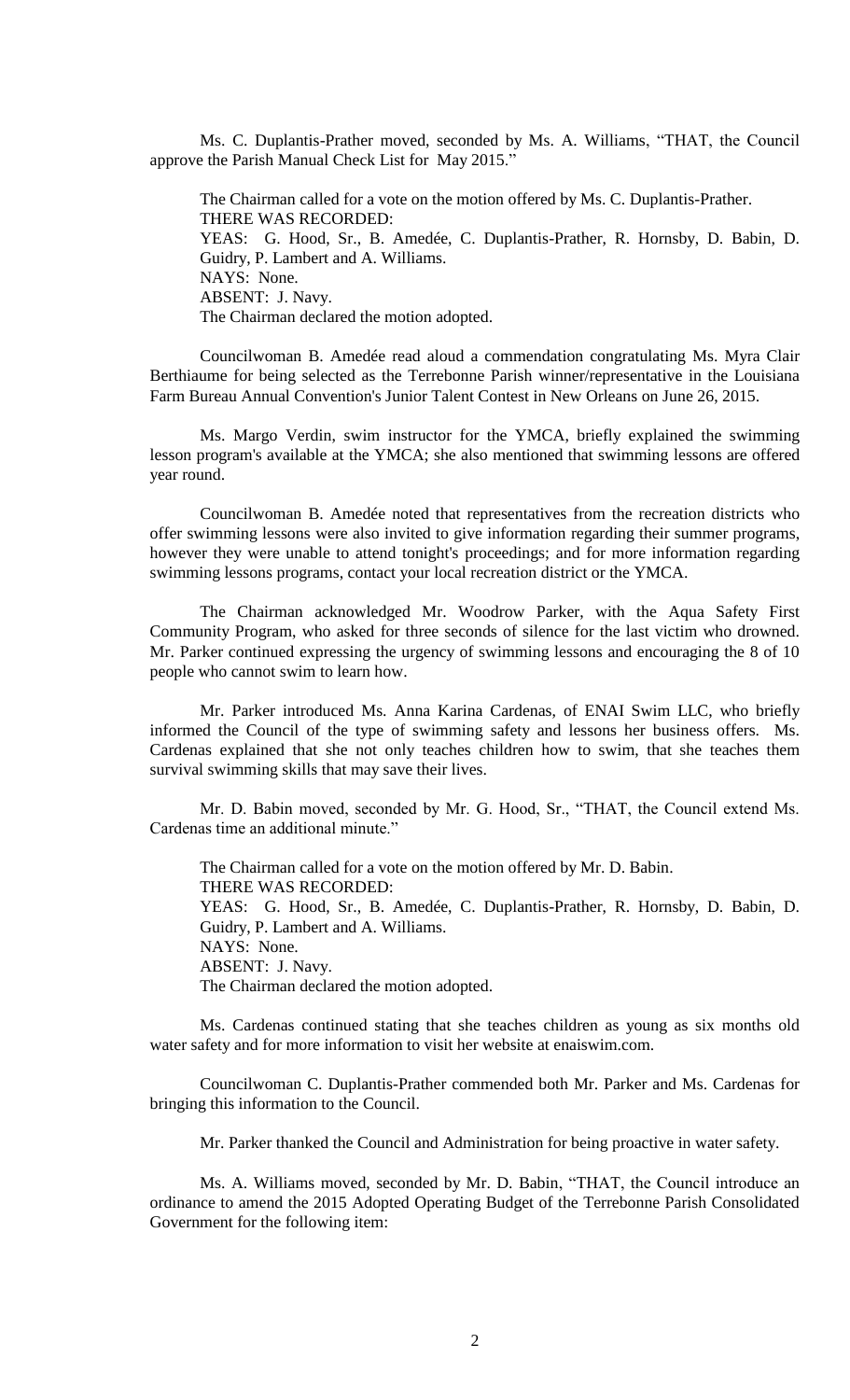I. HMGP Wind Hardening Project Houma Generator Station, \$327,431 and calling a public hearing on said matter on July 8, 2015 at 6:30 p.m."

The Chairman called for a vote on the motion offered by Ms. A. Williams. THERE WAS RECORDED: YEAS: G. Hood, Sr., B. Amedée, C. Duplantis-Prather, R. Hornsby, D. Babin, D. Guidry, P. Lambert and A. Williams. NAYS: None. ABSENT: J. Navy. The Chairman declared the motion adopted.

Under Agenda Item 2 - Public wishing to address the Council

The Chairman announced that Mr. Mark Jeff's speaker card was removed at his request.

Ms. A. Williams moved, seconded by Mr. R. Hornsby, "THAT, the Council accept the minutes of the Terrebonne Parish Sales and Use Tax Advisory Board meeting dated June 17, 2015 and ratify the following actions:

1) Recommendation to accept 2014 Financial Audit Report as prepared by Bourgeois Bennett, LLC.

2) Declaring certain items from the Sales Tax Office as surplus property and authorizing the Parish Government to dispose of same."

The Chairman called for a vote on the motion offered by Ms. A. Williams. THERE WAS RECORDED: YEAS: G. Hood, Sr., B. Amedée, C. Duplantis-Prather, R. Hornsby, D. Babin, D. Guidry, P. Lambert and A. Williams. NAYS: None. ABSENT: J. Navy. The Chairman declared the motion adopted.

The Chairman called for a report on the Public Services Committee meeting held on 6/22/15, whereupon the Committee Chairwoman noting ratification of minutes calls public hearings on July 8. 2015 at 6:30 p.m., rendered the following:

## **PUBLIC SERVICES COMMITTEE**

## **JUNE 22, 2015**

The Chairwoman, A. Williams, called the Public Services Committee meeting to order at 5:31 p. m. in the Terrebonne Parish Council Meeting Room with an Invocation led by Committee member B. Amedèe and the Pledge of Allegiance by Committee member G. Hood, Sr. Upon roll call, Committee Members recorded as present were: Capt. G. Hood, Sr., HPD Ret., B. Amedѐe, C. Duplantis-Prather, R. Hornsby, D. Babin, D. Guidry, P. Lambert and A. Williams. Committee member J. Navy was recorded as absent. A quorum was declared present.

The Committee Chairwoman A. Williams read aloud a memo from Committee member J. Navy explaining that his absence from tonight's proceedings was due to a previous family commitment.

The Committee Chairwoman welcomed Boy Scout Christopher Harris from Troop 311 who was in the audience for tonight's proceedings.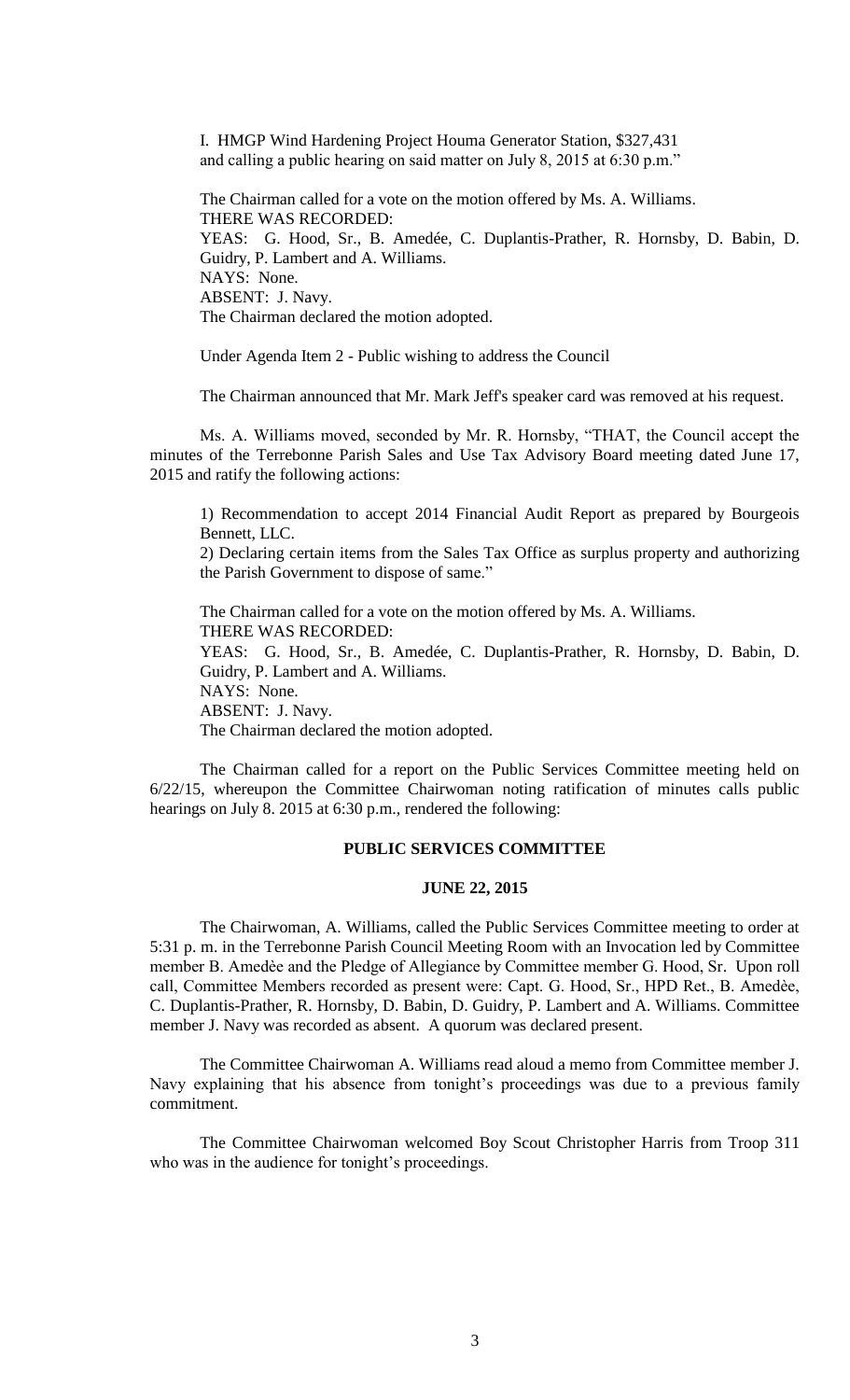| <b>OFFERED BY:</b>  | Mr. R. Hornsby   |
|---------------------|------------------|
| <b>SECONDED BY:</b> | Mr. G. Hood, Sr. |

#### RESOLUTION NO. 15-336

A resolution authorizing the execution of Change Order No. 1 for the Construction Agreement for Parish Project No. 12-PW-CDBG-64, DPW Administrative Building, Terrebonne Parish, Louisiana.

WHEREAS, the Terrebonne Parish Consolidated Government entered into a contract dated July 25, 2014 with B.E.T. Construction, Inc., Recordation Number 1459258, for Parish Project No. 12-PW-CDBG-64, DPW Administrative Building, Terrebonne Parish, Louisiana, and

WHEREAS, TPCG is desirous of completing the construction of the DPW Administrative Building Project, and

WHEREAS, this change order has been recommended to add construction material testing as requested by the Owner, and

WHEREAS, this change order also includes modifications to site work and fuel tank equipment, and

WHEREAS, this change order will be deducted from the relocation of infrastructure allowance as described in Change Order No. 1, and

WHEREAS, this change order will add thirty-eight (38) calendar days to the contract as a result of inclement weather, and

WHEREAS, Change Order No. 1 has been reviewed and approved by OCD, and

WHEREAS, this Change Order No. 1 has been recommended by the Engineer, Duplantis Design Group, PC, for this project.

NOW, THEREFORE BE IT RESOLVED that the Terrebonne Parish Council on behalf of the Terrebonne Parish Consolidated Government, does hereby approve and authorize the execution by Terrebonne Parish President Michel Claudet of Change Order No. 1 to the construction agreement with B.E.T. Construction, Inc. for Parish Project No. 12-PW-CDBG-64, DPW Administrative Building, Terrebonne Parish, Louisiana, for an increase of thirty-eight (38) calendar days to the contract, and

BE IT FURTHER RESOLVED that a certified copy of the resolution be forwarded to Engineer, Duplantis Design Group, PC.

THERE WAS RECORDED:

YEAS: G. Hood, Sr., C. Duplantis-Prather, R. Hornsby, D. Babin, D. Guidry, P. Lambert, and A. Williams. NAYS: None. ABSTAINING: B. Amedée. ABSENT: J. Navy. The Chairwoman declared the resolution adopted on this the 22nd day of June 2015.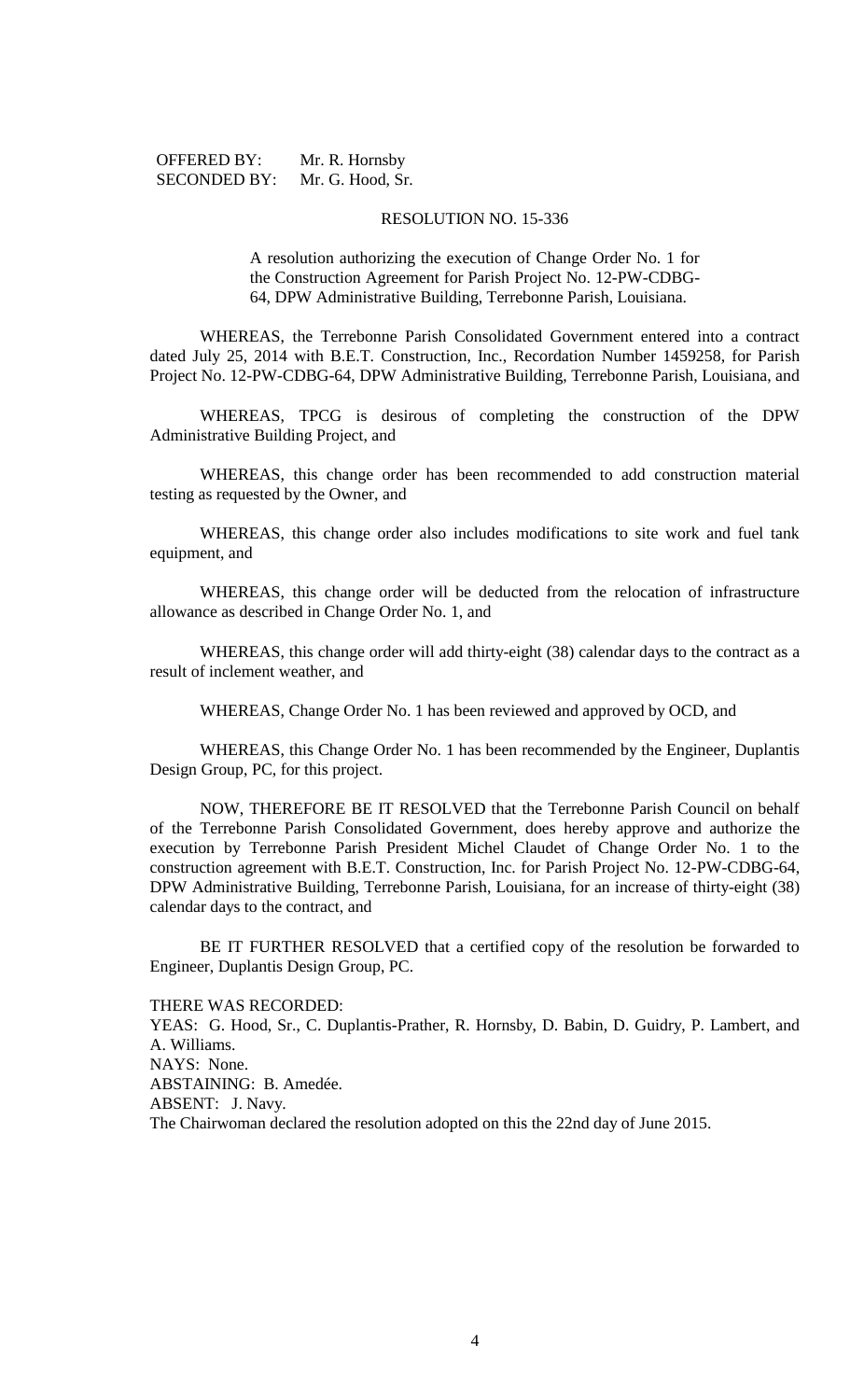| <b>OFFERED BY:</b>  | Mr. D. |
|---------------------|--------|
| <b>SECONDED BY:</b> | Ms. C. |

# Babin Duplantis-Prather

#### RESOLUTION NO. 15-337

A Resolution authorizing the award and signing of the Construction Contract for Courthouse Annex Generator Project, Parish Project No. 13-CHSE-12, Terrebonne Parish, Louisiana, and authorizing the issuance of Notice to Proceed.

WHEREAS, the Terrebonne Parish Consolidated Government received construction bids on Parish Project No. 13-CHSE-12, Courthouse Annex Generator Project, and

WHEREAS, the lowest and best bid was that submitted Thomassie Construction, Inc., with the total bid in the amount of \$455,815.15, and

WHEREAS, the Consultant Engineer for this project, the firm of Providence/GSE has recommended that the award of the contract for construction of this project be made to the firm of Thomassie Construction, Inc., and

NOW, THEREFORE, BE IT RESOLVED that the Terrebonne Parish Consolidated Government award the construction contract to Thomassie Construction, Inc. in the overall amount of \$455,815.15 contingent upon budget amendment, and

BE IT FURTHER RESOLVED that the President of Terrebonne Parish Consolidated Government, is hereby authorized and empowered to sign a construction contract for and on behalf of the Terrebonne Parish Consolidated Government with Thomassie Construction, Inc., upon receipt of the performance bond in the amount of the contract price and contingent upon budget amendment, and

BE IT FURTHER RESOLVED that upon receipt of required certificates of insurance evidencing coverage as provided in the project specifications and upon execution and recordation of all contract documents, that the Architect is hereby authorized to issue the Notice to Proceed to the Contractor to commence construction of the project.

THERE WAS RECORDED:

YEAS: G. Hood, Sr., B. Amedée, C. Duplantis-Prather, R. Hornsby, D. Babin, D. Guidry, P. Lambert, and A. Williams. NAYS: None. ABSTAINING: None. ABSENT: J. Navy. The Chairwoman declared the resolution adopted on this the 22nd day of June 2015.

OFFERED BY: Mr. D. Guidry SECONDED BY: Mr. D. Babin

## RESOLUTION NO. 15-338

A resolution authorizing the execution of Change Order No. 1 for the Construction Agreement for Parish Project No. 13-RDS-53; Right Turning Lane for Prospect & Main Street Project, Phase 2, Terrebonne Parish, Louisiana.

WHEREAS, the Terrebonne Parish Consolidated Government entered into a contract dated March 30, 2015, as seen by Entry No. 1477073, with Command Construction, LLC, for the Right Turning Lane for Prospect & Main Street Project, Phase 2, Parish Project No. 13-RDS-53,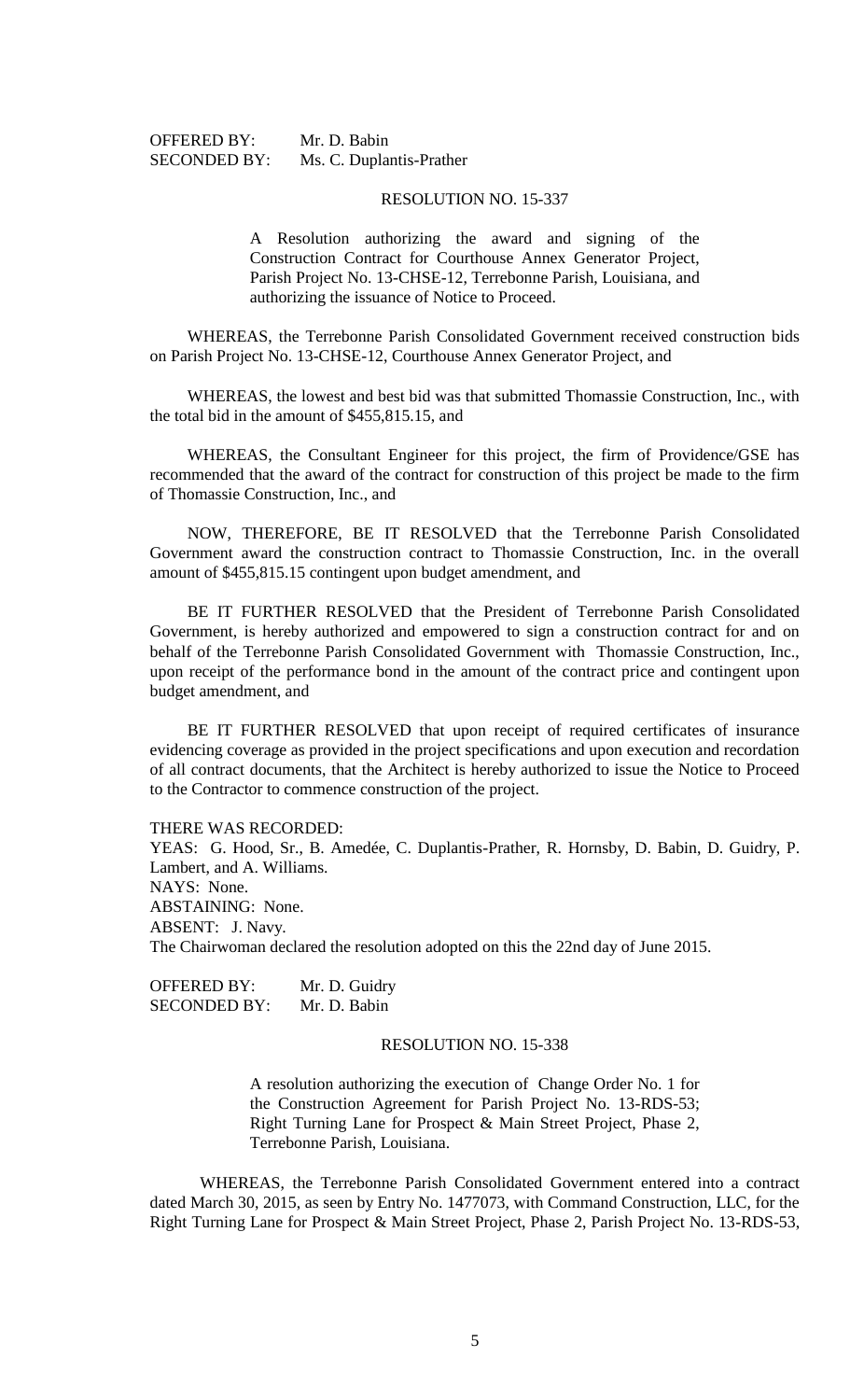Terrebonne Parish, Louisiana, and

WHEREAS, it is necessary to adjust and balance contract quantities with installed quantities, and

WHEREAS, this change order will decrease the contract by \$1,870.00, and

WHEREAS, this Change Order No. 1 has been recommended by the ENGINEER for this project, Milford & Associates, Inc.

NOW, THEREFORE BE IT RESOLVED that the Terrebonne Parish Council, on behalf of the Terrebonne Parish Consolidated Government, does hereby approve and authorize the execution by Terrebonne Parish President Michel Claudet of Change Order No. 1 to the construction agreement with, Command Construction, LLC for Right Turning Lane for Prospect & Main Street Project, Phase 2 for an decrease of One Thousand Eight Hundred Seventy Dollars and Zero Cents (-\$1,870.00) to the original contract amount, and

BE IT FURTHER RESOLVED that a certified copy of the resolution be forwarded to the Engineer, Milford & Associates, Inc.

THERE WAS RECORDED: YEAS: G. Hood, Sr., B. Amedée, C. Duplantis-Prather, R. Hornsby, D. Babin, D. Guidry, P. Lambert, and A. Williams. NAYS: None. ABSTAINING: None. ABSENT: J. Navy. The Chairwoman declared the resolution adopted on this the 22nd day of June 2015.

OFFERED BY: Mr. D. Babin SECONDED BY: Mr. D. Guidry

#### RESOLUTION NO. 15-339

A resolution awarding and authorizing the signing of the construction contract for Parish Project No.10-SEW-96, Ashland Wetland Assimilation Project, Terrebonne Parish Consolidated Government, Terrebonne Parish, Louisiana, and authorizing the issuance of the Notice to Proceed.

WHEREAS, the Terrebonne Parish Consolidated Government did receive construction bids on Parish Project No. 10-SEW-96, Ashland Wetland Assimilation Project, Terrebonne Parish, Louisiana, and,

WHEREAS, the lowest and best bid was that submitted by Cycle Construction Company, LLC, in the overall amount of \$1,712,955.00 has been reviewed and recommended by the ENGINEER, and

WHEREAS, this award is contingent upon approval from DEQ (Department of Environmental Quality), and

NOW, THEREFORE, BE IT RESOLVED that the Terrebonne Parish Consolidated Government award the construction contract to Cycle Construction Company, LLC, in the overall amount of \$1,712,955.00, and

BE IT FURTHER RESOLVED, that the President of Terrebonne Parish Consolidated Government, be and he is hereby authorized and empowered to sign a construction contract for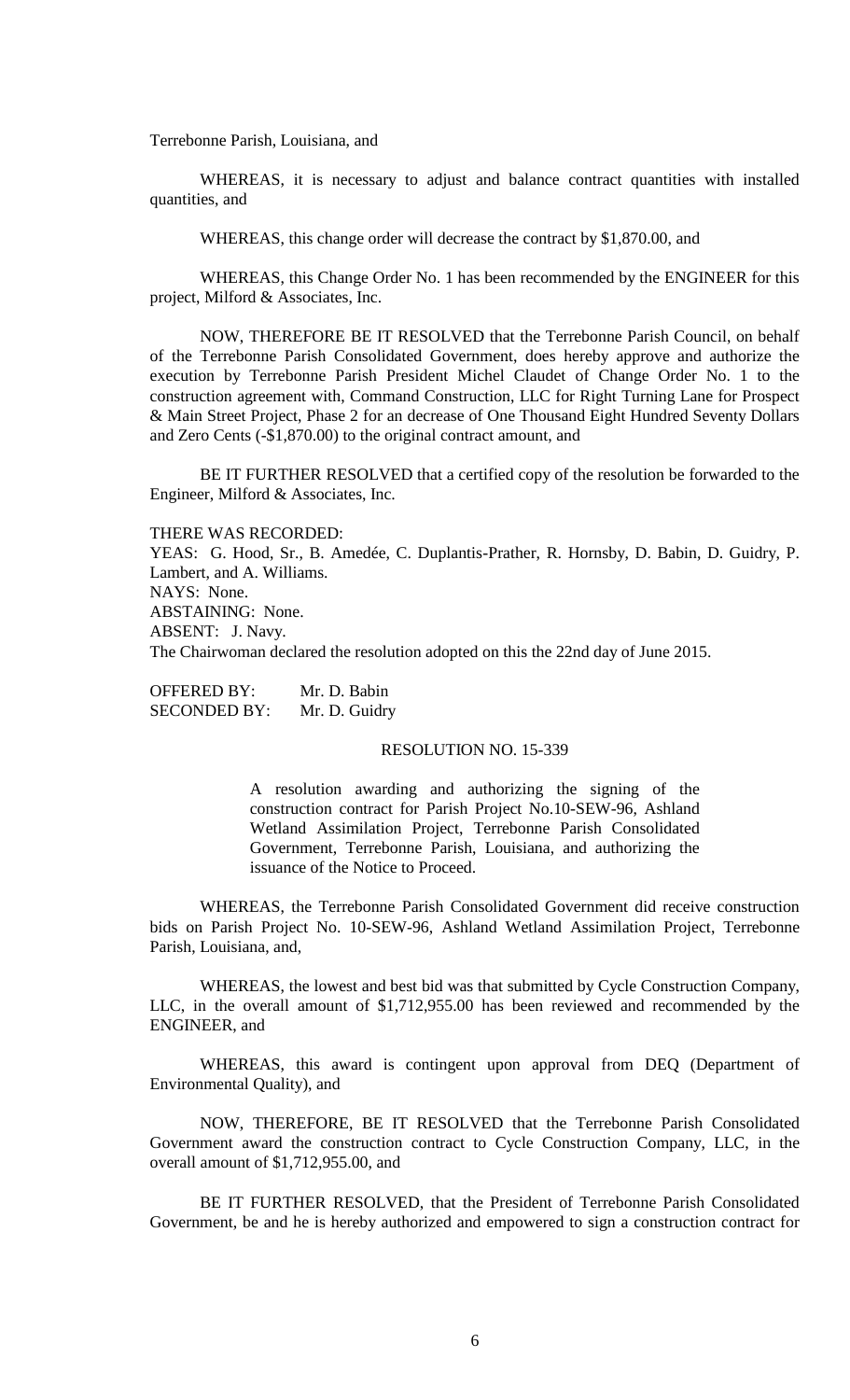and on behalf of the Terrebonne Parish Consolidated Government with Cycle Construction Company, LLC, upon receipt of the performance bond in the amount of the contract price, and

BE IT FURTHER RESOLVED, that upon receipt of required certificates of insurance evidencing coverage as provided in the project specifications and upon execution and recordation of all contract documents, that the Engineer is hereby authorized to issue the Notice to Proceed to the Contractor to commence construction of the project contingent upon approval from DEQ (Department of Environmental Quality).

THERE WAS RECORDED:

YEAS: G. Hood, Sr., B. Amedée, C. Duplantis-Prather, R. Hornsby, D. Babin, D. Guidry, P. Lambert, and A. Williams. NAYS: None. ABSTAINING: None. ABSENT: J. Navy. The Chairwoman declared the resolution adopted on this the 22nd day of June 2015.

OFFERED BY: Ms. C. Duplantis-Prather SECONDED BY: Mr. G. Hood, Sr. and Mr. D. Babin

### RESOLUTION NO. 15-340

A resolution authorizing the Department of Utilities to contract with Blade Runner Turbomachinery Services, LLC for the Houma Generation Station Unit 16 Turbine-Generator Dismantled Inspection and Repair project.

WHEREAS, the Terrebonne Parish Consolidated Government, Department of Utilities, Electric Generation Division (the Department/Division) solicited proposals for the Houma Generation Station Unit 16 Turbine-Generator Dismantled Inspection and Repair project on June 4, 2015, and

WHEREAS, the Division has reviewed the proposals submitted and recommends the proposal of Blade Runner Turbomachinery Services, LLC as the lowest and best proposal offered in the amount of \$385,580.00, and

WHEREAS, the Division reserves the right to increase or decrease the amount at the unit prices stated in the proposal, as determined by actual needs and availability of appropriated funds, and

 WHEREAS, the Department and parish administration concur with this recommendations, and

NOW, THEREFORE BE IT RESOLVED by the Terrebonne Parish Council, on behalf of the Terrebonne Parish Consolidated Government, that the Department of Utilities be, and they are hereby, authorized to contract with Blade Runner Turbomachinery Services, for Unit 16 Turbine-Generator Dismantled Inspection and Repair in the estimated amount of \$385,580.00

BE IT FURTHER RESOLVED, Parish President and all other appropriate parties be, and they are hereby, authorized to execute any and all contract documents associated therewith.

THERE WAS RECORDED:

YEAS: G. Hood, Sr., B. Amedée, C. Duplantis-Prather, R. Hornsby, D. Babin, D. Guidry, P. Lambert, and A. Williams. NAYS: None. ABSTAINING: None.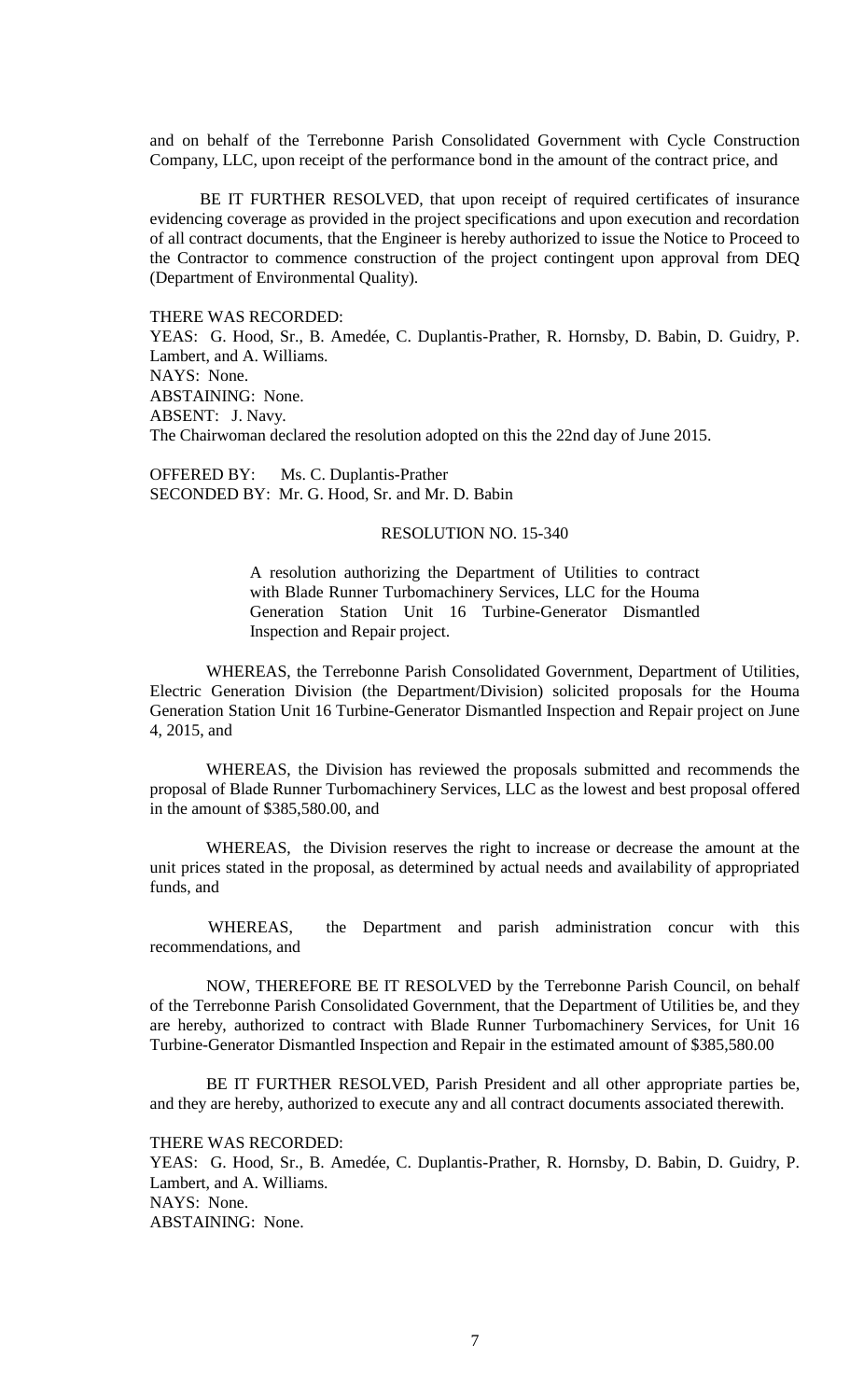ABSENT: J. Navy. The Chairwoman declared the resolution adopted on this the 22nd day of June 2015.

OFFERED BY: Mr. D. Babin SECONDED BY: Ms. C. Duplantis-Prather

## RESOLUTION NO. 15-341

A resolution authorizing the execution of Change Order No. 1 to the Construction Agreement for Parish Project No. 13-LNDFL54; Ashland Solid Waste Pickup Facility, Weigh Scales and Administration Building Project, Terrebonne Parish, Louisiana.

WHEREAS, the Terrebonne Parish Consolidated Government entered into a contract dated October 17, 2014, with Bonneval Construction Company, Inc., for the Ashland Solid Waste Pickup Facility, Weigh Scales and Administration Building Project, Parish Project No. 13-LNDFL54, Terrebonne Parish, Louisiana, and

WHEREAS, this change order has been recommended so as to add pay items as described inChange Order No. 1 , and

WHEREAS, this change order also provides for an increase in contract time of Fifty (50) calendar days, and

WHEREAS, this change order will increase the overall contract price by Two Hundred Twenty-Two Thousand, Six Hundred Seventy Dollars and Fifty Cents (\$222,670.50), and

WHEREAS, this Change Order No. 1 has been recommended by the ENGINEER for this project, CB&I Coastal, Inc.

NOW, THEREFORE BE IT RESOLVED that the Terrebonne Parish Council, on behalf of the Terrebonne Parish Consolidated Government, does hereby approve and authorize the execution by Terrebonne Parish President Michel Claudet of Change Order No. 1 to the construction agreement with Bonneval Construction, Inc., increasing the contract time by Fifty (50) calendar days and increasing the contract amount by Two Hundred Twenty-Two Thousand, Six Hundred Seventy Dollars and Fifty Cents (\$222,670.50), subject to the appropriation of adequate funding, and

BE IT FURTHER RESOLVED that a certified copy of the resolution be forwarded to the Engineer, CB&I Coastal, Inc.

THERE WAS RECORDED: YEAS: G. Hood, Sr., B. Amedée, C. Duplantis-Prather, R. Hornsby, D. Babin, D. Guidry, P. Lambert, and A. Williams. NAYS: None. ABSTAINING: None. ABSENT: J. Navy. The Chairwoman declared the resolution adopted on this the 22nd day of June 2015.

OFFERED BY: Mr. G. Hood, Sr. SECONDED BY: Ms. C. Duplantis-Prather

## RESOLUTION NO. 15-342

A resolution authorizing the execution of Change Order No. 6 for the Construction Agreement for Parish Project No. 98-WID-25, Hollywood Road Widening, Terrebonne Parish, Louisiana.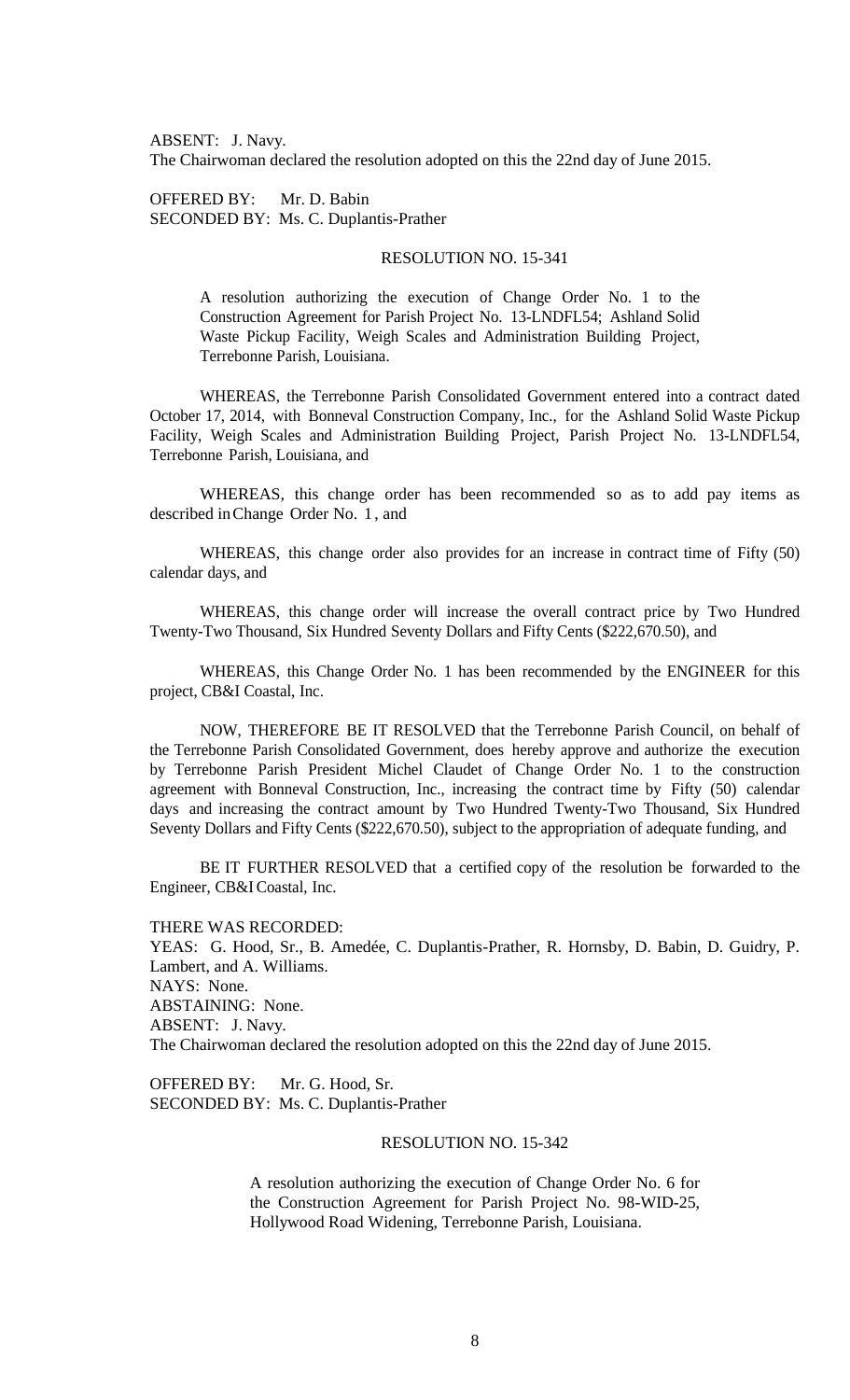WHEREAS, the Terrebonne Parish Consolidated Government entered into a contract dated January 23, 2014 with Conti Enterprises, Inc., Recordation Number 1447003, for Parish Project No. 98-WID-25, Hollywood Road Widening, Terrebonne Parish Consolidated Government, Terrebonne Parish, Louisiana, and

WHEREAS, the Contractor encountered unforeseen underground obstructions and waterline leaks while installing a waterline along Hollywood Road, and

WHEREAS, the Contractor will need to repair the leaks to the existing waterline and remove the underground obstructions, and

WHEREAS, this change order has been recommended so as to adjust the contract item quantities to allow payment to the contractor as described on the attached Change Order No. 6 for the above referenced project, and

WHEREAS, this change order will increase the overall contract price by One Hundred Twenty Thousand, Four Hundred and Sixty-Two Dollars and Forty-Three Cents (\$120,462.43), and

WHEREAS, this change order will add Ten (10) calendar days to the construction contract, and

WHEREAS, this Change Order No. 6 had been recommended by the Engineer, Providence/GSE Associates, LLC, for this project.

NOW, THEREFORE BE IT RESOLVED that the Terrebonne Parish Council on behalf of the Terrebonne Parish Consolidated Government, does hereby approve and authorize the execution by Terrebonne Parish President Michel Claudet of Change Order No. 6 to the construction agreement with Conti Enterprises, Inc. for Parish Project No. 98-WID-25, Hollywood Road Widening, Terrebonne Parish, Louisiana, for an increase to the contract amount of One Hundred Twenty Thousand, Four Hundred and Sixty-Two Dollars and Forty-Three Cents (\$120,462.43) and increase the construction contract by Ten (10) calendar days, and

BE IT FURTHER RESOLVED that a certified copy of the resolution be forwarded to Engineer, Providence/GSE Associates, LLC.

THERE WAS RECORDED:

YEAS: G. Hood, Sr., B. Amedée, C. Duplantis-Prather, R. Hornsby, D. Babin, D. Guidry, P. Lambert, and A. Williams.

NAYS: None.

ABSTAINING: None.

ABSENT: J. Navy.

The Chairwoman declared the resolution adopted on this the 22nd day of June 2015.

OFFERED BY: Mr. D. Babin SECONDED BY: Mr. P. Lambert and Mr. G. Hood, Sr.

## RESOLUTION NO. 15-343

WHEREAS, a price quote was obtained by the Terrebonne Parish Consolidated Government for the repairs to Unit 670 - 2004 Vactor Sewer Vacuum Truck (Serial Number 03- 10V-8931, VIN: 4J091315) for the Sewer Collection Division, and

WHEREAS, after careful review by Michael Ordogne, Pollution Control Administrator, and Gregory Bush, Director of Public Works, it has been determined that the estimated repair quote of Thirty-Four Thousand, Four Hundred Seventy-Three Dollars and Sixty Cents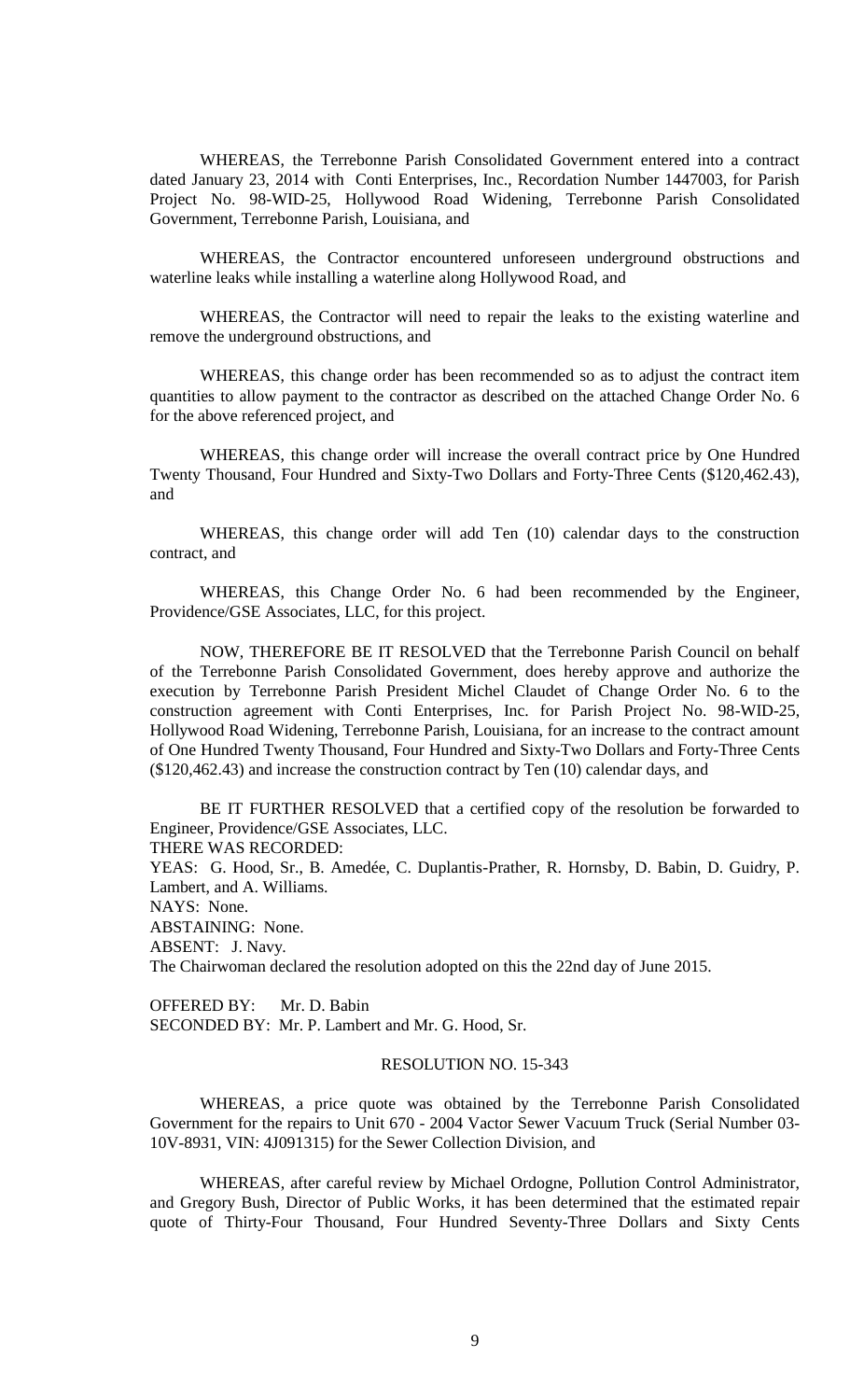(\$34,473.60) from Vacuum Truck Sales and Service, LLC for the repair of Unit 670 - 2004 Vactor Sewer Vacuum Truck (Serial Number 03-10V-8931, VIN: 4J091315) should be accepted as per the attached documents, and

WHEREAS, funds have been budgeted and are available in Account No. 311-434-8914- 01, and

WHEREAS, the Parish Administration has recommended the acceptance of the price for the aforementioned equipment repair at an estimated cost of Thirty-Four Thousand, Four Hundred Seventy-Three Dollars and Sixty Cents (\$34,473.60), as per the attached documents.

NOW THEREFORE BE IT RESOLVED, by the Terrebonne Parish Council (Public Services Committee), on behalf of the Terrebonne Parish Consolidated Government, that the recommendation of the Parish Administration be approved and that the repairs of the aforementioned Vacuum Truck be accepted as per the attached documentation.

#### THERE WAS RECORDED:

YEAS: G. Hood, Sr., B. Amedée, C. Duplantis-Prather, R. Hornsby, D. Babin, D. Guidry, P. Lambert, and A. Williams. NAYS: None. ABSTAINING: None. ABSENT: J. Navy. The Chairwoman declared the resolution adopted on this the 22nd day of June 2015.

Mr. R. Hornsby moved, seconded by Ms. B. Amedèe, "THAT, the Public Services Committee introduce an ordinance that will remove the '3-Way Stop' at the intersection of Lansdown Drive and Fair Oaks Street and establish a "Stop" intersection on Fair Oaks Street at its intersection with Lansdown Drive and call a public hearing on July 8, 2015 at 6:30 p.m."

The Chairwoman called for a vote on the motion offered by Mr. R. Hornsby. THERE WAS RECORDED: YEAS: G. Hood, Sr., B. Amedèe, C. Duplantis-Prather, R. Hornsby, D. Babin, D. Guidry, P. Lambert and A. Williams. NAYS: None. ABSENT: J. Navy. The Chairwoman declared the motion adopted.

Mr. G. Hood, Sr. moved, seconded by Mr. R. Hornsby, "THAT, there being no further business to come before the Public Services Committee, the meeting be adjourned."

The Chairwoman called for the vote on the motion offered by Mr. G. Hood, Sr. THERE WAS RECORDED: YEAS: G. Hood, Sr., B. Amedee, C. Duplantis-Prather, R. Hornsby, D. Babin, D. Guidry, P. Lambert and A. Williams. NAYS: None. ABSENT: J. Navy. The Chairwoman declared the motion adopted and the meeting was adjourned at 5:35 p.m.

Arlanda Williams, Chairwoman

Tammy E. Triggs, Minute Clerk

Ms. A. Williams moved, seconded by Mr. G. Hood, Sr., "THAT, the Council accept and ratify the minutes of the Public Services Committee meeting held on 06/22/15."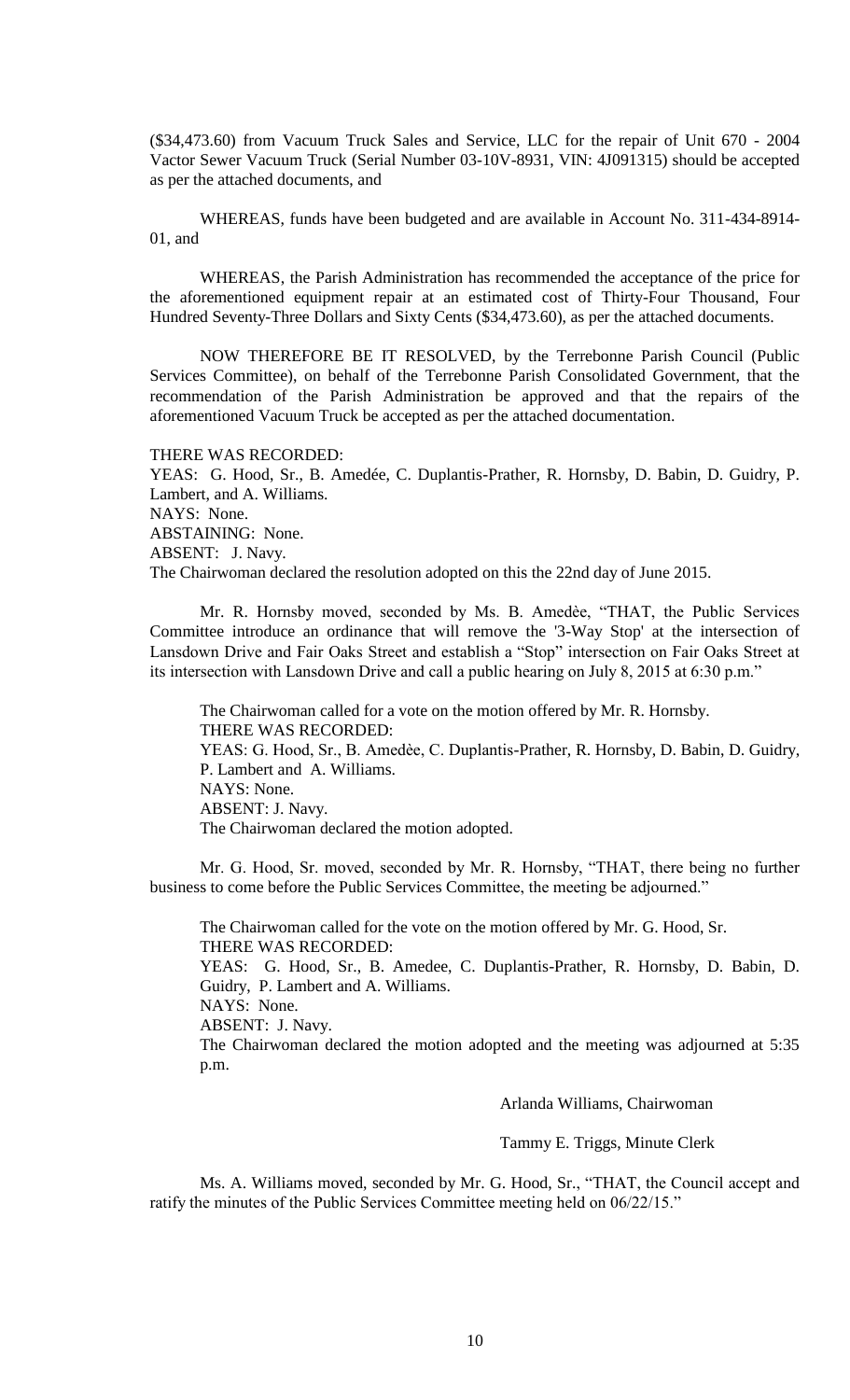The Chairman called for a vote on the motion offered by Ms. A. Williams. THERE WAS RECORDED: YEAS: G. Hood, Sr., B. Amedée, C. Duplantis-Prather, R. Hornsby, D. Babin, D. Guidry, P. Lambert and A. Williams. NAYS: None. ABSENT: J. Navy. The Chairman declared the motion adopted.

The Chairman called for a report on the Community Development and Planning Committee meeting held on 06/22/15, whereupon the Committee Chairwoman noting ratification of minutes calls public hearings on July 8, 2015 and July 20, 2015 at 6:30 p.m., rendered the following:

## **COMMUNITY DEVELOPMENT & PLANNING COMMITTEE**

#### **JUNE 22, 2015**

The Chairwoman, C. Duplantis-Prather, called the Community Development & Planning Committee meeting to order at 5:38 p. m. in the Terrebonne Parish Council Meeting Room with an Invocation offered by Committee member B. Amedèe and the Pledge of Allegiance by Committee member A. Williams. Upon roll call, Committee Members recorded as present were: Capt. G. Hood, Sr., HPD Ret., B. Amedee, C. Duplantis-Prather, R. Hornsby, D. Babin, D. Guidry, P. Lambert and A. Williams. Committee member J. Navy was recorded as absent. A quorum was declared present.

Committee Chairwoman C. Duplantis-Prather read aloud a memo from Committee member J. Navy explaining that his absence from tonight's proceedings was due to a previous family commitment.

OFFERED BY: Mr. D. Babin SECONDED: Mr. G. Hood, Sr.

## RESOLUTION NO. 15-344

A RESOLUTION CALLING A CONDEMNATION HEARING ON THE RESIDENTIAL STRUCTURE SITUATED AT 1514 BONVILLIAN STREET LOT 11, BLOCK 5 – DEWEYVILLE LESS REAR 3' SOLD, FOR MONDAY, JULY 20, 2015, AT 5:30 P.M. AND ADDRESSING OTHER MATTERS RELATIVE THERETO.

WHEREAS, on April 17, 2014, the Department of Planning and Zoning was notified of extensive violations to the Terrebonne Parish Nuisance Abatement Ordinance occurring at 1514 Bonvillian Street; and

WHEREAS, from an inspection of the property conducted by the Department of Planning and Zoning on April 24, 2014, it was found that the structure located at 1514 Bonvillian Street was, in fact, in such condition that it has been formally declared a dilapidated and dangerous structure, as defined under Section 14-26 of the Terrebonne Parish Code of Ordinances and, therefore, constitutes a nuisance; and

WHEREAS, after attempts to contact the owner of record via certified mail, the Department of Planning and Zoning published the required warning giving the owner notice of the violations; and

WHEREAS, subsequent to the required publication of the nuisance warning and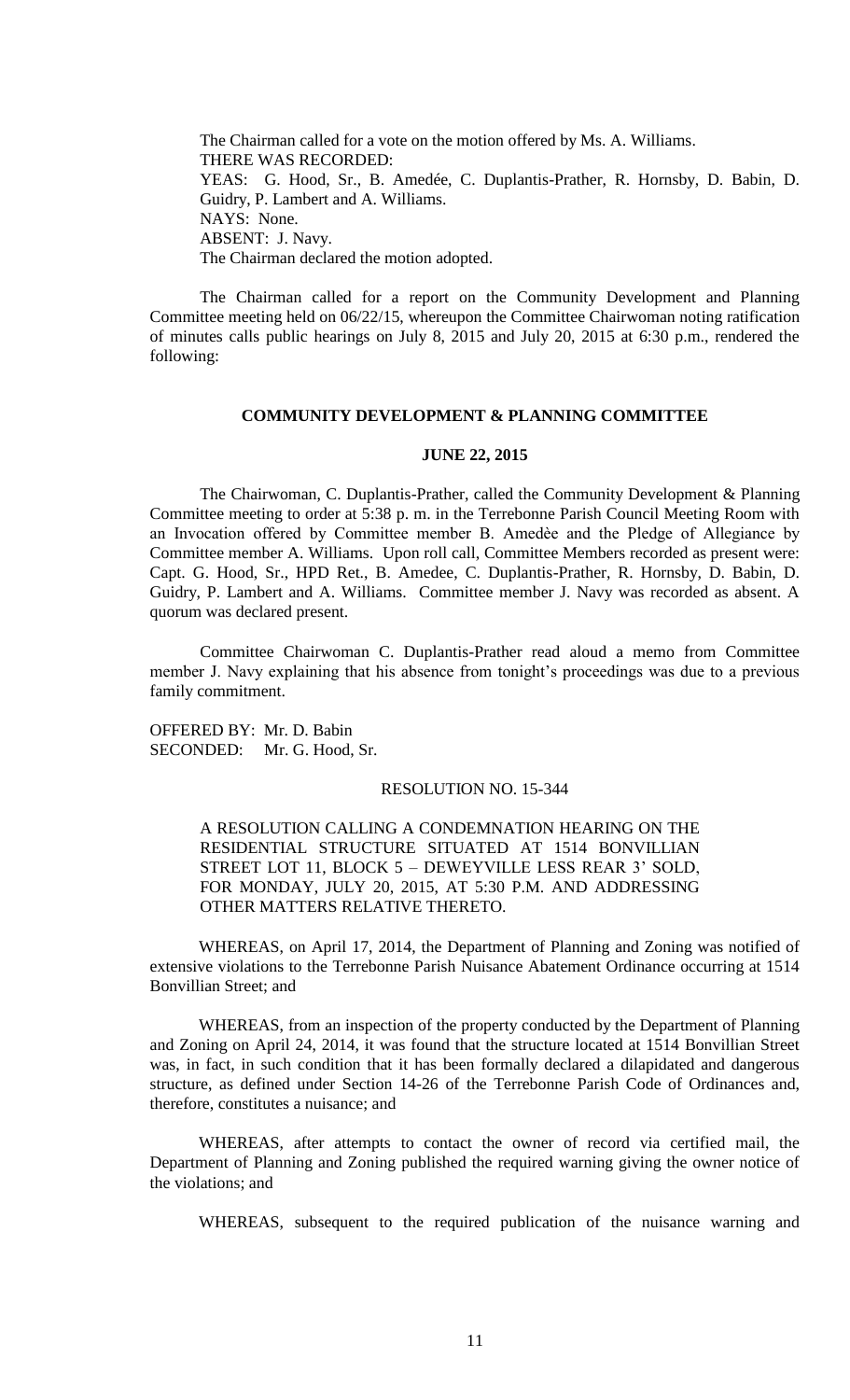numerous inspections of the property, the last of which occurring on May 14, 2015, no work to remedy the violations has occurred.

NOW, THEREFORE, BE IT RESOLVED by the Terrebonne Parish Council that a condemnation hearing on the residential structure located at 1514 Bonvillian Street be called for Monday, July 20, 2015, at 5:30 p. m.; and

BE IT FURTHER RESOLVED that the appropriate notice be sent to the property owner(s) requiring him/her to show just cause at the hearing as to why the structure should not be condemned; and

BE IT FURTHER RESOLVED that the Parish President is hereby authorized to appoint an attorney ad hoc to ensure that the property owner(s) are given proper notice and representation, if needed.

THERE WAS RECORDED: YEAS: G. Hood, Sr., B. Amedée, C. Duplantis-Prather, R. Hornsby, D. Babin, D. Guidry, P. Lambert, and A. Williams. NAYS: None. ABSTAINING: None. ABSENT: J. Navy. The Chairwoman declared the resolution adopted on this the 22nd day of June 2015.

OFFERED BY: Mr. D. Babin SECONDED: Mr. G. Hood, Sr.

#### RESOLUTION NO. 15-345

A RESOLUTION CALLING A CONDEMNATION HEARING ON THE RESIDENTIAL STRUCTURE SITUATED AT 101 DEL REY BOULEVARD 90' X 121.18' X 120' X 78.12 IN SECTION 9, T16S-R17E, FOR MONDAY, JULY 20, 2015, AT 5:30 P.M. AND ADDRESSING OTHER MATTERS RELATIVE THERETO.

WHEREAS, on February 19, 2015, the Department of Planning and Zoning was notified of extensive violations to the Terrebonne Parish Nuisance Abatement Ordinance occurring at 101 Del Rey Boulevard; and

WHEREAS, from an inspection of the property conducted by the Department of Planning and Zoning on February 25, 2015, it was found that the structure located at 101 Del Rey Boulevard was, in fact, in such condition that it has been formally declared a dilapidated and dangerous structure, as defined under Section 14-26 of the Terrebonne Parish Code of Ordinances and, therefore, constitutes a nuisance; and

WHEREAS, after attempts to contact the owner of record via certified mail, the Department of Planning and Zoning published the required warning giving the owner notice of the violations; and

WHEREAS, subsequent to the required publication of the nuisance warning and numerous inspections of the property, the last of which occurring on May 12, 2015, no work to remedy the violations has occurred.

NOW, THEREFORE, BE IT RESOLVED by the Terrebonne Parish Council that a condemnation hearing on the residential structure located at 101 Del Rey Boulevard be called for Monday, July 20, 2015, at 5:30 p. m.; and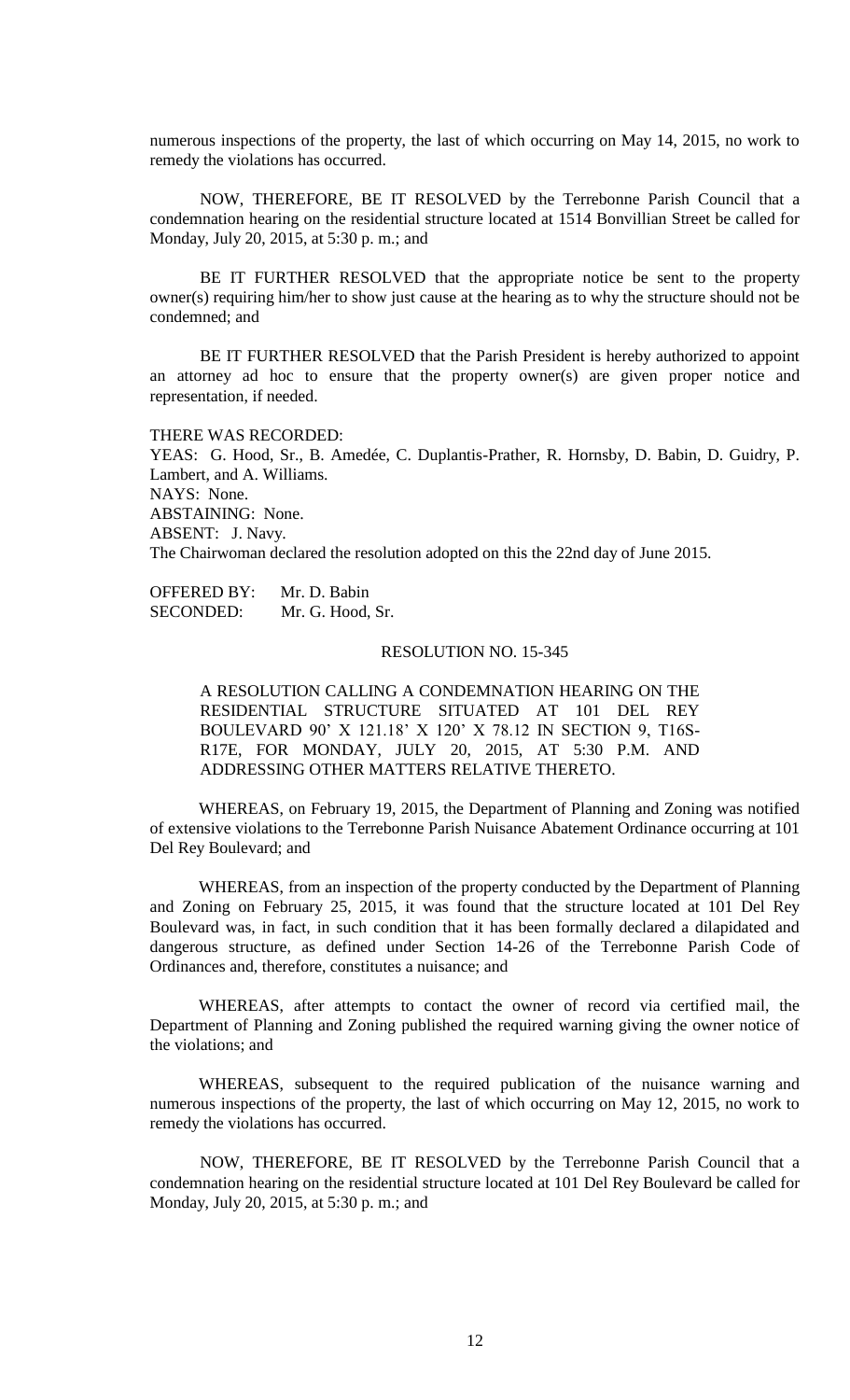BE IT FURTHER RESOLVED that the appropriate notice be sent to the property owner(s) requiring him/her to show just cause at the hearing as to why the structure should not be condemned; and

BE IT FURTHER RESOLVED that the Parish President is hereby authorized to appoint an attorney ad hoc to ensure that the property owner(s) are given proper notice and representation, if needed.

THERE WAS RECORDED:

YEAS: G. Hood, Sr., B. Amedée, C. Duplantis-Prather, R. Hornsby, D. Babin, D. Guidry, P. Lambert, and A. Williams. NAYS: None. ABSTAINING: None. ABSENT: J. Navy. The Chairwoman declared the resolution adopted on this the 22nd day of June 2015.

OFFERED BY: Mr. D. Babin SECONDED BY: Mr. G. Hood, Sr.

## RESOLUTION NO. 15-346

A RESOLUTION CALLING A CONDEMNATION HEARING ON THE RESIDENTIAL STRUCTURE SITUATED AT 208 MCKINLEY STREET, NW 10' X 91' OF LOT 1, BLOCK 1 – WRIGHT SUBD.; W 60' X 91' OF LOT 2, BLOCK 1 – WRIGHT SUBD., FOR MONDAY, JULY 20, 2015, AT 5:30 P.M. AND ADDRESSING OTHER MATTERS RELATIVE THERETO.

WHEREAS, on January 29, 2015, the Department of Planning and Zoning was notified of extensive violations to the Terrebonne Parish Nuisance Abatement Ordinance occurring at 208 McKinley Street; and

WHEREAS, from an inspection of the property conducted by the Department of Planning and Zoning on January 29, 2015, it was found that the structure located at 208 McKinley Street was, in fact, in such condition that it has been formally declared a dilapidated and dangerous structure, as defined under Section 14-26 of the Terrebonne Parish Code of Ordinances and, therefore, constitutes a nuisance; and

WHEREAS, after attempts to contact the owner of record via certified mail, the Department of Planning and Zoning published the required warning giving the owner notice of the violations; and

WHEREAS, subsequent to the required publication of the nuisance warning and numerous inspections of the property, the last of which occurring on May 11, 2015, no work to remedy the violations has occurred.

NOW, THEREFORE, BE IT RESOLVED by the Terrebonne Parish Council that a condemnation hearing on the residential structure located at 208 McKinley Street be called for Monday, July 20, 2015, at 5:30 p. m.; and

BE IT FURTHER RESOLVED that the appropriate notice be sent to the property owner(s) requiring him/her to show just cause at the hearing as to why the structure should not be condemned; and

BE IT FURTHER RESOLVED that the Parish President is hereby authorized to appoint an attorney ad hoc to ensure that the property owner(s) are given proper notice and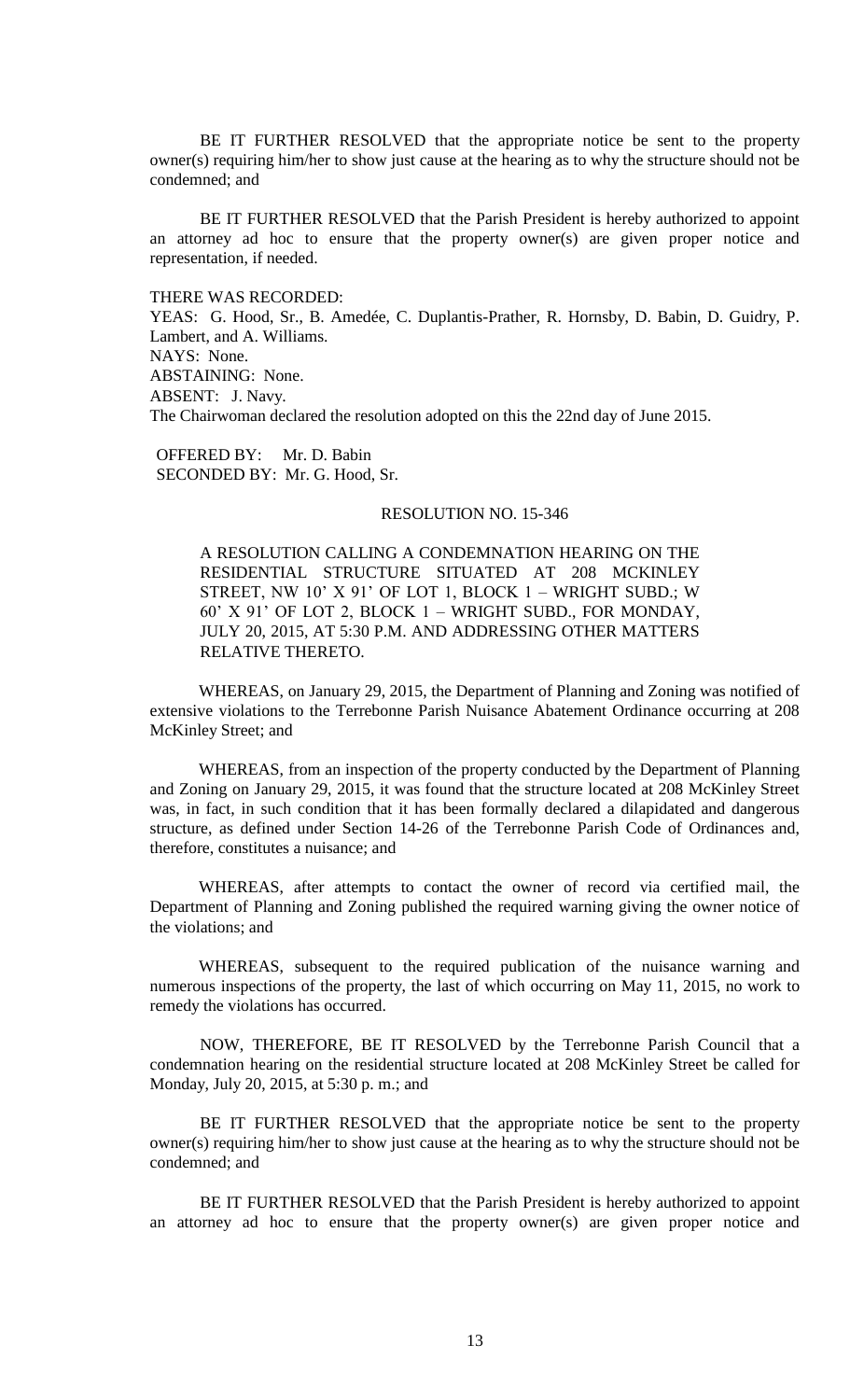representation, if needed.

THERE WAS RECORDED: YEAS: G. Hood, Sr., B. Amedée, C. Duplantis-Prather, R. Hornsby, D. Babin, D. Guidry, P. Lambert, and A. Williams. NAYS: None. ABSTAINING: None. ABSENT: J. Navy. The Chairwoman declared the resolution adopted on this the 22nd day of June 2015.

OFFERED BY: Mr. D. Babin SECONDED BY: Mr. G. Hood, Sr.

# RESOLUTION NO. 15-347

A RESOLUTION CALLING A CONDEMNATION HEARING ON THE TWO RESIDENTIAL STRUCTURES SITUATED AT 1703 DUNN STREET, LOT 60' X 125' BEING WM 1/3 OF LOTS 1 & 2, BLOCK 37 – HONDURAS ADDITION, FOR MONDAY, JULY 20, 2015, AT 5:30 P.M. AND ADDRESSING OTHER MATTERS RELATIVE THERETO.

WHEREAS, on January 12, 2015, the Department of Planning and Zoning was notified of extensive violations to the Terrebonne Parish Nuisance Abatement Ordinance occurring at 1703 Dunn Street; and

WHEREAS, from an inspection of the property conducted by the Department of Planning and Zoning on January 14, 2015, it was found that the structures located at 1703 Dunn Street were, in fact, in such condition that they have been formally declared dilapidated and dangerous structures, as defined under Section 14-26 of the Terrebonne Parish Code of Ordinances and, therefore, constitutes a nuisance; and

WHEREAS, after attempts to contact the owner of record via certified mail, the Department of Planning and Zoning published the required warning giving the owner notice of the violations; and

WHEREAS, subsequent to the required publication of the nuisance warning and numerous inspections of the property, the last of which occurring on May 11, 2015, no work to remedy the violations has occurred.

NOW, THEREFORE, BE IT RESOLVED by the Terrebonne Parish Council that a condemnation hearing on the two residential structures located at 1703 Dunn Street be called for Monday, July 20, 2015, at 5:30 p. m.; and

BE IT FURTHER RESOLVED that the appropriate notice be sent to the property owner(s) requiring him/her to show just cause at the hearing as to why the structure should not be condemned; and

BE IT FURTHER RESOLVED that the Parish President is hereby authorized to appoint an attorney ad hoc to ensure that the property owner(s) are given proper notice and representation, if needed.

THERE WAS RECORDED:

YEAS: G. Hood, Sr., B. Amedée, C. Duplantis-Prather, R. Hornsby, D. Babin, D. Guidry, P. Lambert, and A. Williams. NAYS: None. ABSTAINING: None.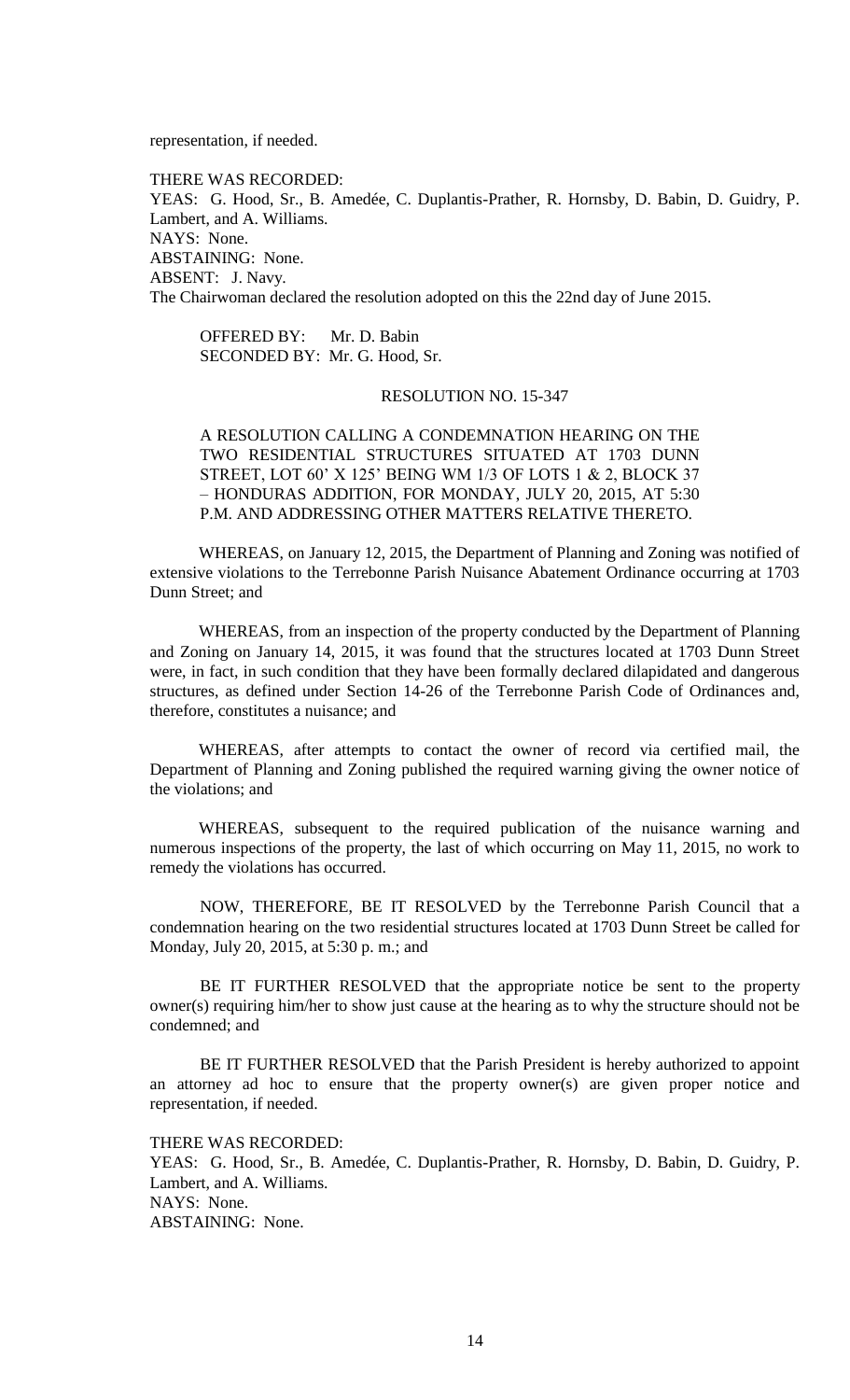ABSENT: J. Navy. The Chairwoman declared the resolution adopted on this the 22nd day of June 2015.

OFFERED BY: Mr. D. Babin SECONDED BY: Mr. G. Hood, Sr.

# RESOLUTION NO. 15-348

A RESOLUTION CALLING A CONDEMNATION HEARING ON THE RESIDENTIAL STRUCTURE SITUATED AT 3710 BAKER DRIVE, LOT 6 & EM 1' OF LOT 5, BLOCK 5, ADDENDUM 6 – VILLAGE EAST SUBD., FOR MONDAY, JULY 20, 2015, AT 5:30 P.M. AND ADDRESSING OTHER MATTERS RELATIVE THERETO.

WHEREAS, on January 29, 2015, the Department of Planning and Zoning was notified of extensive violations to the Terrebonne Parish Nuisance Abatement Ordinance occurring at 3710 Baker Drive; and

WHEREAS, from an inspection of the property conducted by the Department of Planning and Zoning on February 2, 2015, it was found that the structure located at 3710 Baker Drive was, in fact, in such condition that it has been formally declared a dilapidated and dangerous structure, as defined under Section 14-26 of the Terrebonne Parish Code of Ordinances and, therefore, constitutes a nuisance; and

WHEREAS, after attempts to contact the owner of record via certified mail, the Department of Planning and Zoning published the required warning giving the owner notice of the violations; and

WHEREAS, subsequent to the required publication of the nuisance warning and numerous inspections of the property, the last of which occurring on May 11, 2015, no work to remedy the violations has occurred.

NOW, THEREFORE, BE IT RESOLVED by the Terrebonne Parish Council that a condemnation hearing on the residential structure located at 3710 Baker Drive be called for Monday, July 20, 2015, at 5:30 p. m.; and

BE IT FURTHER RESOLVED that the appropriate notice be sent to the property owner(s) requiring him/her to show just cause at the hearing as to why the structure should not be condemned; and

BE IT FURTHER RESOLVED that the Parish President is hereby authorized to appoint an attorney ad hoc to ensure that the property owner(s) are given proper notice and representation, if needed.

THERE WAS RECORDED:

YEAS: G. Hood, Sr., B. Amedée, C. Duplantis-Prather, R. Hornsby, D. Babin, D. Guidry, P. Lambert, and A. Williams. NAYS: None. ABSTAINING: None. ABSENT: J. Navy. The Chairwoman declared the resolution adopted on this the 22nd day of June 2015.

OFFERED BY: Mr. D. Babin SECONDED BY: Mr. G. Hood, Sr.

# RESOLUTION NO. 15-349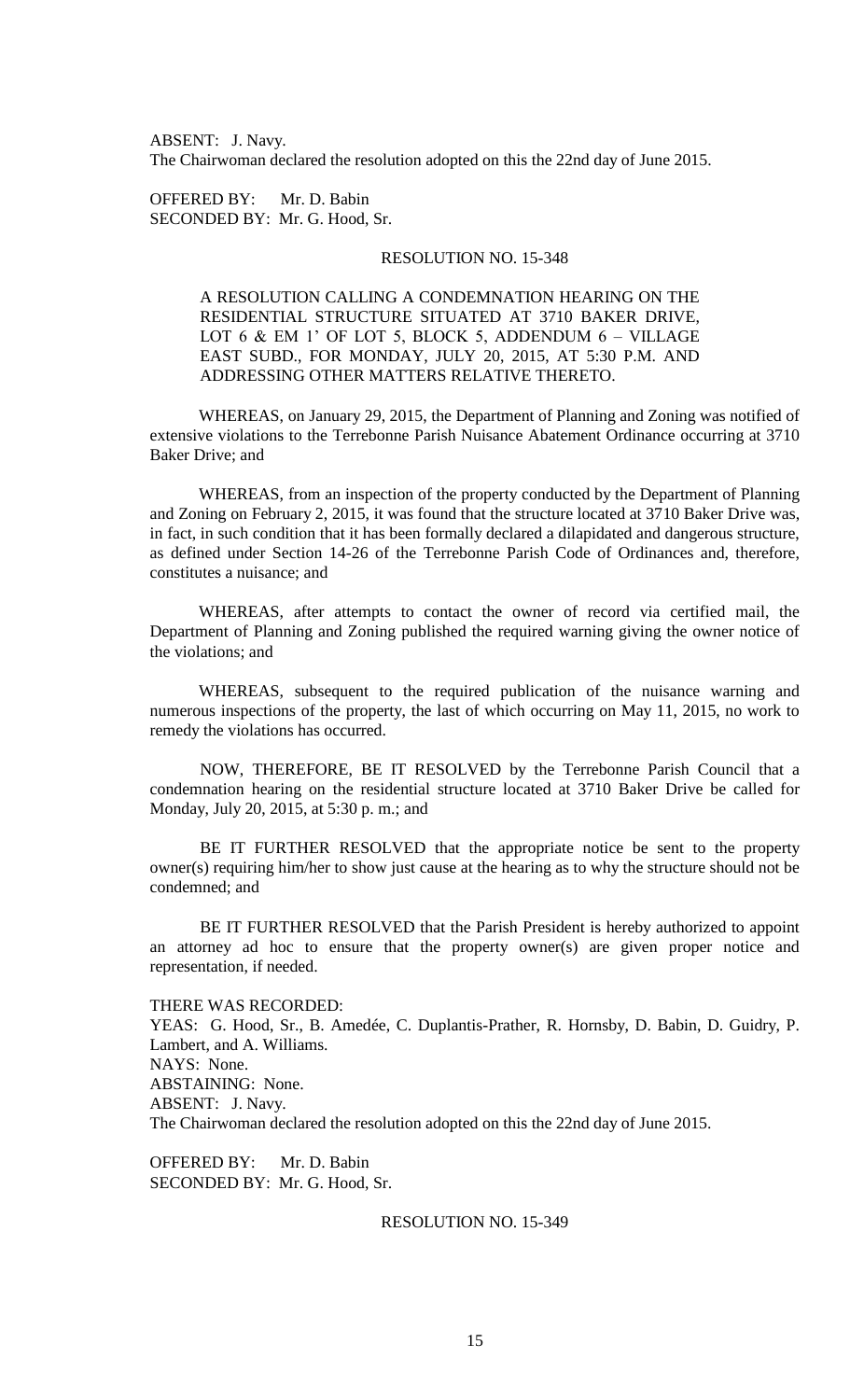A RESOLUTION CALLING A CONDEMNATION HEARING ON THE RESIDENTIAL & ACCESSORY STRUCTURE SITUATED AT 103 GREEN STREET, LOT 7, BLOCK 8 – GREEN STREET, 60' X 120', FOR MONDAY, JULY 20, 2015, AT 5:30 P.M. AND ADDRESSING OTHER MATTERS RELATIVE THERETO.

WHEREAS, on June 3, 2014, the Department of Planning and Zoning was notified of extensive violations to the Terrebonne Parish Nuisance Abatement Ordinance occurring at 103 Green Street; and

WHEREAS, from an inspection of the property conducted by the Department of Planning and Zoning on June 4, 2014, it was found that the structure located at 103 Green Street was, in fact, in such condition that it has been formally declared a dilapidated and dangerous structure, as defined under Section 14-26 of the Terrebonne Parish Code of Ordinances and, therefore, constitutes a nuisance; and

WHEREAS, after attempts to contact the owner of record via certified mail, the Department of Planning and Zoning published the required warning giving the owner notice of the violations; and

WHEREAS, subsequent to the required publication of the nuisance warning and numerous inspections of the property, the last of which occurring on May 12, 2015, no work to remedy the violations has occurred.

NOW, THEREFORE, BE IT RESOLVED by the Terrebonne Parish Council that a condemnation hearing on the residential & accessory structure located at 103 Green Street be called for Monday, July 20, 2015, at 5:30 p. m.; and

BE IT FURTHER RESOLVED that the appropriate notice be sent to the property owner(s) requiring him/her to show just cause at the hearing as to why the structure should not be condemned; and

BE IT FURTHER RESOLVED that the Parish President is hereby authorized to appoint an attorney ad hoc to ensure that the property owner(s) are given proper notice and representation, if needed.

THERE WAS RECORDED:

YEAS: G. Hood, Sr., B. Amedée, C. Duplantis-Prather, R. Hornsby, D. Babin, D. Guidry, P. Lambert, and A. Williams. NAYS: None. ABSTAINING: None. ABSENT: J. Navy. The Chairwoman declared the resolution adopted on this, the 22nd day of June 2015.

OFFERED BY: Mr. D. Babin SECONDED BY: Mr. G. Hood, Sr.

# RESOLUTION NO. 15-350

A RESOLUTION CALLING A CONDEMNATION HEARING ON THE RESIDENTIAL ACCESSORY STRUCTURE SITUATED AT 107 RUFUS COURT, TRACT 94'.3 ½ IN SECTION 6, T17S-R17E, FOR MONDAY, JULY 20, 2015, AT 5:30 P.M. AND ADDRESSING OTHER MATTERS RELATIVE THERETO.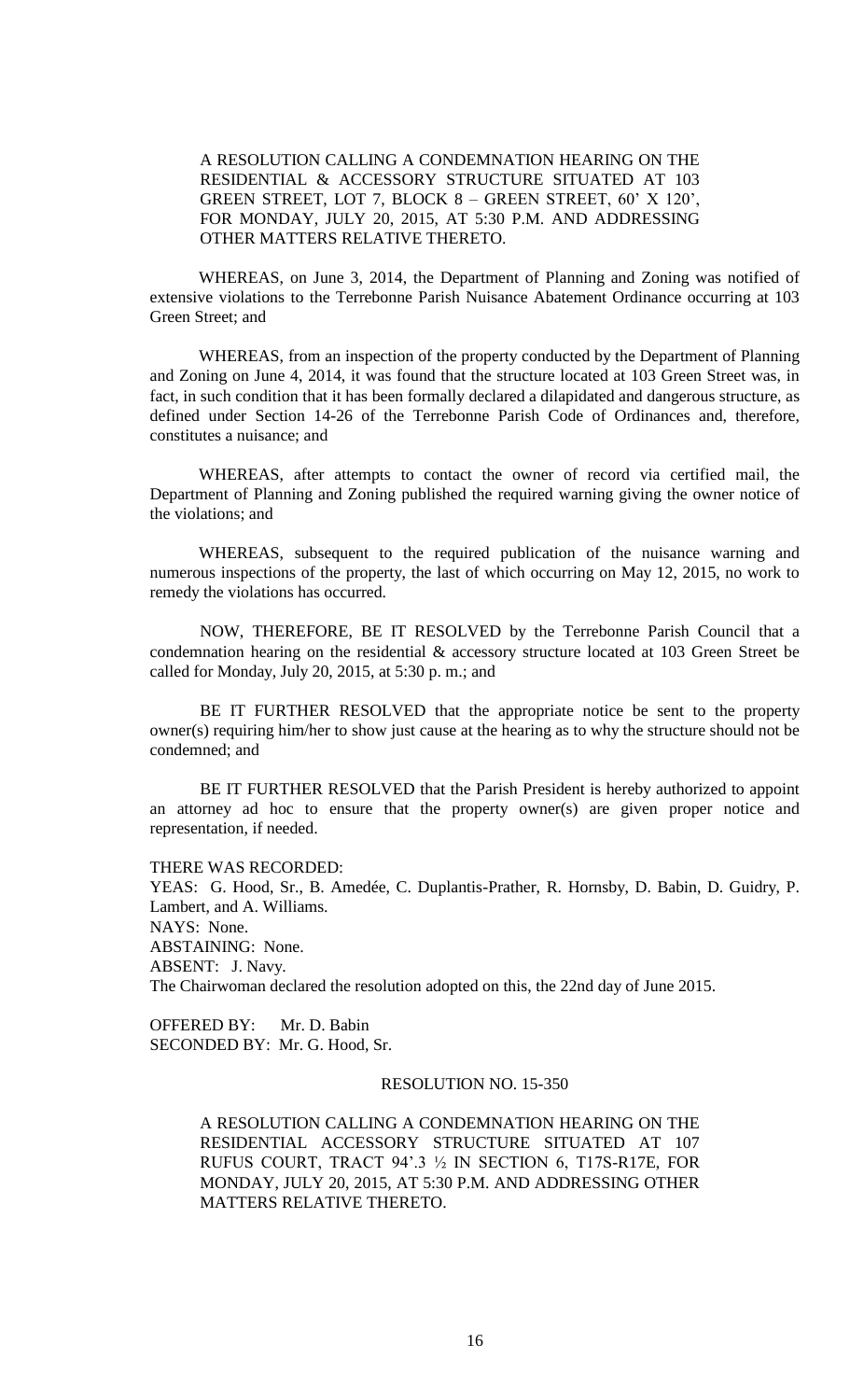WHEREAS, on August 4, 2014, the Department of Planning and Zoning was notified of extensive violations to the Terrebonne Parish Nuisance Abatement Ordinance occurring at 107 Rufus Court; and

WHEREAS, from an inspection of the property conducted by the Department of Planning and Zoning on August 12, 2014, it was found that the structure located at 107 Rufus Court was, in fact, in such condition that it has been formally declared a dilapidated and dangerous structure, as defined under Section 14-26 of the Terrebonne Parish Code of Ordinances and, therefore, constitutes a nuisance; and

WHEREAS, after attempts to contact the owner of record via certified mail, the Department of Planning and Zoning published the required warning giving the owner notice of the violations; and

WHEREAS, subsequent to the required publication of the nuisance warning and numerous inspections of the property, the last of which occurring on May 11, 2015, no work to remedy the violations has occurred.

NOW, THEREFORE, BE IT RESOLVED by the Terrebonne Parish Council that a condemnation hearing on the commercial structure located at 107 Rufus Court be called for Monday, July 20, 2015, at 5:30 p. m.; and

BE IT FURTHER RESOLVED that the appropriate notice be sent to the property owner(s) requiring him/her to show just cause at the hearing as to why the structure should not be condemned; and

BE IT FURTHER RESOLVED that the Parish President is hereby authorized to appoint an attorney ad hoc to ensure that the property owner(s) are given proper notice and representation, if needed.

#### THERE WAS RECORDED:

YEAS: G. Hood, Sr., B. Amedée, C. Duplantis-Prather, R. Hornsby, D. Babin, D. Guidry, P. Lambert, and A. Williams. NAYS: None. ABSTAINING: None. ABSENT: J. Navy. The Chairwoman declared the resolution adopted on this the 22nd day of June 2015.

OFFERED BY: Mr. D. Babin SECONDED BY: Mr. G. Hood, Sr.

#### RESOLUTION NO. 15-351

A RESOLUTION CALLING A CONDEMNATION HEARING ON THE ACCESSORY STRUCTURE SITUATED AT 4509 WEST MAIN STREET, BATTURE LOT 180' LESS PARCEL 2-5, FOR MONDAY, JULY 20, 2015, AT 5:30 P.M. AND ADDRESSING OTHER MATTERS RELATIVE THERETO.

WHEREAS, on March 4, 2015 the Department of Planning and Zoning was notified of extensive violations to the Terrebonne Parish Nuisance Abatement Ordinance occurring at 4509 West Main Street; and

WHEREAS, from an inspection of the property conducted by the Department of Planning and Zoning on March 6, 2015 it was found that the structure located at 4509 West Main Street was, in fact, in such condition that it has been formally declared a dilapidated and dangerous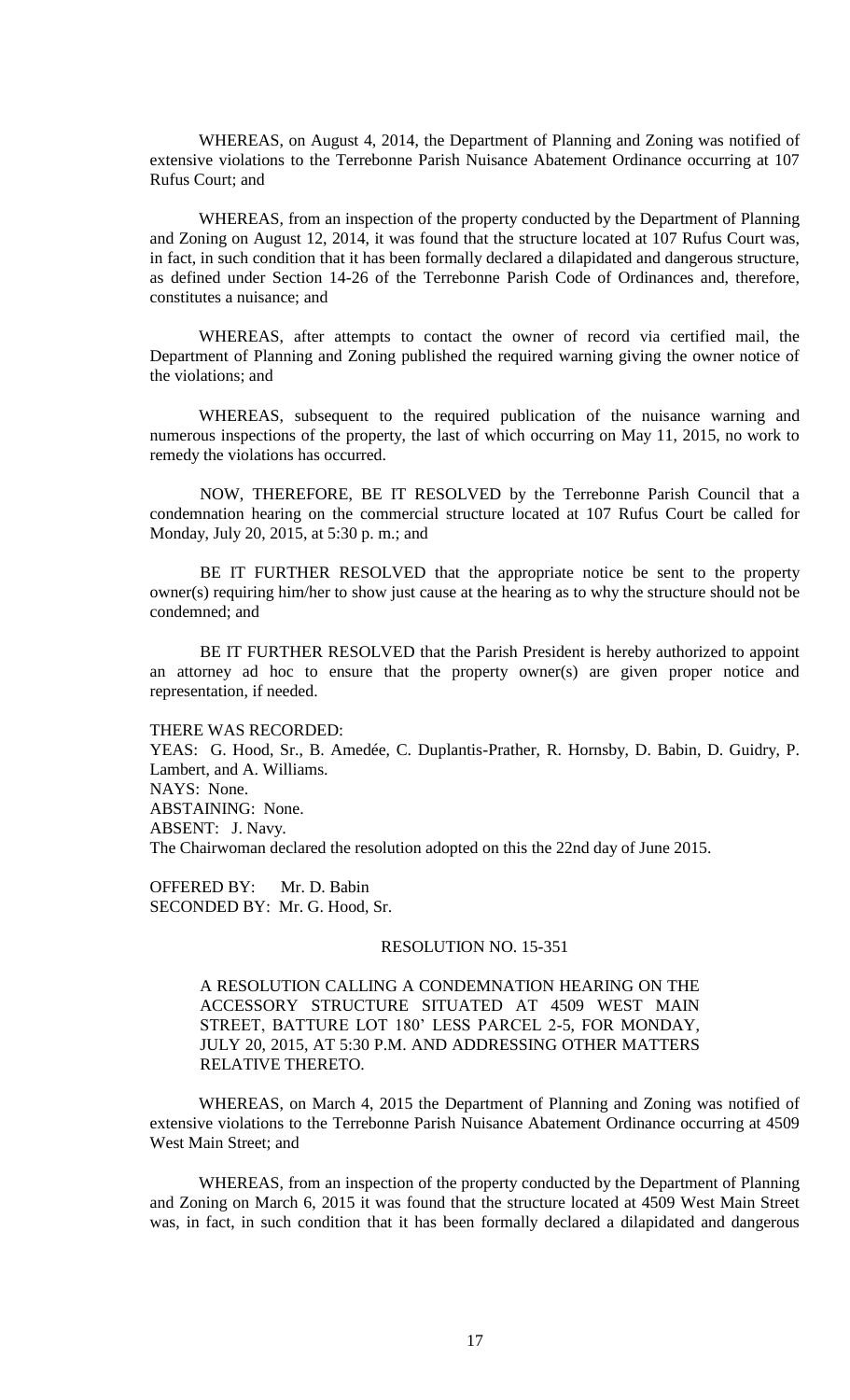structure, as defined under Section 14-26 of the Terrebonne Parish Code of Ordinances and, therefore, constitutes a nuisance; and

WHEREAS, the owner of record has been issued the required warning via certified mail by the Department of Planning and Zoning, of the violations occurring on the property; and

WHEREAS, subsequent to the required notifications and inspections of the property, the last of which occurring on May 6, 2015, no work to remedy the violations has occurred;

NOW, THEREFORE, BE IT RESOLVED by the Terrebonne Parish Council that a condemnation hearing on the residential structure located at 4509 West Main Street be called for Monday, July 20, 2015 at 5:30 p. m.; and

BE IT FURTHER RESOLVED that the appropriate notice be sent to the property owner(s) requiring him/her to show just cause at the hearing as to why the structure should not be condemned; and

BE IT FURTHER RESOLVED that the Parish President is hereby authorized to appoint an attorney ad hoc to ensure that the property owner(s) are given proper notice and representation, if needed.

THERE WAS RECORDED: YEAS: G. Hood, Sr., B. Amedée, C. Duplantis-Prather, R. Hornsby, D. Babin, D. Guidry, P. Lambert, and A. Williams. NAYS: None. ABSTAINING: None. ABSENT: J. Navy. The Chairwoman declared the resolution adopted on this the 22nd day of June 2015.

OFFERED BY: Mr. D. Babin SECONDED BY: Mr. G. Hood, Sr.

# RESOLUTION NO. 15-352

A RESOLUTION CALLING A CONDEMNATION HEARING ON THE RESIDENTIAL STRUCTURE SITUATED AT 213 ACADEMY STREET, S/2 OF LOT 5, BLOCK 51 – GRINAGE & ACADEMY STREET; ALSO 4' X 116' OF LOT 5, BLOCK 51, FOR MONDAY, JULY 20, 2015, AT 5:30 P.M. AND ADDRESSING OTHER MATTERS RELATIVE THERETO.

WHEREAS, on March 18, 2015 the Department of Planning and Zoning was notified of extensive violations to the Terrebonne Parish Nuisance Abatement Ordinance occurring at 213 Academy Street; and

WHEREAS, from an inspection of the property conducted by the Department of Planning and Zoning on March 24, 2015 it was found that the structure located at 213 Academy Street was, in fact, in such condition that it has been formally declared a dilapidated and dangerous structure, as defined under Section 14-26 of the Terrebonne Parish Code of Ordinances and, therefore, constitutes a nuisance; and

WHEREAS, the owner of record has been issued the required warning via certified mail by the Department of Planning and Zoning, of the violations occurring on the property; and

WHEREAS, subsequent to the required notifications and inspections of the property, the last of which occurring on May 4, 2015, no work to remedy the violations has occurred;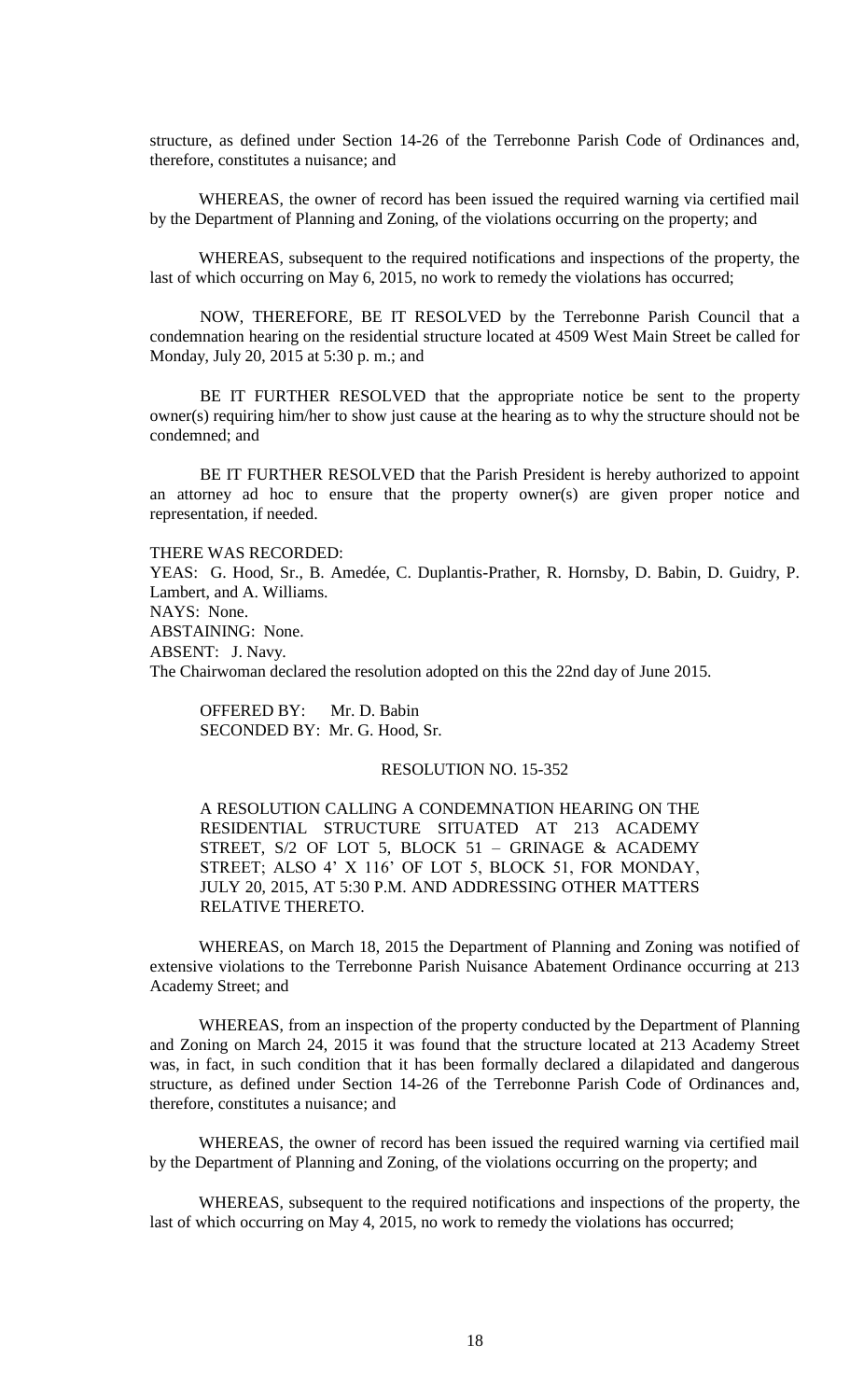NOW, THEREFORE, BE IT RESOLVED by the Terrebonne Parish Council that a condemnation hearing on the residential structure located at 213 Academy Street be called for Monday, July 20, 2015 at 5:30 p. m.; and

BE IT FURTHER RESOLVED that the appropriate notice be sent to the property owner(s) requiring him/her to show just cause at the hearing as to why the structure should not be condemned; and

BE IT FURTHER RESOLVED that the Parish President is hereby authorized to appoint an attorney ad hoc to ensure that the property owner(s) are given proper notice and representation, if needed.

THERE WAS RECORDED: YEAS: G. Hood, Sr., B. Amedée, C. Duplantis-Prather, R. Hornsby, D. Babin, D. Guidry, P. Lambert, and A. Williams. NAYS: None. ABSTAINING: None. ABSENT: J. Navy. The Chairwoman declared the resolution adopted on this the 22nd day of June 2015.

OFFERED BY: Mr. D. Babin SECONDED BY: Mr. G. Hood, Sr.

# RESOLUTION NO. 15-353

A RESOLUTION CALLING A CONDEMNATION HEARING ON THE RESIDENTIAL MOBILE HOME STRUCTURE SITUATED AT 120 BENNET COURT, LOT 212' X 400' ON WEST PARK AVENUE – WRIGHT SUBD., FOR MONDAY, JULY 20, 2015, AT 5:30 P.M. AND ADDRESSING OTHER MATTERS RELATIVE THERETO.

WHEREAS, on January 29, 2015 the Department of Planning and Zoning was notified of extensive violations to the Terrebonne Parish Nuisance Abatement Ordinance occurring at 120 Bennet Court; and

WHEREAS, from an inspection of the property conducted by the Department of Planning and Zoning on January 29, 2015 it was found that the structure located at 120 Bennet Court was, in fact, in such condition that it has been formally declared a dilapidated and dangerous structure, as defined under Section 14-26 of the Terrebonne Parish Code of Ordinances and, therefore, constitutes a nuisance; and

WHEREAS, the owner of record has been issued the required warning via certified mail by the Department of Planning and Zoning, of the violations occurring on the property; and

WHEREAS, subsequent to the required notifications and inspections of the property, the last of which occurring on May 12, 2015, no work to remedy the violations has occurred;

NOW, THEREFORE, BE IT RESOLVED by the Terrebonne Parish Council that a condemnation hearing on the residential mobile home structure located at 120 Bennet Court be called for Monday, July 20, 2015 at 5:30 p. m.; and

BE IT FURTHER RESOLVED that the appropriate notice be sent to the property owner(s) requiring him/her to show just cause at the hearing as to why the structure should not be condemned; and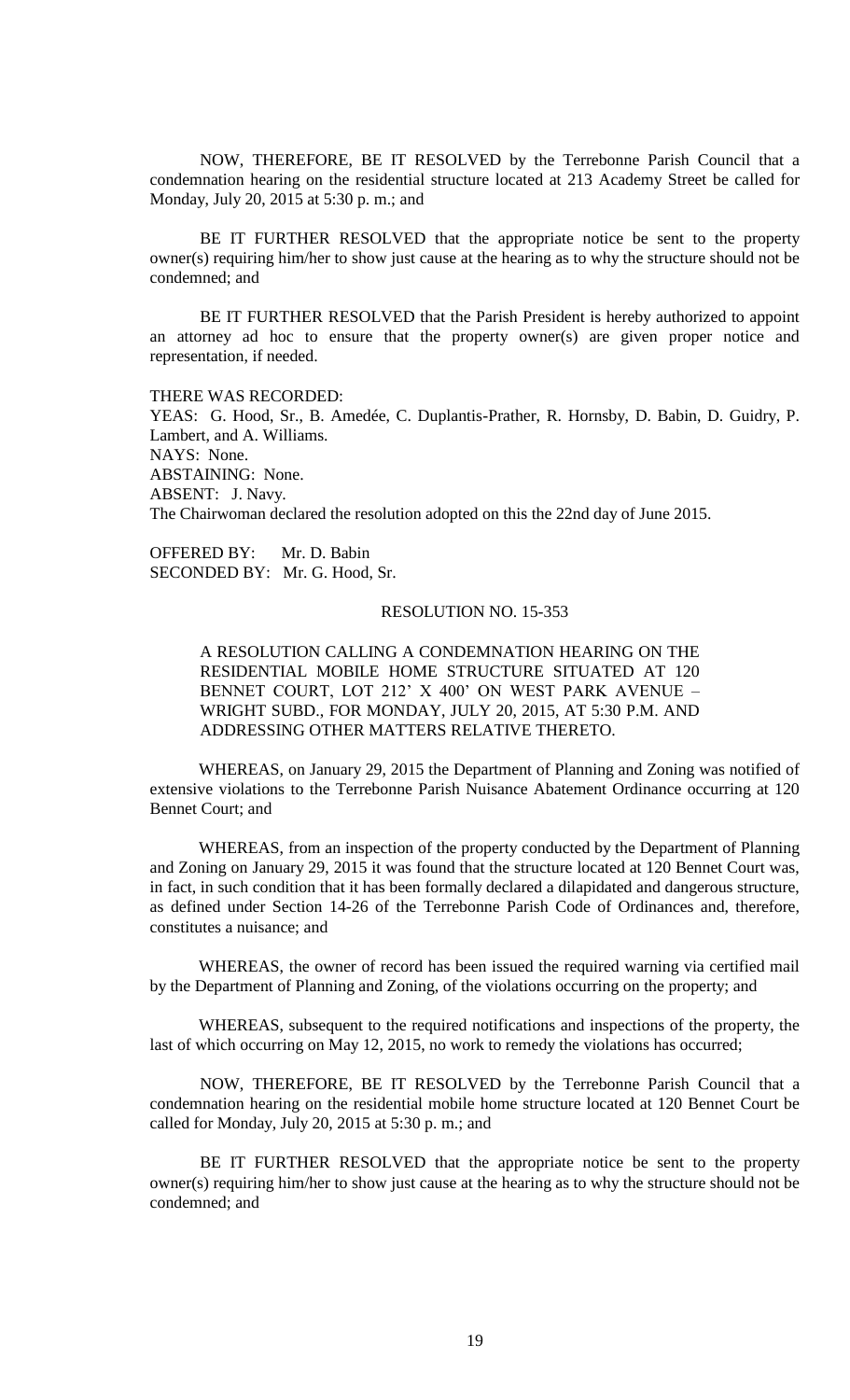BE IT FURTHER RESOLVED that the Parish President is hereby authorized to appoint an attorney ad hoc to ensure that the property owner(s) are given proper notice and representation, if needed.

THERE WAS RECORDED:

YEAS: G. Hood, Sr., B. Amedée, C. Duplantis-Prather, R. Hornsby, D. Babin, D. Guidry, P. Lambert, and A. Williams. NAYS: None. ABSTAINING: None. ABSENT: J. Navy. The Chairwoman declared the resolution adopted on this the 22nd day of June 2015.

OFFERED BY: Mr. G. Hood, Sr. SECONDED BY: Mr. R. Hornsby

# RESOLUTION NO. 15-354

A RESOLUTION CALLING A CONDEMNATION HEARING ON THE RESIDENTIAL STRUCTURE SITUATED AT 231 NAQUIN STREET, LOT 9 & NM 20' X 130' OF LOT 10, BLOCK B – NAQUIN STREET - GEORGETOWN , FOR MONDAY, JULY 20, 2015, AT 5:30 P.M. AND ADDRESSING OTHER MATTERS RELATIVE THERETO.

WHEREAS, on January 29, 2015 the Department of Planning and Zoning was notified of extensive violations to the Terrebonne Parish Nuisance Abatement Ordinance occurring at 231 Naquin Street; and

WHEREAS, from an inspection of the property conducted by the Department of Planning and Zoning on February 3, 2015 it was found that the structure located at 231 Naquin Street was, in fact, in such condition that it has been formally declared a dilapidated and dangerous structure, as defined under Section 14-26 of the Terrebonne Parish Code of Ordinances and, therefore, constitutes a nuisance; and

WHEREAS, the owner of record has been issued the required warning via certified mail by the Department of Planning and Zoning, of the violations occurring on the property; and

WHEREAS, subsequent to the required notifications and inspections of the property, the last of which occurring on May 12, 2015, no work to remedy the violations has occurred;

NOW, THEREFORE, BE IT RESOLVED by the Terrebonne Parish Council that a condemnation hearing on the residential structure located at 231 Naquin Street be called for Monday, July 20, 2015 at 5:30 p. m.; and

BE IT FURTHER RESOLVED that the appropriate notice be sent to the property owner(s) requiring him/her to show just cause at the hearing as to why the structure should not be condemned; and

BE IT FURTHER RESOLVED that the Parish President is hereby authorized to appoint an attorney ad hoc to ensure that the property owner(s) are given proper notice and representation, if needed.

THERE WAS RECORDED:

YEAS: G. Hood, Sr., B. Amedée, C. Duplantis-Prather, R. Hornsby, D. Babin, D. Guidry, P. Lambert, and A. Williams. NAYS: None. ABSTAINING: None.

ABSENT: J. Navy.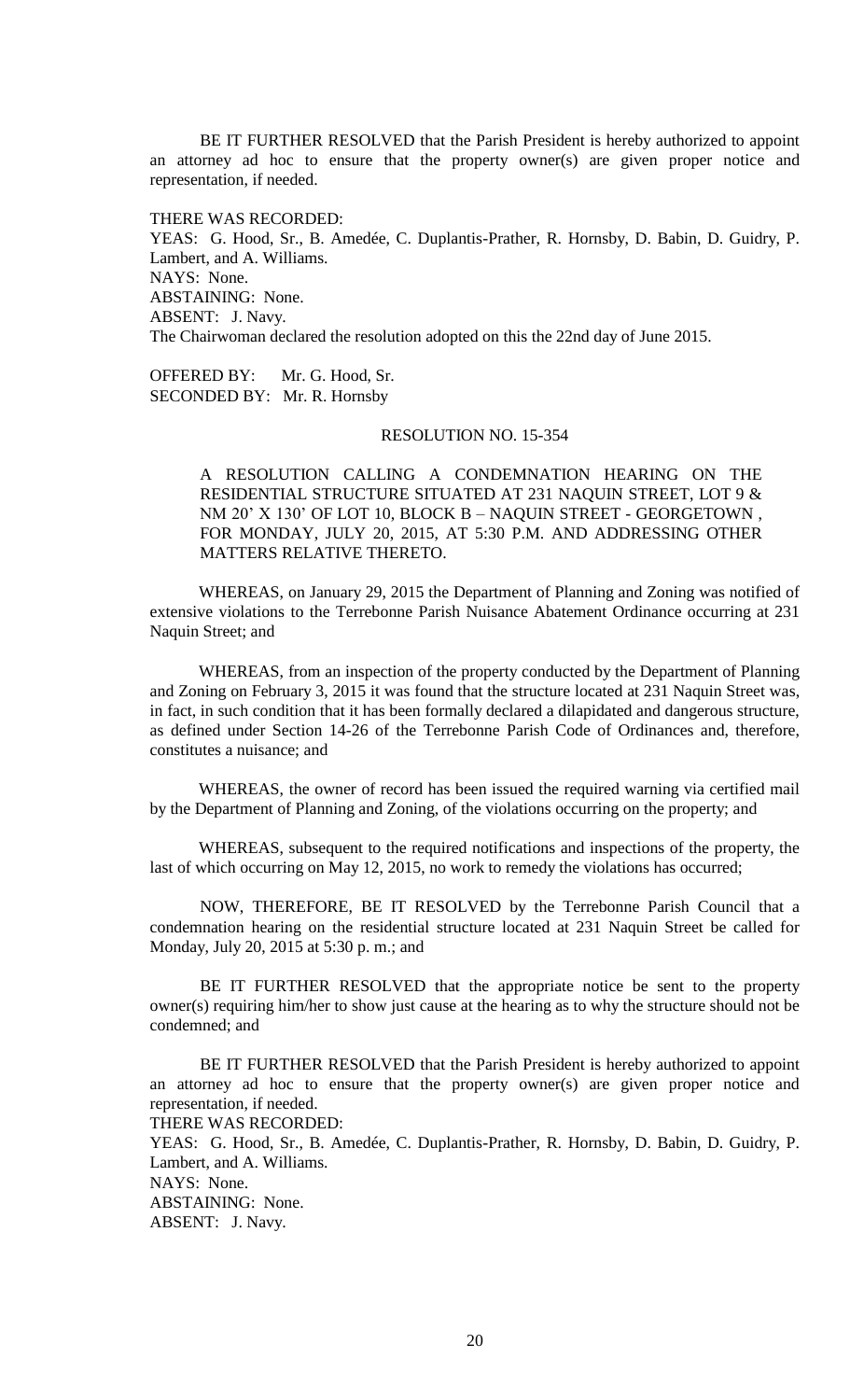The Chairwoman declared the resolution adopted on this the 22nd day of June 2015.

OFFERED BY: Mr. G. Hood, Sr. SECONDED BY: Mr. R. Hornsby

## RESOLUTION NO. 15-355

A RESOLUTION CALLING A CONDEMNATION HEARING ON THE RESIDENTIAL STRUCTURE SITUATED AT 142 MCKINLEY STREET, LOT 84' X 212' ON MCKINLEY STREET – WRIGHT SUBD., FOR MONDAY, JULY 20, 2015, AT 5:30 P.M. AND ADDRESSING OTHER MATTERS RELATIVE THERETO.

WHEREAS, on January 29, 2015 the Department of Planning and Zoning was notified of extensive violations to the Terrebonne Parish Nuisance Abatement Ordinance occurring at 142 McKinley Street; and

WHEREAS, from an inspection of the property conducted by the Department of Planning and Zoning on January 29, 2015 it was found that the structure located at 142 McKinley Street was, in fact, in such condition that it has been formally declared a dilapidated and dangerous structure, as defined under Section 14-26 of the Terrebonne Parish Code of Ordinances and, therefore, constitutes a nuisance; and

WHEREAS, the owner of record has been issued the required warning via certified mail by the Department of Planning and Zoning, of the violations occurring on the property; and

WHEREAS, subsequent to the required notifications and inspections of the property, the last of which occurring on May 12, 2015, no work to remedy the violations has occurred;

NOW, THEREFORE, BE IT RESOLVED by the Terrebonne Parish Council that a condemnation hearing on the residential structure located at 142 McKinley Street be called for Monday, July 20, 2015 at 5:30 p. m.; and

BE IT FURTHER RESOLVED that the appropriate notice be sent to the property owner(s) requiring him/her to show just cause at the hearing as to why the structure should not be condemned; and

BE IT FURTHER RESOLVED that the Parish President is hereby authorized to appoint an attorney ad hoc to ensure that the property owner(s) are given proper notice and representation, if needed.

THERE WAS RECORDED: YEAS: G. Hood, Sr., B. Amedée, C. Duplantis-Prather, R. Hornsby, D. Babin, D. Guidry, P. Lambert, and A. Williams. NAYS: None. ABSTAINING: None. ABSENT: J. Navy. The Chairwoman declared the resolution adopted on this the 22nd day of June 2015.

OFFERED BY: Mr. G. Hood, Sr. SECONDED BY: Mr. R. Hornsby

#### RESOLUTION NO. 15-356

A RESOLUTION CALLING A CONDEMNATION HEARING ON THE RESIDENTIAL & ACCESSORY STRUCTURE SITUATED AT 121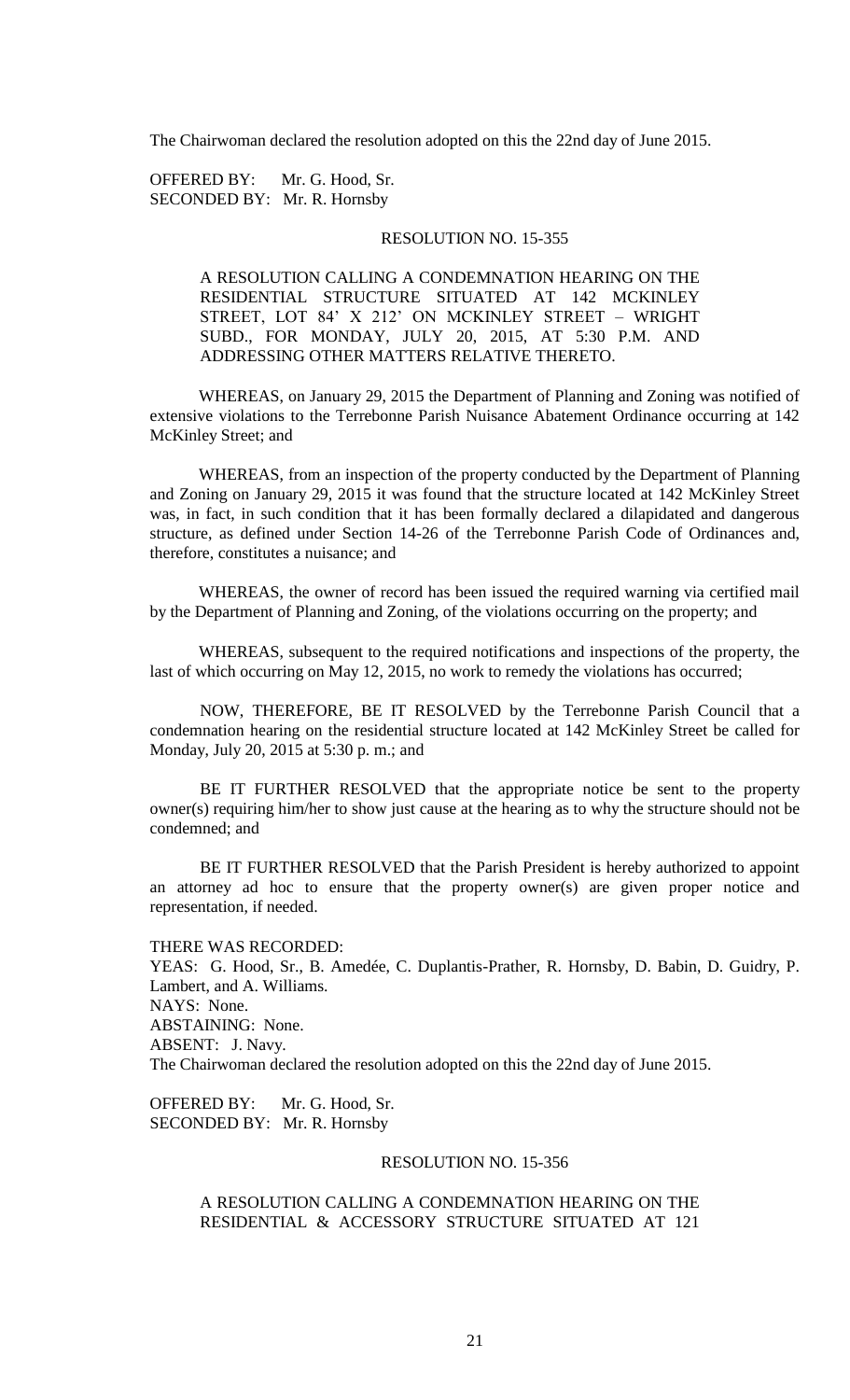JACKSON STREET, 60' X 100' OF LOT 9, BLOCK 3 – BELLEVIEW SUBD., FOR MONDAY, JULY 20, 2015, AT 5:30 P.M. AND ADDRESSING OTHER MATTERS RELATIVE THERETO.

WHEREAS, on December 5, 2014 the Department of Planning and Zoning was notified of extensive violations to the Terrebonne Parish Nuisance Abatement Ordinance occurring at 121 Jackson Street; and

WHEREAS, from an inspection of the property conducted by the Department of Planning and Zoning on December 9, 2014 it was found that the structure located at 121 Jackson Street was, in fact, in such condition that it has been formally declared a dilapidated and dangerous structure, as defined under Section 14-26 of the Terrebonne Parish Code of Ordinances and, therefore, constitutes a nuisance; and

WHEREAS, the owner of record has been issued the required warning via certified mail by the Department of Planning and Zoning, of the violations occurring on the property; and

WHEREAS, subsequent to the required notifications and inspections of the property, the last of which occurring on May 11, 2015, no work to remedy the violations has occurred;

NOW, THEREFORE, BE IT RESOLVED by the Terrebonne Parish Council that a condemnation hearing on the residential & accessory structure located at 121 Jackson Street be called for Monday, July 20, 2015 at 5:30 p. m.; and

BE IT FURTHER RESOLVED that the appropriate notice be sent to the property owner(s) requiring him/her to show just cause at the hearing as to why the structure should not be condemned; and

BE IT FURTHER RESOLVED that the Parish President is hereby authorized to appoint an attorney ad hoc to ensure that the property owner(s) are given proper notice and representation, if needed.

THERE WAS RECORDED:

YEAS: G. Hood, Sr., B. Amedée, C. Duplantis-Prather, R. Hornsby, D. Babin, D. Guidry, P. Lambert, and A. Williams. NAYS: None. ABSTAINING: None. ABSENT: J. Navy. The Chairwoman declared the resolution adopted on this the 22nd day of June 2015.

OFFERED BY: Mr. G. Hood, Sr. SECONDED: Mr. R. Hornsby

#### RESOLUTION NO. 15-357

A RESOLUTION CALLING A CONDEMNATION HEARING ON THE RESIDENTIAL STRUCTURE SITUATED AT 3721 THOMAS DRIVE, LOT 34, BLOCK 1, ADDENDUM 7 – VILLAGE EAST SUBD., FOR MONDAY, JULY 20, 2015, AT 5:30 P.M. AND ADDRESSING OTHER MATTERS RELATIVE THERETO.

WHEREAS, on January 29, 2015 the Department of Planning and Zoning was notified of extensive violations to the Terrebonne Parish Nuisance Abatement Ordinance occurring at 3721 Thomas Drive; and

WHEREAS, from an inspection of the property conducted by the Department of Planning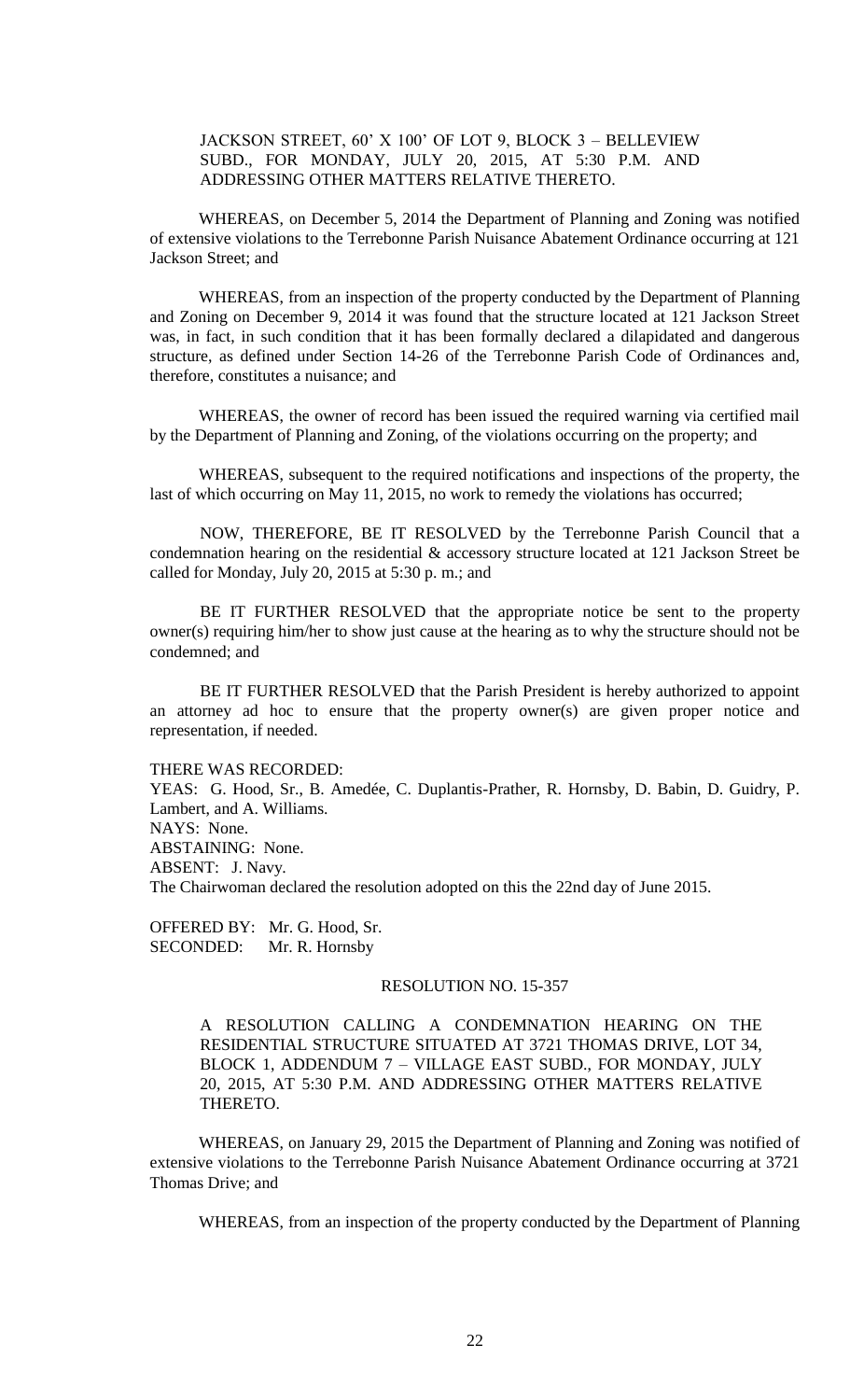and Zoning on February 4, 2015 it was found that the structure located at 3721 Thomas Drive was, in fact, in such condition that it has been formally declared a dilapidated and dangerous structure, as defined under Section 14-26 of the Terrebonne Parish Code of Ordinances and, therefore, constitutes a nuisance; and

WHEREAS, the owner of record has been issued the required warning via certified mail by the Department of Planning and Zoning, of the violations occurring on the property; and

WHEREAS, subsequent to the required notifications and inspections of the property, the last of which occurring on May 12, 2015, no work to remedy the violations has occurred;

NOW, THEREFORE, BE IT RESOLVED by the Terrebonne Parish Council that a condemnation hearing on the residential structure located at 3721 Thomas Drive be called for Monday, July 20, 2015 at 5:30 p. m.; and

BE IT FURTHER RESOLVED that the appropriate notice be sent to the property owner(s) requiring him/her to show just cause at the hearing as to why the structure should not be condemned; and

BE IT FURTHER RESOLVED that the Parish President is hereby authorized to appoint an attorney ad hoc to ensure that the property owner(s) are given proper notice and representation, if needed.

THERE WAS RECORDED:

YEAS: G. Hood, Sr., B. Amedée, C. Duplantis-Prather, R. Hornsby, D. Babin, D. Guidry, P. Lambert, and A. Williams. NAYS: None. ABSTAINING: None. ABSENT: J. Navy. The Chairwoman declared the resolution adopted on this the 22nd day of June 2015.

OFFERED BY: Mr. G. Hood, Sr. SECONDED: Mr. R. Hornsby

#### RESOLUTION NO. 15-358

A RESOLUTION CALLING A CONDEMNATION HEARING ON THE RESIDENTIAL & ACCESSORY STRUCTURE SITUATED AT 106 WILLARD STREET, LOT 60' X 80'; ALSO EM 69 1/2' OF TGRACT 4 OF HALLY SMITH, FOR MONDAY, JULY 20, 2015, AT 5:30 P.M. AND ADDRESSING OTHER MATTERS RELATIVE THERETO.

WHEREAS, on November 21, 2014 the Department of Planning and Zoning was notified of extensive violations to the Terrebonne Parish Nuisance Abatement Ordinance occurring at 106 Willard Street; and

WHEREAS, from an inspection of the property conducted by the Department of Planning and Zoning on November 25, 2014 it was found that the structure located at 106 Willard Street was, in fact, in such condition that it has been formally declared a dilapidated and dangerous structure, as defined under Section 14-26 of the Terrebonne Parish Code of Ordinances and, therefore, constitutes a nuisance; and

WHEREAS, the owner of record has been issued the required warning via certified mail by the Department of Planning and Zoning, of the violations occurring on the property; and

WHEREAS, subsequent to the required notifications and inspections of the property, the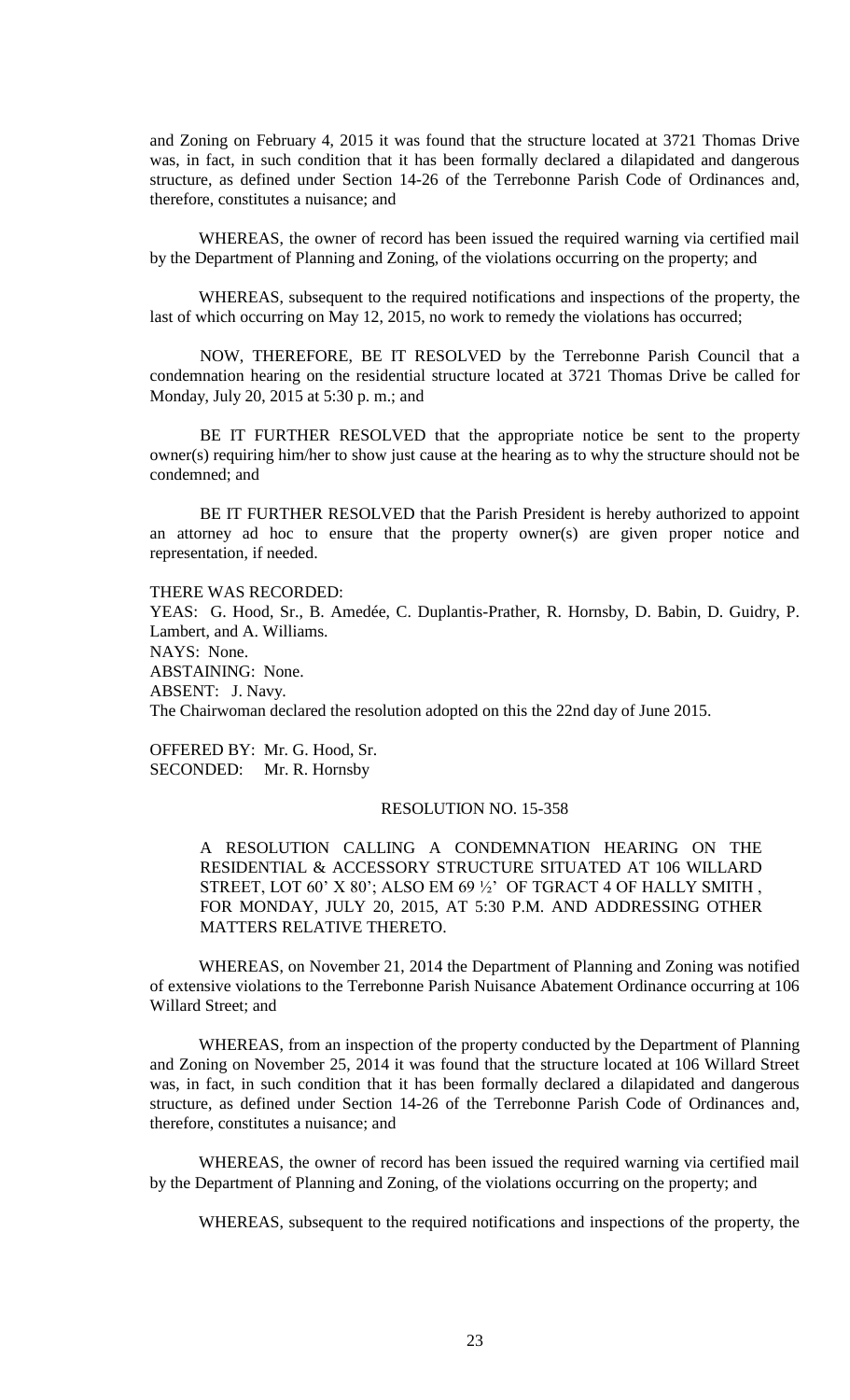last of which occurring on May 12, 2015, no work to remedy the violations has occurred;

NOW, THEREFORE, BE IT RESOLVED by the Terrebonne Parish Council that a condemnation hearing on the residential & accessory structure located at 106 Willard Street be called for Monday, July 20, 2015 at 5:30 p. m.; and

BE IT FURTHER RESOLVED that the appropriate notice be sent to the property owner(s) requiring him/her to show just cause at the hearing as to why the structure should not be condemned; and

BE IT FURTHER RESOLVED that the Parish President is hereby authorized to appoint an attorney ad hoc to ensure that the property owner(s) are given proper notice and representation, if needed.

THERE WAS RECORDED:

YEAS: G. Hood, Sr., B. Amedée, C. Duplantis-Prather, R. Hornsby, D. Babin, D. Guidry, P. Lambert, and A. Williams. NAYS: None. ABSTAINING: None. ABSENT: J. Navy. The Chairwoman declared the resolution adopted on this the 22nd day of June 2015.

OFFERED BY: Mr. G. Hood, Sr. SECONDED BY: Mr. R. Hornsby

## RESOLUTION NO. 15-359

A RESOLUTION CALLING A CONDEMNATION HEARING ON THE RESIDENTIAL MOBILE HOME STRUCTURE SITUATED AT 2567 WEST PARK AVENUE, TRACT ½ ARPENT BY DEPTH O SURVEY LESS TRACT 2 & LESS PARCELS 7-9 & 7-10 , FOR MONDAY, JULY 20, 2015, AT 5:30 P.M. AND ADDRESSING OTHER MATTERS RELATIVE THERETO.

WHEREAS, on December 30, 2014 the Department of Planning and Zoning was notified of extensive violations to the Terrebonne Parish Nuisance Abatement Ordinance occurring at 2567 West Park Avenue; and

WHEREAS, from an inspection of the property conducted by the Department of Planning and Zoning on December 30, 2014 it was found that the structure located at 2567 West Park Avenue was, in fact, in such condition that it has been formally declared a dilapidated and dangerous structure, as defined under Section 14-26 of the Terrebonne Parish Code of Ordinances and, therefore, constitutes a nuisance; and

WHEREAS, the owner of record has been issued the required warning via certified mail by the Department of Planning and Zoning, of the violations occurring on the property; and

WHEREAS, subsequent to the required notifications and inspections of the property, the last of which occurring on May 8, 2015, no work to remedy the violations has occurred;

NOW, THEREFORE, BE IT RESOLVED by the Terrebonne Parish Council that a condemnation hearing on the residential mobile home structure located at 2567 West Park Avenue be called for Monday, July 20, 2015 at 5:30 p. m.; and

BE IT FURTHER RESOLVED that the appropriate notice be sent to the property owner(s) requiring him/her to show just cause at the hearing as to why the structure should not be condemned; and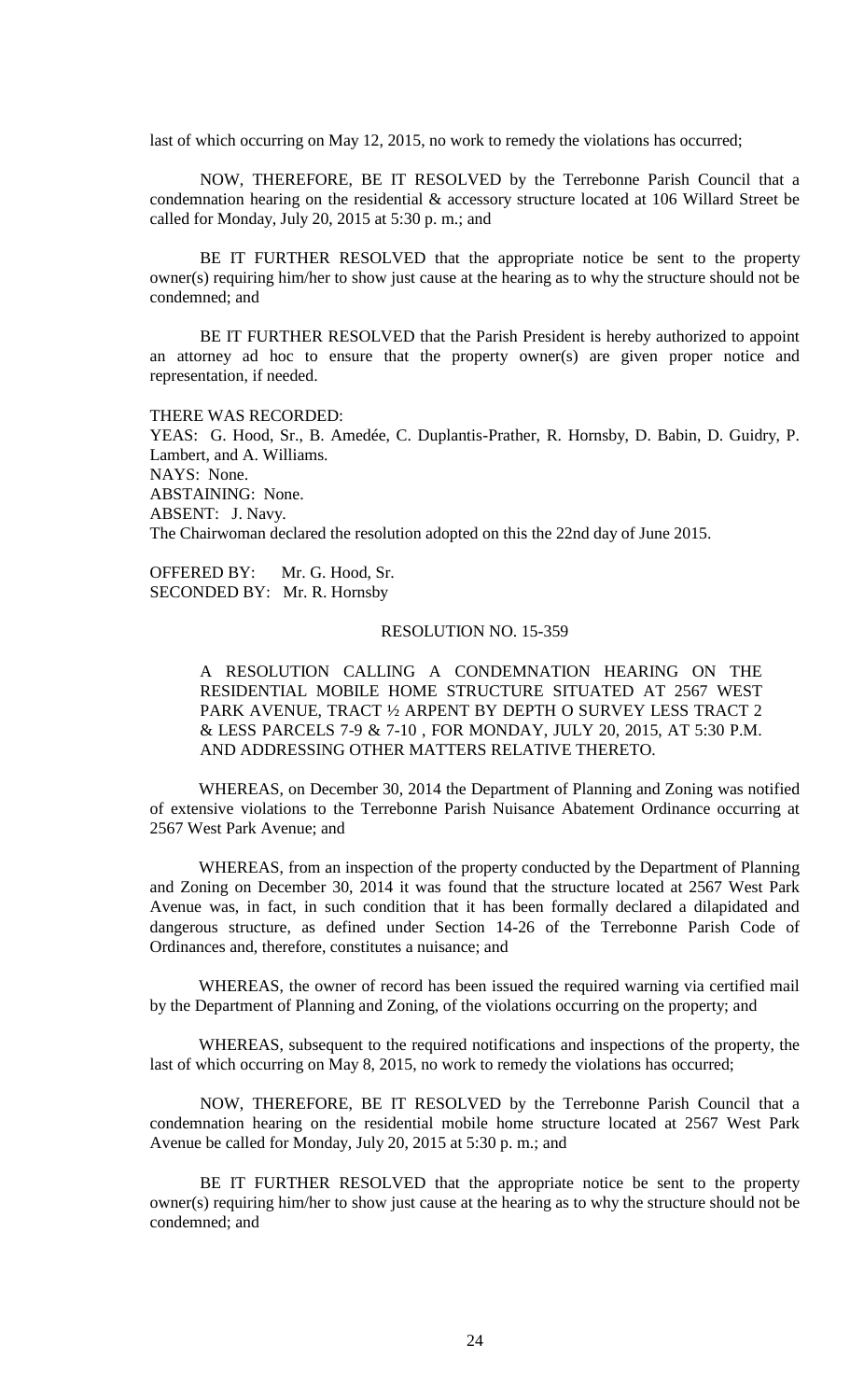BE IT FURTHER RESOLVED that the Parish President is hereby authorized to appoint an attorney ad hoc to ensure that the property owner(s) are given proper notice and representation, if needed.

THERE WAS RECORDED: YEAS: G. Hood, Sr., B. Amedée, C. Duplantis-Prather, R. Hornsby, D. Babin, D. Guidry, P. Lambert, and A. Williams. NAYS: None. ABSTAINING: None. ABSENT: J. Navy. The Chairwoman declared the resolution adopted on this the 22nd day of June 2015.

OFFERED BY: Mr. G. Hood, Sr. SECONDED BY: Mr. R. Hornsby

# RESOLUTION NO. 15-360

A RESOLUTION CALLING A CONDEMNATION HEARING ON THE ACCESSORY STRUCTURE SITUATED AT 4808 NORTH BAYOU BLACK DRIVE, LOT 150' X DEPTH LESS LOT 60' X 60', FOR MONDAY, JULY 20, 2015, AT 5:30 P.M. AND ADDRESSING OTHER MATTERS RELATIVE THERETO.

WHEREAS, on February 8, 2013, the Department of Planning and Zoning was notified of extensive violations to the Terrebonne Parish Nuisance Abatement Ordinance occurring at 4808 North Bayou Black Drive; and

WHEREAS, from an inspection of the property conducted by the Department of Planning and Zoning on February 8, 2013 it was found that the structure located at 4808 North Bayou Black Drive was, in fact, in such condition that it has been formally declared a dilapidated and dangerous structure, as defined under Section 14-26 of the Terrebonne Parish Code of Ordinances and, therefore, constitutes a nuisance; and

WHEREAS, the owner of record has been issued the required warning via certified mail by the Department of Planning and Zoning, of the violations occurring on the property; and

WHEREAS, subsequent to the required notifications and inspections of the property, the last of which occurring on May 11, 2015, no work to remedy the violations has occurred;

NOW, THEREFORE, BE IT RESOLVED by the Terrebonne Parish Council that a condemnation hearing on the commercial structure located at 4808 North Bayou Black Drive be called for Monday, July 20, 2015 at 5:30 p. m.; and

BE IT FURTHER RESOLVED that the appropriate notice be sent to the property owner(s) requiring him/her to show just cause at the hearing as to why the structure should not be condemned; and

BE IT FURTHER RESOLVED that the Parish President is hereby authorized to appoint an attorney ad hoc to ensure that the property owner(s) are given proper notice and representation, if needed.

THERE WAS RECORDED:

YEAS: G. Hood, Sr., B. Amedée, C. Duplantis-Prather, R. Hornsby, D. Babin, D. Guidry, P. Lambert, and A. Williams. NAYS: None.

25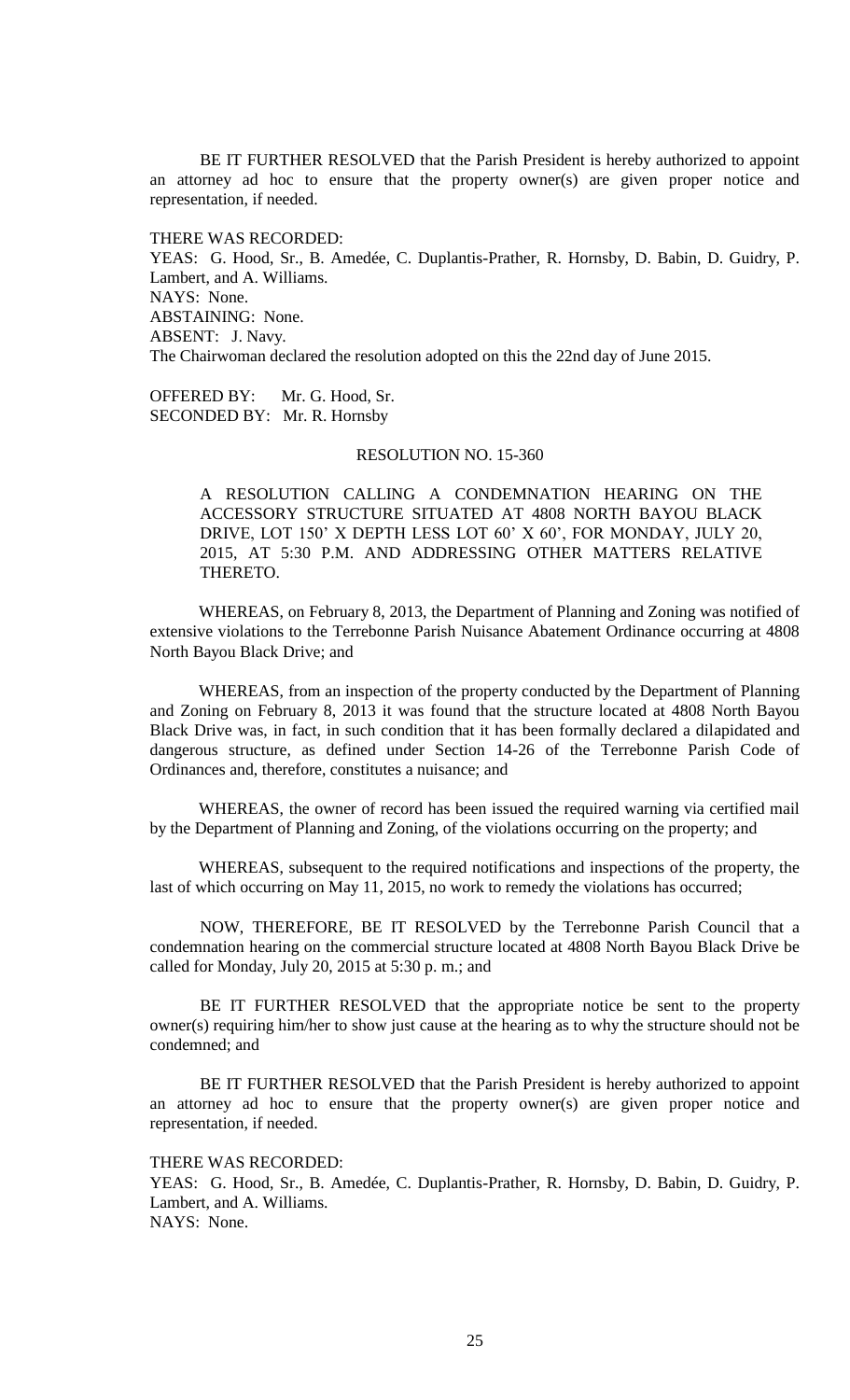ABSTAINING: None. ABSENT: J. Navy. The Chairwoman declared the resolution adopted on this the 22nd day of June 2015.

OFFERED BY: Mr. G. Hood, Sr. SECONDED BY: Mr. R. Hornsby

# RESOLUTION NO. 15-361

A RESOLUTION CALLING A CONDEMNATION HEARING ON THE RESIDENTIAL STRUCTURE SITUATED AT 5419 BAYOUSIDE DRIVE, TRACT 1 CONTAINING 3.886 ACRES IN SECTION 53, T19S-R18E, FOR MONDAY, JULY 20, 2015, AT 5:30 P.M. AND ADDRESSING OTHER MATTERS RELATIVE THERETO.

WHEREAS, on May 23, 2014 the Department of Planning and Zoning was notified of extensive violations to the Terrebonne Parish Nuisance Abatement Ordinance occurring at 5419 Bayouside Drive; and

WHEREAS, from an inspection of the property conducted by the Department of Planning and Zoning on May 29, 2014 it was found that the structure located at 5419 Bayouside Drive was, in fact, in such condition that it has been formally declared a dilapidated and dangerous structure, as defined under Section 14-26 of the Terrebonne Parish Code of Ordinances and, therefore, constitutes a nuisance; and

WHEREAS, the owner of record has been issued the required warning via certified mail by the Department of Planning and Zoning, of the violations occurring on the property; and

WHEREAS, subsequent to the required notifications and inspections of the property, the last of which occurring on May 11, 2015, no work to remedy the violations has occurred;

NOW, THEREFORE, BE IT RESOLVED by the Terrebonne Parish Council that a condemnation hearing on the residential structure located at 5419 Bayouside Drive be called for Monday, July 20, 2015 at 5:30 p. m.; and

BE IT FURTHER RESOLVED that the appropriate notice be sent to the property owner(s) requiring him/her to show just cause at the hearing as to why the structure should not be condemned; and

BE IT FURTHER RESOLVED that the Parish President is hereby authorized to appoint an attorney ad hoc to ensure that the property owner(s) are given proper notice and representation, if needed.

THERE WAS RECORDED: YEAS: G. Hood, Sr., B. Amedée, C. Duplantis-Prather, R. Hornsby, D. Babin, D. Guidry, P. Lambert, and A. Williams. NAYS: None. ABSTAINING: None. ABSENT: J. Navy. The Chairwoman declared the resolution adopted on this the 22nd day of June 2015.

OFFERED BY: Mr. G. Hood, Sr. SECONDED BY: Mr. R. Hornsby

RESOLUTION NO. 15-362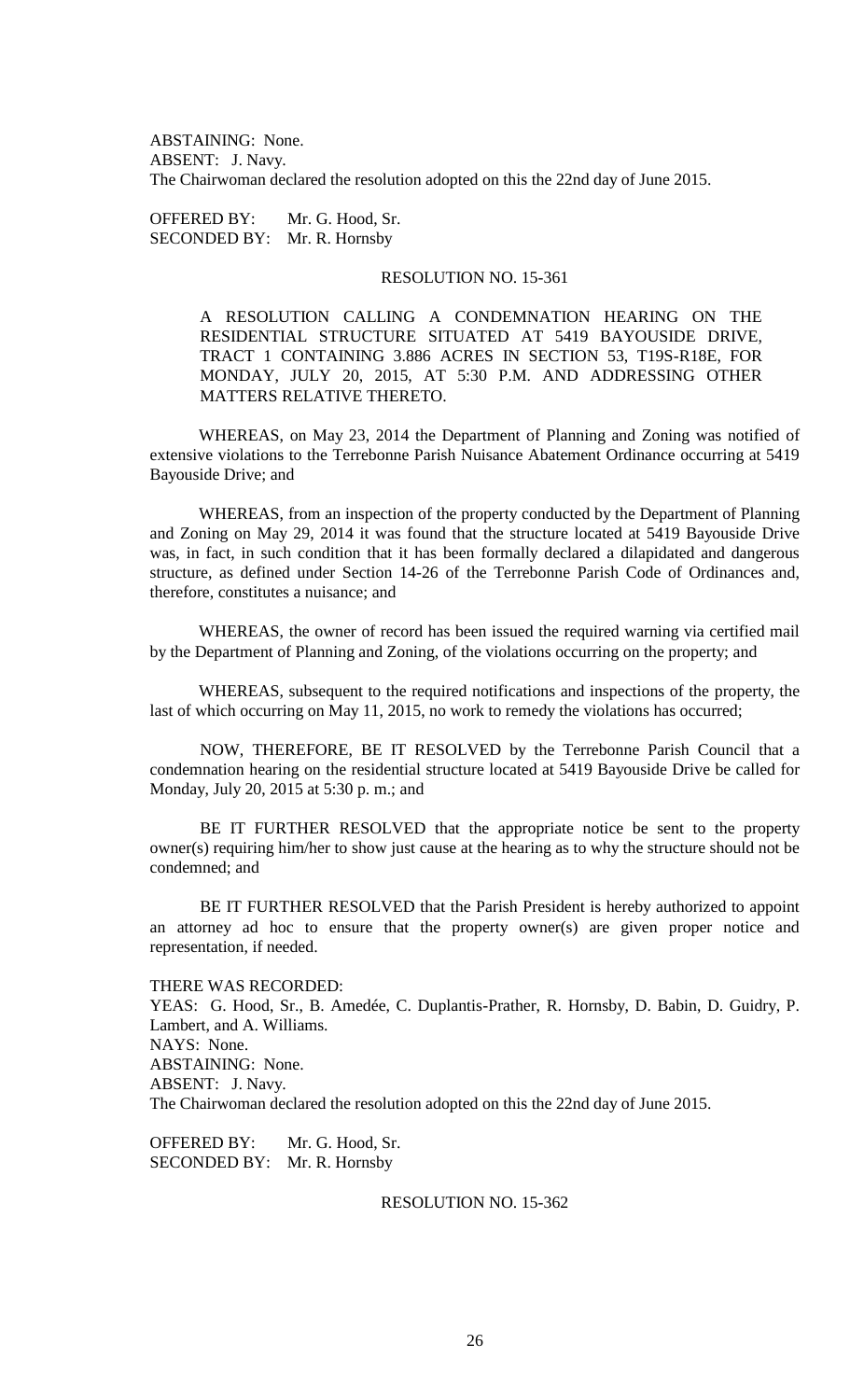A RESOLUTION CALLING A CONDEMNATION HEARING ON THE ACCESSORY STRUCTURE SITUATED AT 4440 SOUTHDOWN MANDALAY, LOT 150' X 350' ON BAYOU BLACK, FOR MONDAY, JULY 20, 2015, AT 5:30 P.M. AND ADDRESSING OTHER MATTERS RELATIVE THERETO.

WHEREAS, on June 26, 2014, the Department of Planning and Zoning was notified of extensive violations to the Terrebonne Parish Nuisance Abatement Ordinance occurring at 4440 Southdown Mandalay; and

WHEREAS, from an inspection of the property conducted by the Department of Planning and Zoning on July 1, 2014 it was found that the structure located at 4440 Southdown Mandalay Road was, in fact, in such condition that it has been formally declared a dilapidated and dangerous structure, as defined under Section 14-26 of the Terrebonne Parish Code of Ordinances and, therefore, constitutes a nuisance; and

WHEREAS, the owner of record has been issued the required warning via certified mail by the Department of Planning and Zoning, of the violations occurring on the property; and

WHEREAS, subsequent to the required notifications and inspections of the property, the last of which occurring on May 13, 2015, no work to remedy the violations has occurred;

NOW, THEREFORE, BE IT RESOLVED by the Terrebonne Parish Council that a condemnation hearing on the accessory structure located at 4440 Southdown Mandalay Road be called for Monday, July 20, 2015 at 5:30 p. m.; and

BE IT FURTHER RESOLVED that the appropriate notice be sent to the property owner(s) requiring him/her to show just cause at the hearing as to why the structure should not be condemned; and

BE IT FURTHER RESOLVED that the Parish President is hereby authorized to appoint an attorney ad hoc to ensure that the property owner(s) are given proper notice and representation, if needed.

THERE WAS RECORDED:

YEAS: G. Hood, Sr., B. Amedée, C. Duplantis-Prather, R. Hornsby, D. Babin, D. Guidry, P. Lambert, and A. Williams. NAYS: None. ABSTAINING: None. ABSENT: J. Navy. The Chairwoman declared the resolution adopted on this the 22nd day of June 2015.

OFFERED BY: Mr. G. Hood, Sr. SECONDED BY: Mr. R. Hornsby

## RESOLUTION NO. 15-363

A RESOLUTION CALLING A CONDEMNATION HEARING ON THE RESIDENTIAL STRUCTURE SITUATED AT 1436 GAUTREAUX STREET, LOT 3 & PART OF LOT 4, BLOCK 8 – DEWEYVILLE LESS LOT 63.2' SOLD, FOR MONDAY, JULY 20, 2015, AT 5:30 P.M. AND ADDRESSING OTHER MATTERS RELATIVE THERETO.

WHEREAS, on April 17, 2014, the Department of Planning and Zoning was notified of extensive violations to the Terrebonne Parish Nuisance Abatement Ordinance occurring at 1436 Gautreaux Street; and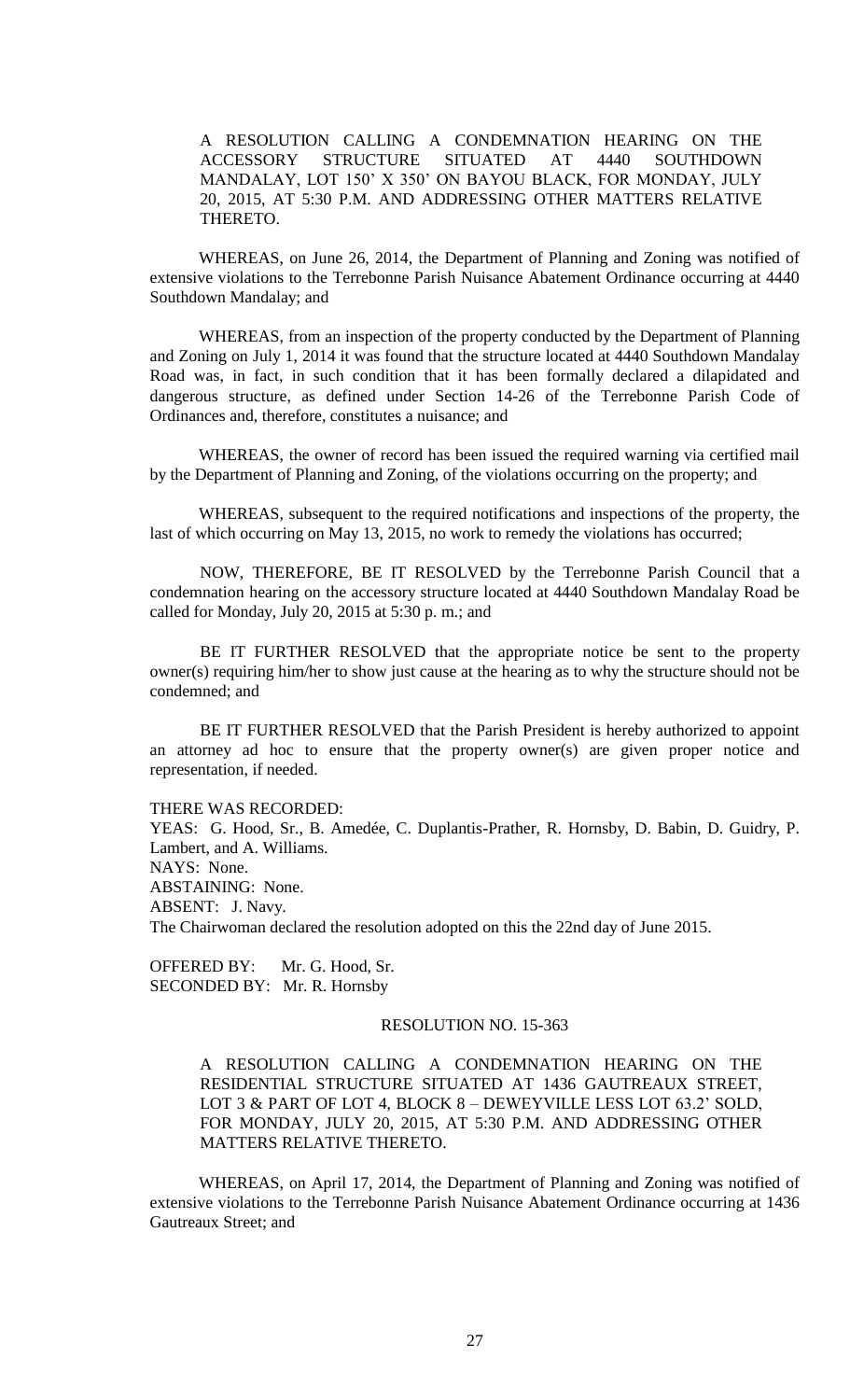WHEREAS, from an inspection of the property conducted by the Department of Planning and Zoning on April 22, 2014 it was found that the structure located at 1436 Gautreaux Street was, in fact, in such condition that it has been formally declared a dilapidated and dangerous structure, as defined under Section 14-26 of the Terrebonne Parish Code of Ordinances and, therefore, constitutes a nuisance; and

WHEREAS, the owner of record has been issued the required warning via certified mail by the Department of Planning and Zoning, of the violations occurring on the property; and

WHEREAS, subsequent to the required notifications and inspections of the property, the last of which occurring on May 11, 2015, no work to remedy the violations has occurred;

NOW, THEREFORE, BE IT RESOLVED by the Terrebonne Parish Council that a condemnation hearing on the residential structure located at 1436 Gautreaux Street be called for Monday, July 20, 2015 at 5:30 p. m.; and

BE IT FURTHER RESOLVED that the appropriate notice be sent to the property owner(s) requiring him/her to show just cause at the hearing as to why the structure should not be condemned; and

BE IT FURTHER RESOLVED that the Parish President is hereby authorized to appoint an attorney ad hoc to ensure that the property owner(s) are given proper notice and representation, if needed.

THERE WAS RECORDED:

YEAS: G. Hood, Sr., B. Amedée, C. Duplantis-Prather, R. Hornsby, D. Babin, D. Guidry, P. Lambert, and A. Williams. NAYS: None. ABSTAINING: None. ABSENT: J. Navy. The Chairwoman declared the resolution adopted on this the 22nd day of June 2015.

OFFERED BY: Mr. R. Hornsby SECONDED: Mr. G. Hood, Sr.

# RESOLUTION NO. 15-364

A Resolution giving Notice of Intent to adopt an Ordinance to dedicate and accept the maintenance/operation of the street(s), drainage servitudes, and rights-of-way for the extension of "Valhi Boulevard" (between Civic Center Boulevard & Choctaw Drive); and to incorporate into the Enhanced 911 Emergency Response System for the purpose of providing a better means of locating addresses.

THEREFORE, BE IT RESOLVED by the Terrebonne Parish Council (Community Development and Planning Committee), on behalf of the Terrebonne Parish Consolidated Government, that Notice of Intent is given for adopting an ordinance to dedicate and accept the maintenance/operation of the street(s), drainage servitudes, and rights-of-way for the extension of "Valhi Boulevard" (between Civic Center Boulevard & Choctaw Drive); and to incorporate into the Enhanced 911 Emergency Response System for the purpose of providing a better means of locating addresses.

BE IT FURTHER RESOLVED that a public hearing on said ordinance be called for Wednesday, July 8, 2015 at 6:30 p.m.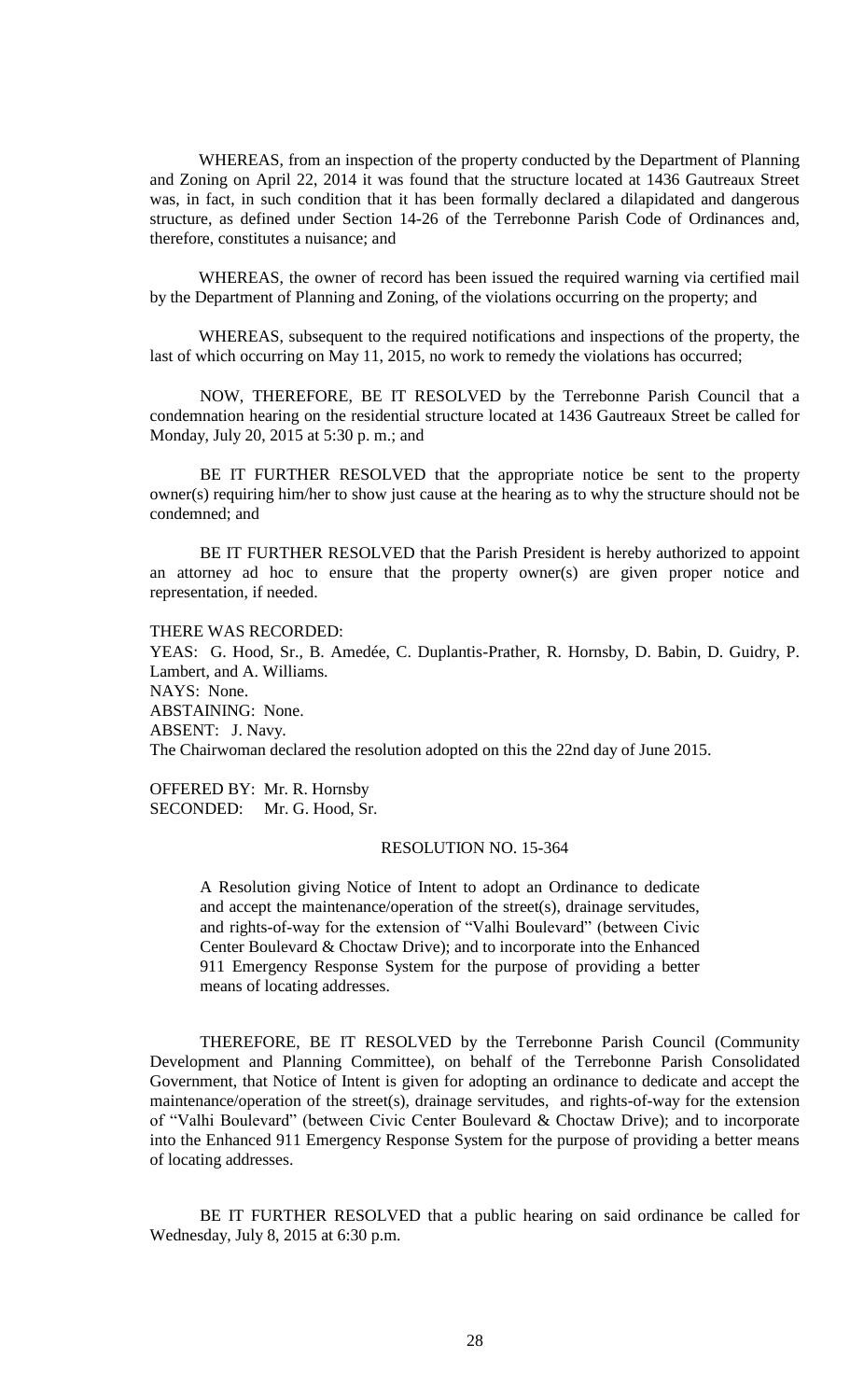THERE WAS RECORDED: YEAS: G. Hood, Sr., B. Amedée, C. Duplantis-Prather, R. Hornsby, D. Babin, D. Guidry, P. Lambert, and A. Williams. NAYS: None. ABSTAINING: None. ABSENT: J. Navy. The Chairwoman declared the resolution adopted on this the 22nd day of June 2015.

Mr. G. Hood, Sr. moved, seconded by Ms. A. Williams, "THAT, there being no further business to come before the Community Development & Planning Committee, the meeting be adjourned."

The Chairwoman called for the vote on the motion offered by Mr. G. Hood, Sr. THERE WAS RECORDED:

YEAS: G. Hood, Sr. B. Amedee, C. Duplantis-Prather, R. Hornsby, D. Babin, D. Guidry, P. Lambert and A. Williams.

NAYS: None.

ABSENT: J. Navy.

The Chairwoman declared the motion adopted and the meeting was adjourned at 5:44 p. m.

C. Duplantis-Prather, Chairwoman

Tammy E. Triggs, Minute Clerk

Ms. C. Duplantis-Prather moved, seconded by Ms. A. Williams, "THAT, the Council accept and ratify the minutes of the Community Development and Planning Committee meeting held on 06/22/15."

The Chairman called for a vote on the motion offered by Ms. C. Duplantis-Prather. THERE WAS RECORDED: YEAS: G. Hood, Sr., B. Amedée, C. Duplantis-Prather, R. Hornsby, D. Babin, D. Guidry, P. Lambert and A. Williams. NAYS: None. ABSENT: J. Navy. The Chairman declared the motion adopted.

The Chairman called for a report on the Budget and Finance Committee meeting held on 06/22/15, whereupon the Committee Vice-Chairman noting ratification of minutes calls public hearings on July 8, 2015 at 6:30 p.m., rendered the following:

## **BUDGET & FINANCE COMMITTEE**

#### **JUNE 22, 2015**

The Vice-Chairman, Russell Hornsby, called the Budget & Finance Committee meeting to order at 5:48 p. m. in the Terrebonne Parish Council Meeting Room with an Invocation offered by Committee member D. Guidry and the Pledge of Allegiance by Committee member A. Williams. Upon roll call, Committee Members recorded as present were: Capt. G. Hood, Sr., B. Amedee, C. Duplantis-Prather, R. Hornsby, D. Babin, D. Guidry, P. Lambert and A. Williams. Committee J. Navy was recorded as absent. A quorum was declared present.

OFFERED BY: Ms. C. Duplantis-Prather SECONDED BY: Mr. P. Lambert.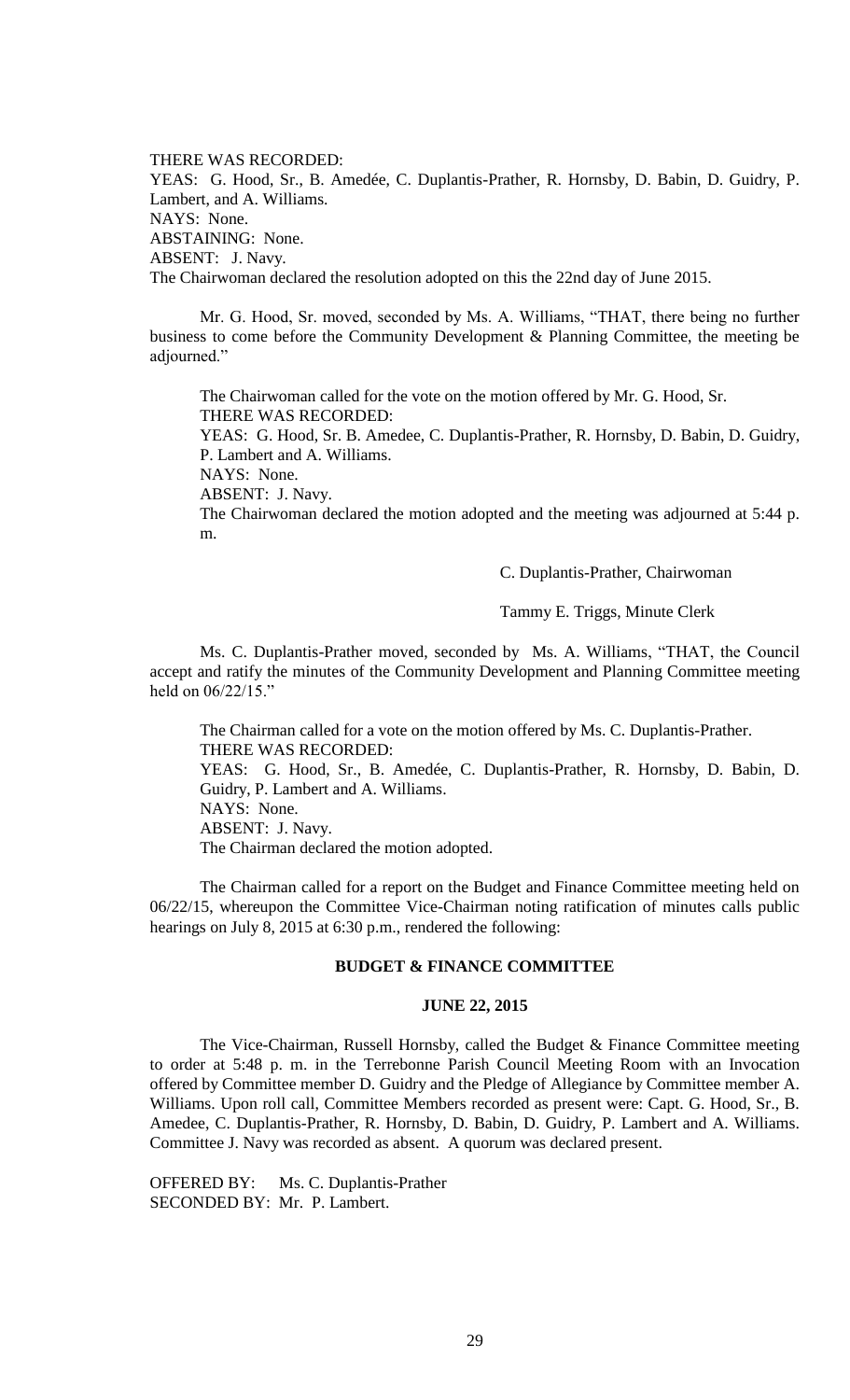#### RESOLUTION NO. 15- 365

WHEREAS, prices were obtained through the Louisiana State Commodity Catalog by the Terrebonne Parish Consolidated Government for the purpose of purchasing one new/unused (1) ½ Ton, Regular Cab, 4WD, V8 with 6' 4" Box Pick-up Truck (2015 Dodge Ram 1500) for the Department under State Contract #4400005974/409959, and

WHEREAS, after careful review by Wendell Voisin, Fleet Maintenance Superintendent, Rory Sons, Gravity Drainage Superintendent, Perry Blanchard, Operations Manager it has been determined that the price of Twenty-two Thousand, Six Hundred Eighty-seven Dollars (\$22,687.00) from Southland Dodge, Inc. for the purchase of one (1) ½ Ton, Regular Cab, 4WD, with 6' 4" Box Pick-up Truck (2015 Dodge Ram 1500) should be accepted as per the State Contract Vehicle Catalog and under the provisions set forth in the Louisiana Revised Statutes Title 39:1710, and

WHEREAS, the Parish Administration has recommended the acceptance of the price for the aforementioned vehicle purchase at a cost of Twenty-two Thousand, Six Hundred Eightyseven Dollars (\$22,687.00) as per the attached State Purchasing Contract Catalog.

NOW, THEREFORE BE IT RESOLVED by the Terrebonne Parish Council (Budget and Finance Committee), on behalf of the Terrebonne Parish Consolidated Government, that the recommendation of the Parish Administration be approved and that the purchase of the vehicle be accepted as per the attached forms.

THERE WAS RECORDED:

YEAS: G. Hood, Sr., B. Amedée, C. Duplantis-Prather, R. Hornsby, D. Babin, D. Guidry, P. Lambert, and A. Williams. NAYS: None. ABSTAINING: None. ABSENT: J. Navy. The Vice-Chairman declared the resolution adopted on this the 22nd day of June 2015.

OFFERED BY: Mr. D. Guidry SECONDED BY: Mr. G. Hood, Sr.

## RESOLUTION NO. 15-366

WHEREAS, Louisiana Statutory Law provides for the disposal of surplus movable property having a value of \$5,000.00 or less, in addition to other legally permissible means, at private sale which is, in the opinion of the governing authority, not needed for public purposes; and

WHEREAS, the movable property listed in the attached Exhibit A each have a valued of \$5,000.00 or less, as indicated by the values set out next to each item on the attached Exhibit A; and

WHEREAS, the parish administration has recommended that the movable property listed in the attached Exhibit A be declared surplus as the items are no longer useful, nor do they serve a public purpose and authorizes immediate award to the highest bidder for all items, including those where the highest bid exceeds \$5,000.00; and

NOW THEREFORE, BE IT RESOLOVED by the Terrebonne Parish Council that the movable property listed in the attached Exhibit A be declared surplus and grants authorization to dispose of said items by private sale or by any other legally approved method to the highest bidder pursuant to statutory law, including those where the highest bid exceeds \$5,000.00.

# THERE WAS RECORDED: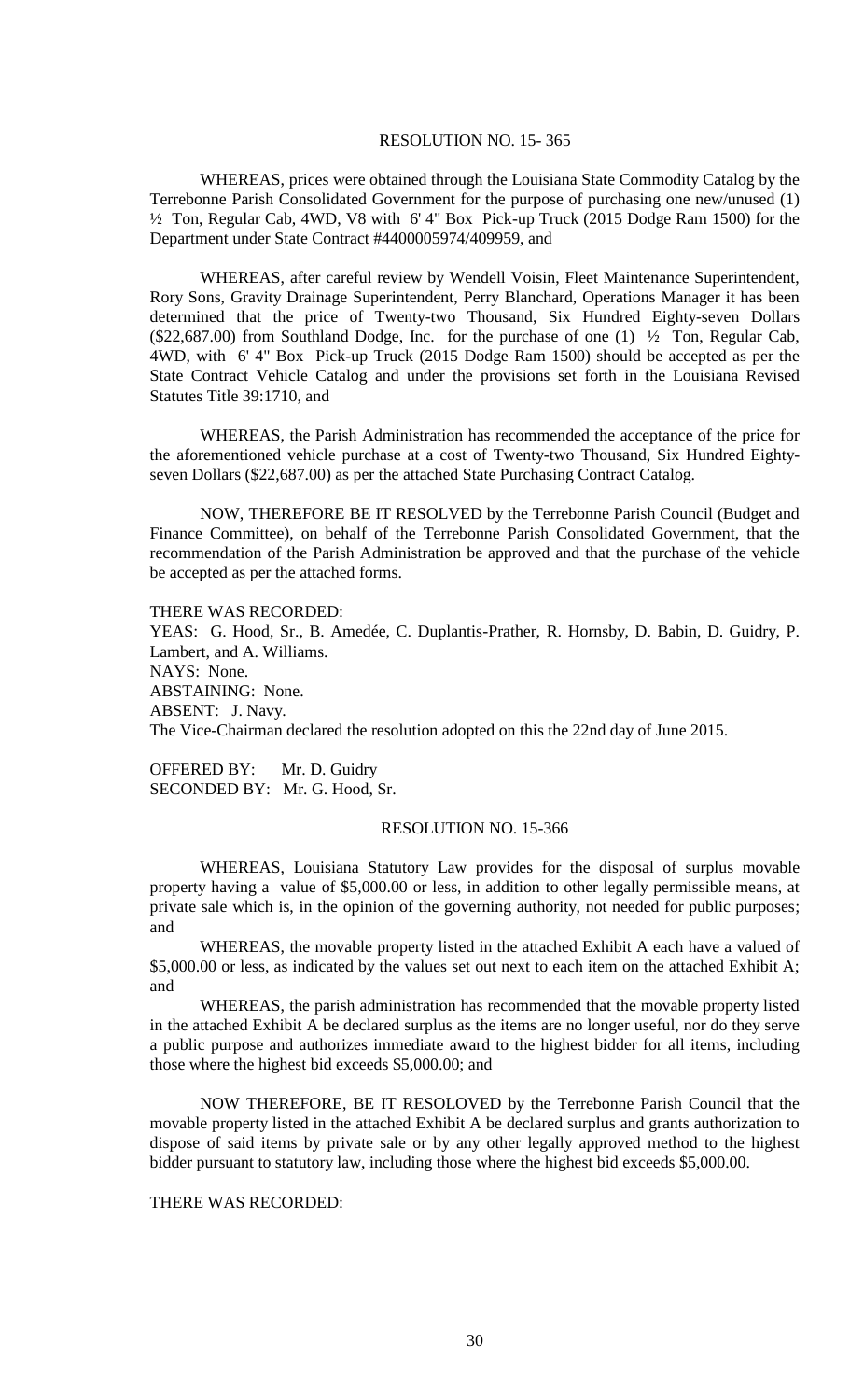YEAS: G. Hood, Sr., B. Amedée, C. Duplantis-Prather, R. Hornsby, D. Babin, D. Guidry, P. Lambert, and A. Williams. NAYS: None. ABSTAINING: None. ABSENT: J. Navy. The Vice-Chairman declared the resolution adopted on this the 22nd day of June 2015.

> Exhibit "A" June 2015 Surplus List

Civic Center: 2 - Merchandise Kiosks / \$1,000.00 1 - TV Wall Mount / \$10.00

Forced Drainage:

1 - Warn Winch with Remote and Base Plate / \$250.00

Head Start:

- 2 CPU / \$6.00
- 1 Keyboard / \$1.00
- 3 Monitors / \$3.00

Information Technology:

- 13 Monitors / \$13.00
- 3 CPU / \$9.00
- 1 Biometric Time Clock / \$1.00
- 2 Barracuda Spam Firewall / \$5.00
- 1 Laptop / \$3.00
- 2 Sonicwall / \$2.00
- 2 Docking Stations with Monitor Stands / \$3.00

Utilities:

4 - CPU with Monitors, Keyboards & Mice / \$24.00

Mr. D. Babin moved, seconded by Ms. B. Amedèe, "THAT, the Budget & Finance Committee introduce an ordinance to declare equipment with a value in excess of \$5,000.00 as surplus and authorizing said items to be disposed of through legally approved methods, and call a public hearing on said matter on July 8, 2015 at 6:30 p.m."

The Vice-Chairman called for the vote on the motion offered by Mr. D. Babin. THERE WAS RECORDED: YEAS: G. Hood, Sr., B. Amedee, C. Duplantis-Prather, R. Hornsby, D. Babin, D. Guidry, P. Lambert and A. Williams. NAYS: None. ABSENT: J. Navy. The Vice-Chairman declared the motion adopted.

OFFERED BY: Mr. G. Hood, Sr. SECONDED BY: Mr. D. Guidry and Ms. B. Amedée

# RESOLUTION NO. 15- 367

WHEREAS, prices were obtained through the Louisiana State Commodity Catalog by the Terrebonne Parish Consolidated Government for the purpose of purchasing various Whelen Lightbars, Lights and Sirens to outfit eight (8) new police units for the Houma Police Department under State Contract# 408186, and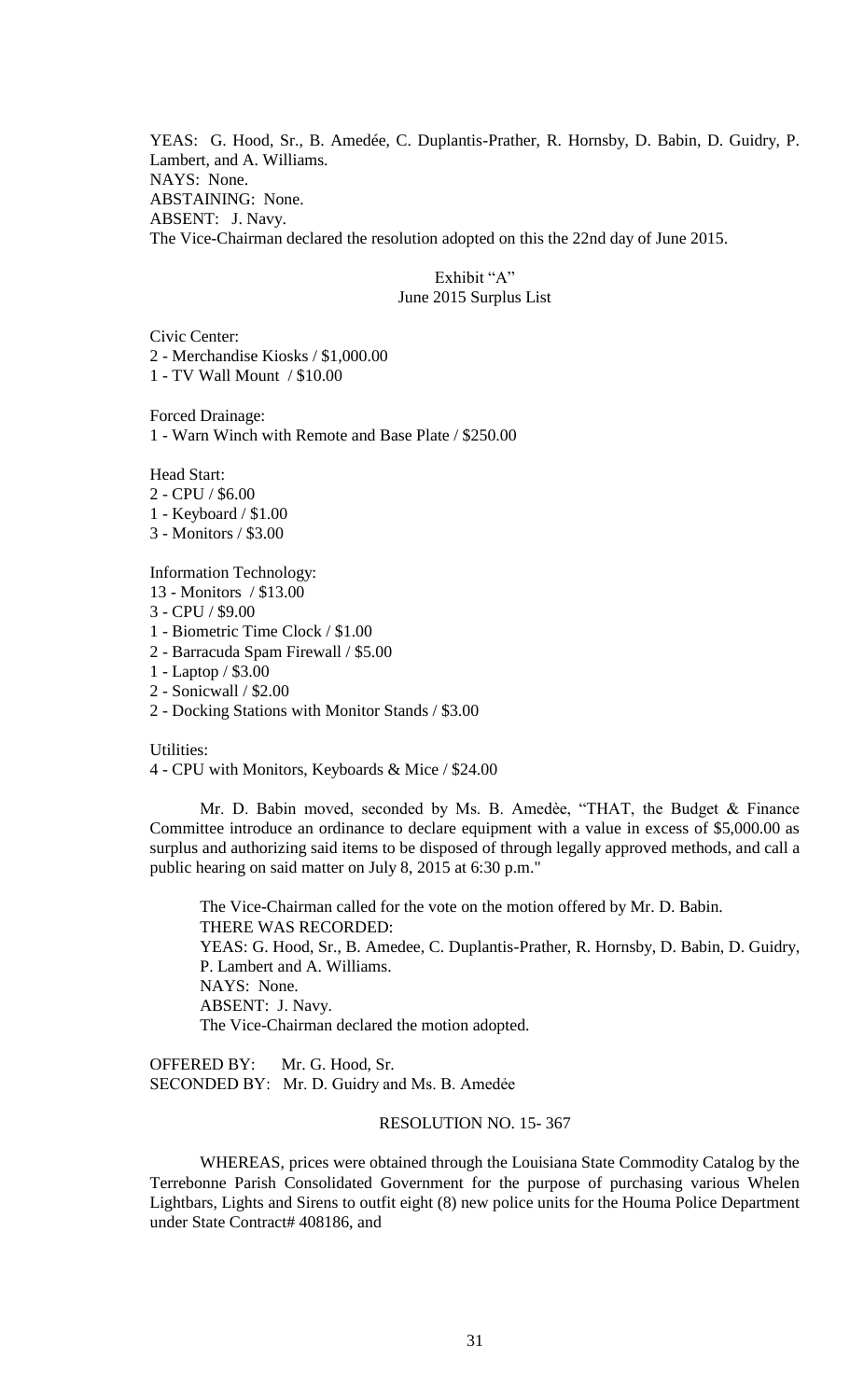WHEREAS, after careful review by Todd Duplantis, Police Chief, it has been determined that the total quoted price of Twenty-seven Thousand, Six Hundred Sixty-six Dollars and Forty Cents (\$27,666.40) from Vehicle Parts & Equipment Co., Inc. (DBA Headquarters 911) for the purchase of various Whelen Lightbars, Lights and Sirens should be accepted as per the State Contract Catalog, and

WHEREAS, the Finance Department has verified that funds are budgeted and available in Account Number 204-211-8914-01 for the purchase of the aforementioned equipment, and

WHEREAS, Section 2-109 of the Terrebonne Parish Code requires any contract with the cumulative expenditure of Thirty Thousand Dollars (\$30,000.00) or more annually shall be approved by the council by resolution, and

WHEREAS, the Parish Administration has recommended the acceptance of the price for the above equipment purchase at a total cost of Twenty-seven Thousand, Six Hundred Sixty-six Dollars and Forty Cents (\$27,666.40) and previous 2015 expenditures under State Contract for the purchase of lightbars and sirens at a cost of Seven Thousand, Five Hundred Eighty-one Dollars and Twelve Cents (\$7,581.12) which brings the cumulative 2015 expenditures in excess of Thirty Thousand Dollars (\$30,000.00), and

NOW, THEREFORE BE IT RESOLVED by the Terrebonne Parish Council (Budget and Finance Committee), on behalf of the Terrebonne Parish Consolidated Government, that the recommendation of the Parish Administration be approved and that the purchase of the lightbars, lights and sirens be accepted as per the attached forms.

THERE WAS RECORDED: YEAS: G. Hood, Sr., B. Amedée, C. Duplantis-Prather, R. Hornsby, D. Babin, D. Guidry, P. Lambert, and A. Williams. NAYS: None. ABSTAINING: None. ABSENT: J. Navy. The Vice-Chairman declared the resolution adopted on this the 22nd day of June 2015.

OFFERED BY: Mr. D. Babin SECONDED BY: Mr. P. Lambert

# RESOLUTION NO. 15-368

A RESOLUTION AUTHORIZING THE PARISH PRESIDENT TO EXECUTE AN INTERGOVERNMENTAL AGREEMENT BETWEEN THE TERREBONNE PARISH CONSOLIDATED GOVERNMENT ("TPCG") AND THE LOUISIANA WORKFORCE COMMISSION, OFFICE OF WORKERS' COMPENSATION ADMINISTRATION ("OWCA") TO PROVIDE SECURITY TO THE OWCA SATELLITE OFFICE IN HOUMA, AND RELATED MATTERS.

WHEREAS, La. R.S. 33:1324 provides any parish or political subdivision of the state may make agreements among themselves to engage jointly in the construction or improvement of any public project or improvement provided that at least one of the participants to the agreement is authorized by law to complete the undertaking; and

WHEREAS, the OWCA is authorized to establish satellite offices and courts, and provide adequate security to those courts and offices; and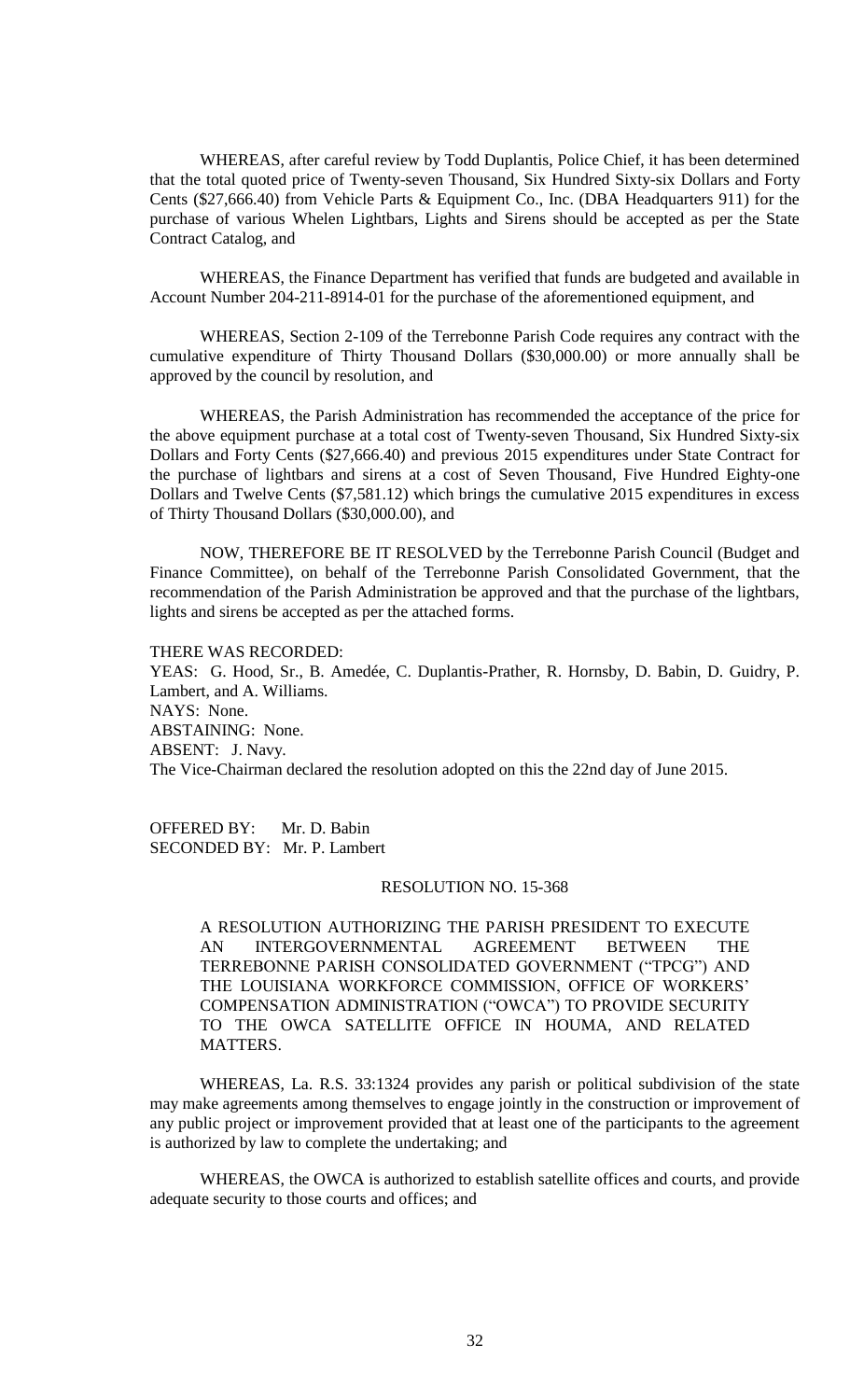WHEREAS, at the State's District 9 office and court, TPCG desires to facilitate with the State in providing security services through the Houma Police Department; and

WHEREAS, TPCG and OWCA agree to enter into a contract for professional services containing substantially the same terms of those set out in the attached contract to provide security services at the OWCA satellite office in Houma, Louisiana; and

NOW THEREFORE BE IT RESOLVED by the Terrebonne Parish Council on behalf of Terrebonne Parish Consolidated Government that Parish President Michel Claudet is hereby authorized to negotiate and to execute all documents necessary to effect a viable Intergovernmental Agreement between the Terrebonne Parish Consolidated Government and the Louisiana Workforce Commission, Office of Workers' Compensation Administration containing substantially the same terms as those set out in the attached agreement.

THERE WAS RECORDED:

YEAS: G. Hood, Sr., B. Amedée, C. Duplantis-Prather, R. Hornsby, D. Babin, D. Guidry, P. Lambert, and A. Williams. NAYS: None. ABSTAINING: None. ABSENT: J. Navy. The Vice-Chairman declared the resolution adopted on this the 22nd day of June 2015.

Mr. G. Hood, Sr. moved, seconded by Ms. A. Williams, "THAT, the Budget and Finance Committee introduce an ordinance to amend the 2015 Adopted Operating Budget and the 5 Year Capital Outlay of the Terrebonne Parish Consolidated Government for the following items:

- I. Courthouse Annex Generator Project, \$216,000
- II. Risk Management Vehicle Repair, \$1,982
- III. Planning Department Beautification Program, \$2,238
- IV. Wind Retrofit Government Tower, \$1,372,138
- V. LCLE Grant Award, \$6,466
- VI. Police Department Drug Forfeiture, \$4,565
- VII. Police Department Vehicle Repair, \$3,071

and call a public hearing on said matter on July 8, 2015 at 6:30 p.m."

The Vice-Chairman called for the vote on the motion offered by Mr. G. Hood, Sr. THERE WAS RECORDED: YEAS: G. Hood, Sr., B. Amedee, C. Duplantis-Prather, R. Hornsby, D. Babin, D. Guidry, P. Lambert and A. Williams. NAYS: None. ABSENT: J. Navy. The Vice-Chairman declared the motion adopted.

OFFERED BY: Mr. D. Babin SECONDED BY: Ms. A. Williams

#### RESOLUTION NO. 15-369

WHEREAS, prices were obtained by the Gravity Drainage Division, Public Works Department for the sole source / proprietary purchase of 528' of 42" Snap Tite Pipe, and

WHEREAS, after careful review by Rory Sons, Gravity Drainage Superintendent and Gregory Bush, Public Works Director it has been determined that the quoted price of Seventyfive Thousand, Five Hundred Thirteen Dollars and Ninety-two Cents (\$75,513.92) from ISCO, Industries for the sole source / proprietary purchase of 528' of 42" Snap Tite Pipe should be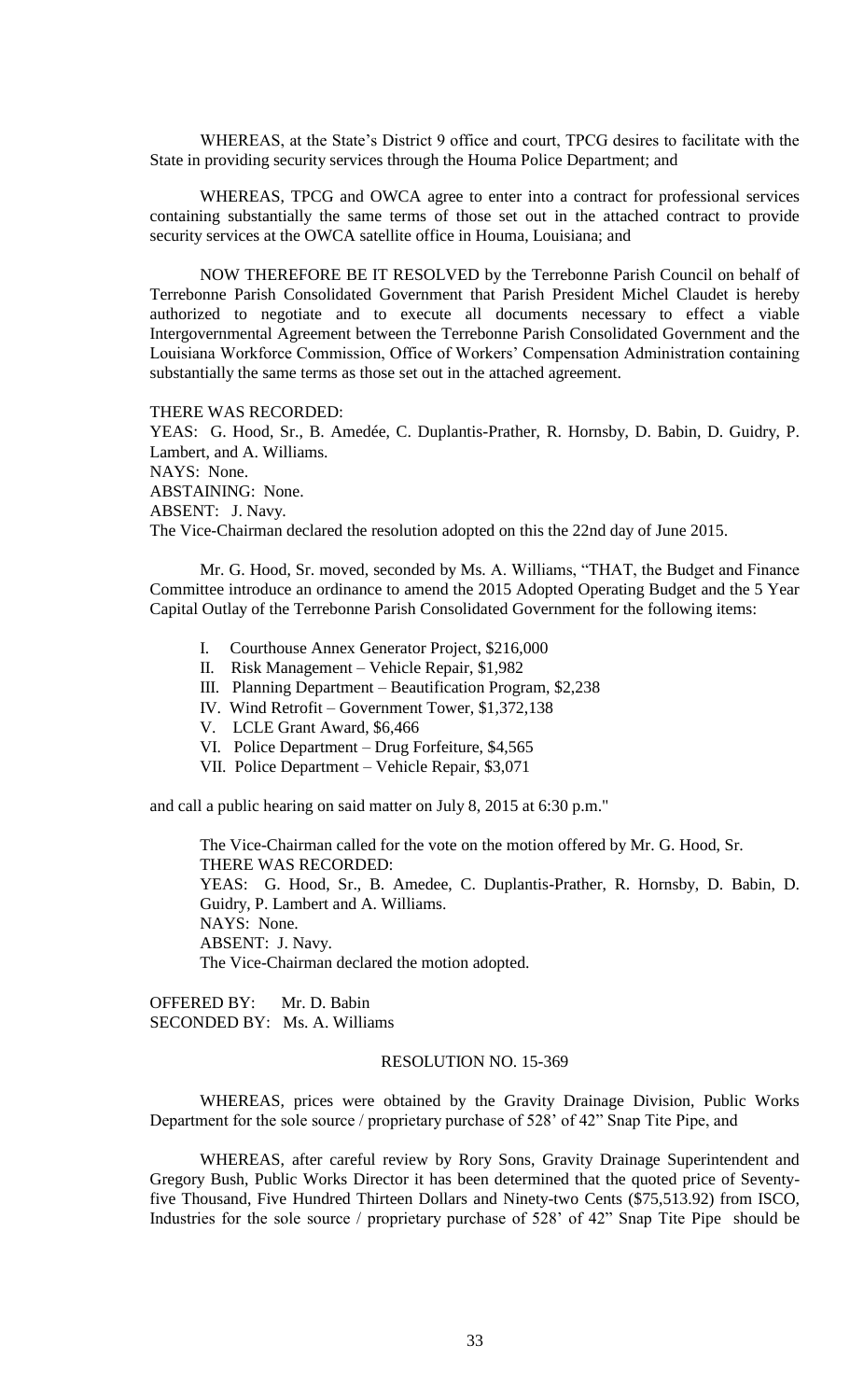accepted as per the attached documents and the under sole source / proprietary provisions set forth in the Louisiana Revised Statutes Titles 39:1597 and 39:1551 et seq., and

WHEREAS, the Parish Administration has recommended the acceptance of the price for the pipe at the estimated cost of Seventy-five Thousand, Five Hundred Thirteen Dollars and Ninety-two Cents (\$75,513.92) as per the attached documents.

NOW, THEREFORE BE IT RESOLVED by the Terrebonne Parish Council, on behalf of the Terrebonne Parish Consolidated Government, that the recommendation of the Parish Administration be approved and that the sole source / proprietary purchase of the aforementioned Snap Tite Pipe be accepted as per the attached forms.

THERE WAS RECORDED:

YEAS: G. Hood, Sr., B. Amedée, C. Duplantis-Prather, R. Hornsby, D. Babin, D. Guidry, P. Lambert, and A. Williams. NAYS: None. ABSTAINING: None. ABSENT: J. Navy. The Vice-Chairman declared the resolution adopted on this the 22nd day of June 2015.

OFFERED BY: Ms. A. Williams SECONDED BY: Mr. G. Hood, Sr.

#### RESOLUTION NO. 15-370

WHEREAS, prices were obtained by the Gravity Drainage Division, Public Works Department for the installation of the Snap Tite Pipe , and

WHEREAS, after careful review by Rory Sons, Gravity Drainage Superintendent and Gregory Bush, Public Works Director it has been determined that the quoted price of Fifty-eight Thousand, Two Hundred Fifty-four Dollars and Zero Cents (\$58,254.00) from Norris & Boudreaux Contractors, LLC for the installation of 42" Snap Tite Pipe should be accepted as per the attached documents and

WHEREAS, the Parish Administration has recommended the acceptance of the price for the installation of the pipe at the estimated cost of Fifty-eight Thousand, Two Hundred Fifty-four Dollars and Zero Cents (\$58,254.00) as per the attached documents.

NOW, THEREFORE BE IT RESOLVED by the Terrebonne Parish Council, on behalf of the Terrebonne Parish Consolidated Government, that the recommendation of the Parish Administration be approved and that the proposed price for the installation of the aforementioned Snap Tite Pipe be accepted as per the attached forms.

THERE WAS RECORDED:

YEAS: G. Hood, Sr., B. Amedée, C. Duplantis-Prather, R. Hornsby, D. Babin, D. Guidry, P. Lambert, and A. Williams. NAYS: None. ABSTAINING: None. ABSENT: J. Navy. The Vice-Chairman declared the resolution adopted on this the 22nd day of June 2015.

OFFERED BY: Mr. D. Babin SECONDED BY: Mr. D. Guidry

# RESOLUTION NO. 15-371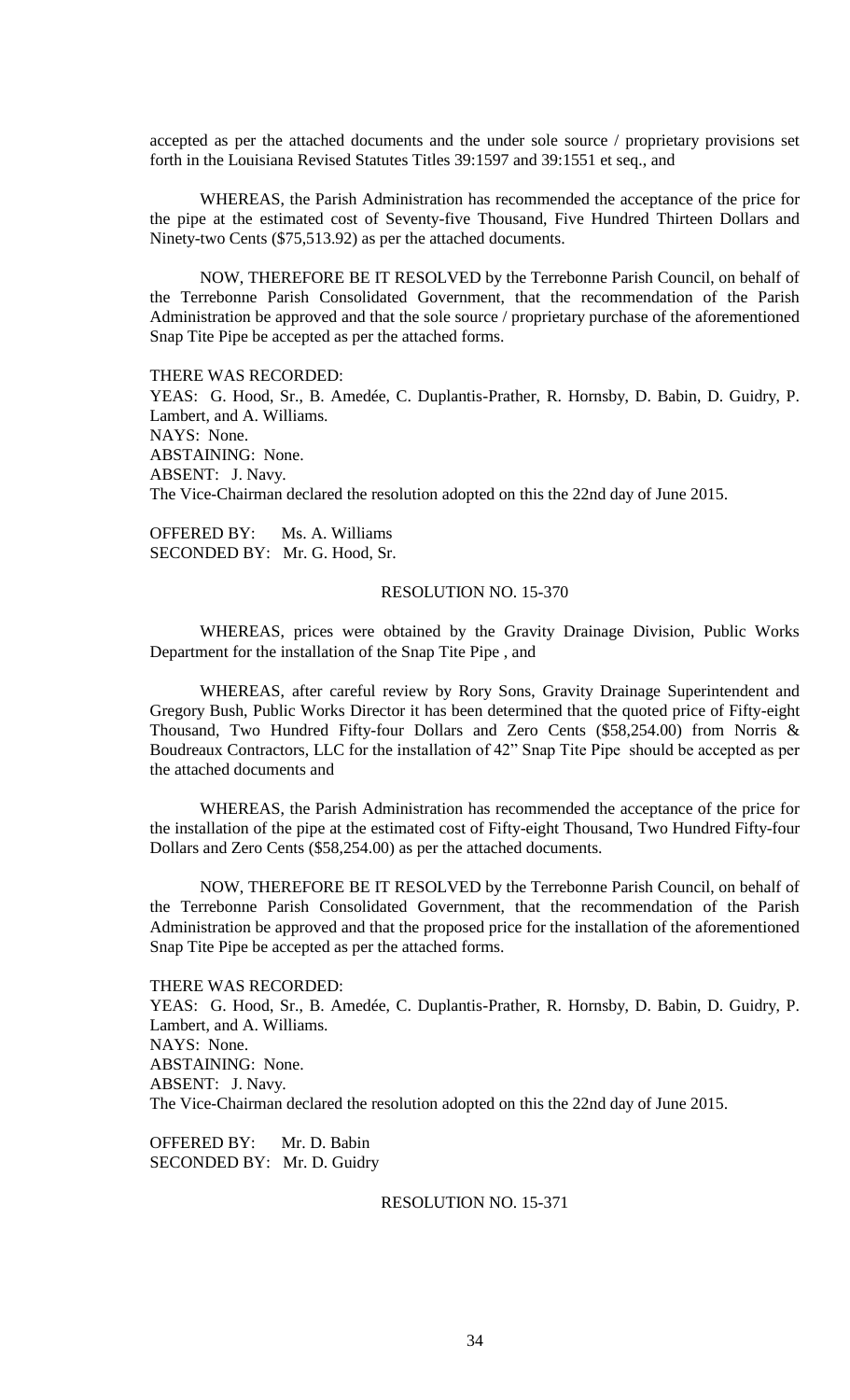WHEREAS, quotes were obtained by the Terrebonne Parish Consolidated Government for the purpose of the installation and purchase of one (1) Air Cooled Compressor Chiller for the Juvenile Detention Center, and

WHEREAS, after careful review by David Drury, Government Facilities Manager, and Al Levron, Parish Manager it has been determined that the quoted price of Sixty-six Thousand, Seven Hundred Two Dollars and Zero Cents (\$66,702.00) from Daikin Applied for the installation, and purchase of one (1) Air Cooled Compressor Chiller should be accepted per the attached documents, and

WHEREAS, the Parish Administration has recommended the acceptance of the price for the aforementioned chiller at the cost of Sixty-six Thousand, Seven Hundred Two Dollars and Zero Cents (\$66,702.00) as per the attached documents.

NOW, THEREFORE BE IT RESOLVED by the Terrebonne Parish Council, on behalf of the Terrebonne Parish Consolidated Government, that the recommendation of the Parish Administration be approved and that the installation and purchase of the aforementioned chiller be accepted as per the attached forms.

#### THERE WAS RECORDED:

YEAS: G. Hood, Sr., B. Amedée, C. Duplantis-Prather, R. Hornsby, D. Babin, D. Guidry, P. Lambert, and A. Williams.

NAYS: None.

ABSTAINING: None.

ABSENT: J. Navy.

The Vice-Chairman declared the resolution adopted on this the 22nd day of June 2015.

Mr. D. Guidry moved, seconded by Mr. D. Babin, "THAT, the Budget and Finance Committee introduce an ordinance to amend the 2015 Adopted Operating Budget and the 5 Year Capital Outlay of the Terrebonne Parish Consolidated Government for the following item as well as grant the Parish President the authority to enter into a cooperative endeavor agreement on the appropriate matter below:

- I. Ashland Weigh Scales and Administrative Bldg., \$100,000
- II. Livestock Arena/Pavilion Improvement, \$10,000
- III. Criminal Court Fund Drug Court Department, \$47,514

and call a public hearing on said matter on July 8, 2015 at 6:30 p.m."

The Vice-Chairman called for the vote on the motion offered by Mr. D. Guidry. THERE WAS RECORDED: YEAS: G. Hood, Sr., B. Amedee, R. Hornsby, D. Babin, D. Guidry, P. Lambert and A. Williams. NAYS: C. Duplantis-Prather. ABSENT: J. Navy. The Vice-Chairman declared the motion adopted.

OFFERED BY: Mr. G. Hood, Sr. SECONDED BY: Ms. A. Williams and Ms. C. Duplantis-Prather

### RESOLUTION NO. 15-372

A resolution authorizing the Parish President to execute an application form to the U.S. Department of Justice, Office of Justice Programs 2015 Edward Byrne Memorial JAG Grant for the Houma Police Department of the Terrebonne Parish Consolidated Government; and to address other matters relative thereto.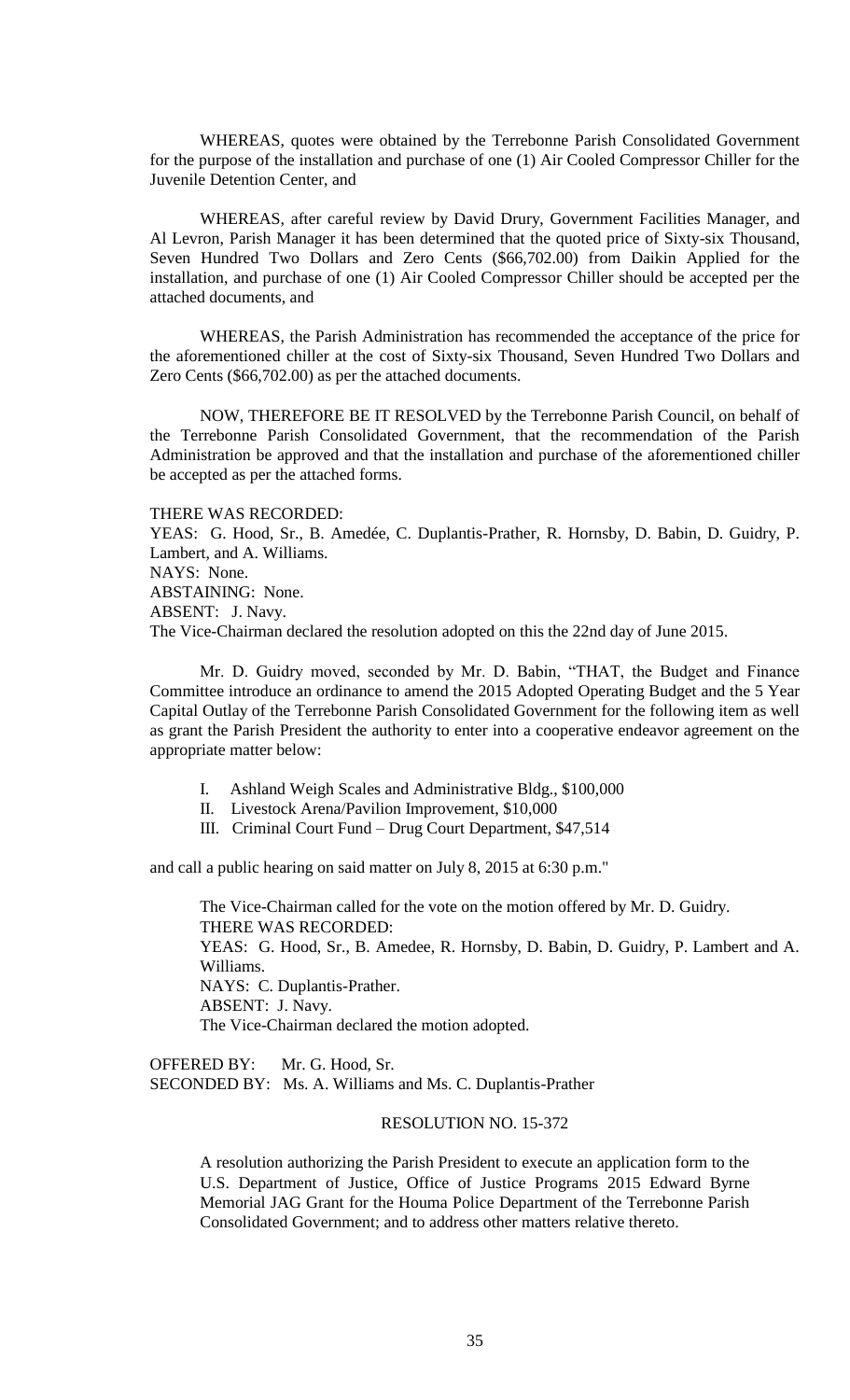WHEREAS, the Houma Police Department of the Terrebonne Parish Consolidated Government has been approved to implement an application for a grant from the U.S. Department of Justice, Office of Justice Programs Fiscal Year 2015 Edward Byrne Memorial JAG Fund in the amount of Sixteen Thousand One Hundred dollars (\$16,100.00) for the Terrebonne Parish Consolidated Government, The Fiscal Year 2015 Edward Byrne Memorial JAG Fund will provide grant funding to improve the effectiveness and safety of our Police Officers by providing them with overtime, Traffic Enforcement, improving Police Officer Safety, community policing and Boot Camp with Terrebonne Young Marines,

WHEREAS, the Parish Administrative staff and the Parish Finance Department will oversee the application process in the implementation and meeting all the requirements set forth by the United States Department of Justice, Office of Justice Programs and,

NOW, THEREFORE BE IT RESOLVED, that the Terrebonne Parish Council on behalf of the Terrebonne Parish Consolidated Government, authorizes the Parish President to execute any and all necessary documents to implement the grant from the United States Department of Justice, Office of Justice Programs and to address other matters relative thereto.

THERE WAS RECORDED:

YEAS: G. Hood, Sr., B. Amedée, C. Duplantis-Prather, R. Hornsby, D. Babin, D. Guidry, P. Lambert, and A. Williams. NAYS: None. ABSTAINING: None. ABSENT: J. Navy. The Vice-Chairman declared the resolution adopted on this the 22nd day of June 2015.

OFFERED BY: Mr. D. Babin SECONDED BY: Mr. D. Guidry

## RESOLUTION NO. 15-373

A Resolution to award and authorize the signing of a contract to Terrebonne Mosquito Control, LLC for RFP # 15-MOSQ-16 Mosquito Control Program.

WHEREAS, on April 23, 2015, proposals were received by the Terrebonne Parish Consolidated Government for Request for Proposals #15-MOSQ-16 Mosquito Control Program for the Public Works Department, and

WHEREAS, after careful review by Gregory Bush, Public Works Director, Perry Blanchard, Operations Manager, David Luke, Vegetation Superintendent and Angela Guidry, Purchasing Manager it has been determined that the Request for Proposal should be awarded to Terrebonne Mosquito Control, LLC, and

WHEREAS, the contract shall be for a three (3) year period with an option to extend for another three (3) year period upon written mutual agreement between TPCG and the Contractor contingent upon availability of funds to fulfill requirements, and

WHEREAS, quantities stated are given as a general guide for bidding, Terrebonne Parish Consolidated Government Public Works Department reserves the right to increase or decrease quantities as needed at the same unit prices, not to exceed the budget amount of \$740,000.00, and

WHEREAS, the Parish Administration has concurred with the recommendation that the proposal for the aforementioned should be awarded to Terrebonne Mosquito Control, LLC, for the Public Works Department as per the attached proposal forms.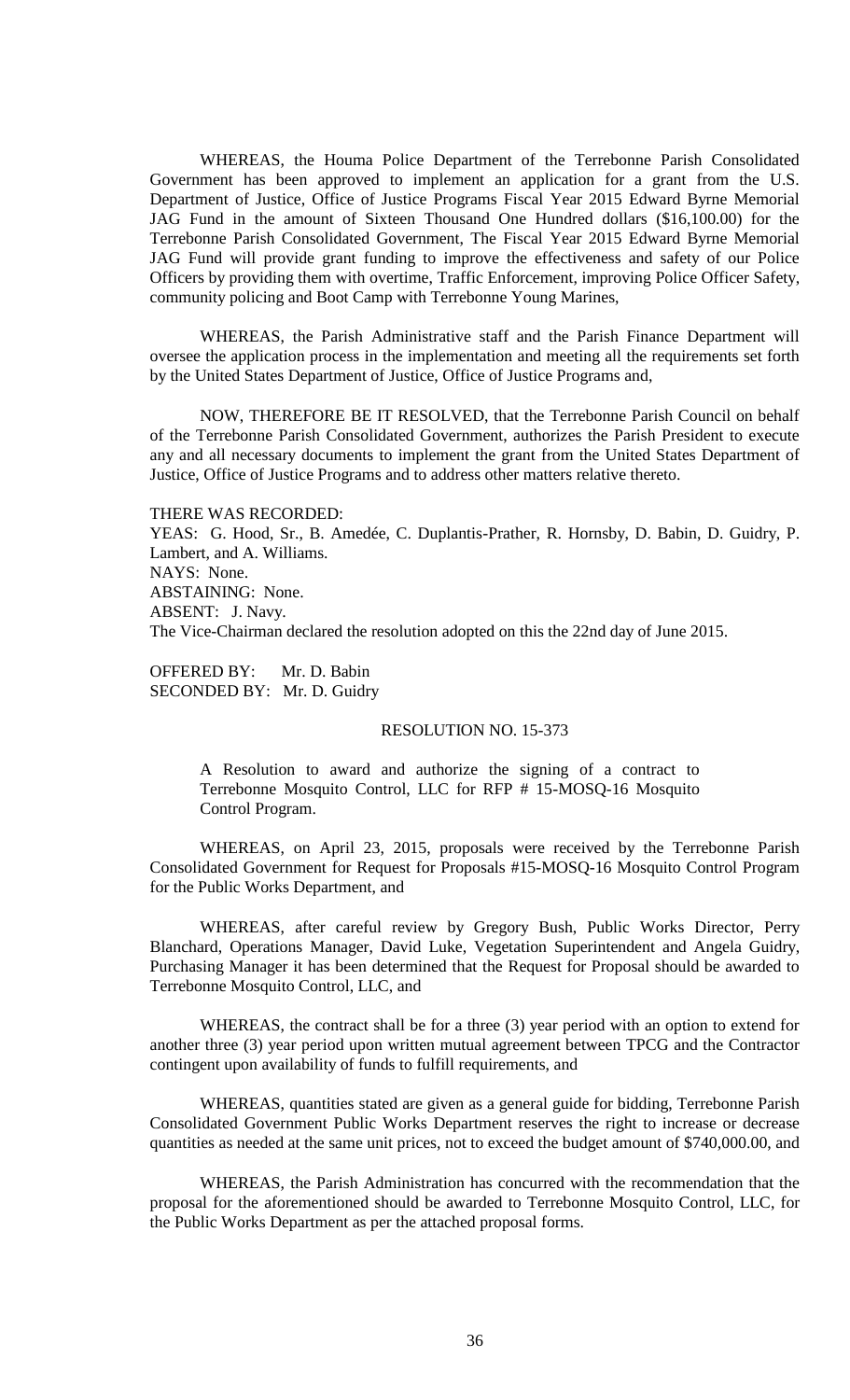NOW, THEREFORE BE IT RESOLVED by the Terrebonne Parish Council, on behalf of the Terrebonne Parish Consolidated Government, that the recommendation of Parish Administration be approved and the proposal of Terrebonne Mosquito Control, LLC, be accepted for RFP #15- MOSQ-16 as per the attached proposal forms.

## THERE WAS RECORDED:

YEAS: G. Hood, Sr., B. Amedée, C. Duplantis-Prather, R. Hornsby, D. Babin, D. Guidry, and P. Lambert. NAYS: None. ABSTAINING: A. Williams. ABSENT: J. Navy. The Vice-Chairman declared the resolution adopted on this the 22nd day of June 2015.

Committee member D. Babin asked whether or not all questions concerning this matter have been answered by Administration.

Upon questioning, Parish President Michel Claudet explained that all questions have been answered and awarding this contract can save Terrebonne Parish an estimated \$100,000.00 per year.

Mr. G. Hood, Sr. moved, seconded by Ms. A. Williams, "THAT, the Budget and Finance Committee hold Agenda Item  $12 - (Discussion and possible action regarding the salaries of the)$ Houma Police Department personnel) until the next Committee meeting."

The Vice-Chairman called for the vote on the motion offered by Mr. G. Hood, Sr. THERE WAS RECORDED: YEAS: G. Hood, Sr., B. Amedee, C. Duplantis-Prather, R. Hornsby, D. Babin, D. Guidry, P. Lambert and A. Williams. NAYS: None. ABSENT: J. Navy. The Vice-Chairman declared the motion adopted.

Mr. G. Hood, Sr. moved, seconded by Ms. B. Amedѐe, "THAT, there being no further business to come before the Budget & Finance Committee, the meeting be adjourned."

The Vice-Chairman called for the vote on the motion offered by Mr. G. Hood, Sr. THERE WAS RECORDED:

YEAS: G. Hood, Sr., B. Amedee, C. Duplantis-Prather, R. Hornsby, D. Babin, D. Guidry, P. Lambert and A. Williams.

NAYS: None.

ABSENT: J. Navy.

The Vice-Chairman declared the motion adopted and the meeting was adjourned at 5:57 p.m.

## John Navy, Chairman

Tammy E. Triggs, Minute Clerk

Mr. R. Hornsby moved, seconded by Mr. D. Babin, "THAT, the Council accept and ratify the minutes of the Budget and Finance Committee meeting held on 06/22/15."

The Chairman called for a vote on the motion offered by Mr. R. Hornsby. THERE WAS RECORDED:

YEAS: G. Hood, Sr., B. Amedée, C. Duplantis-Prather, R. Hornsby, D. Babin, D. Guidry, P. Lambert and A. Williams.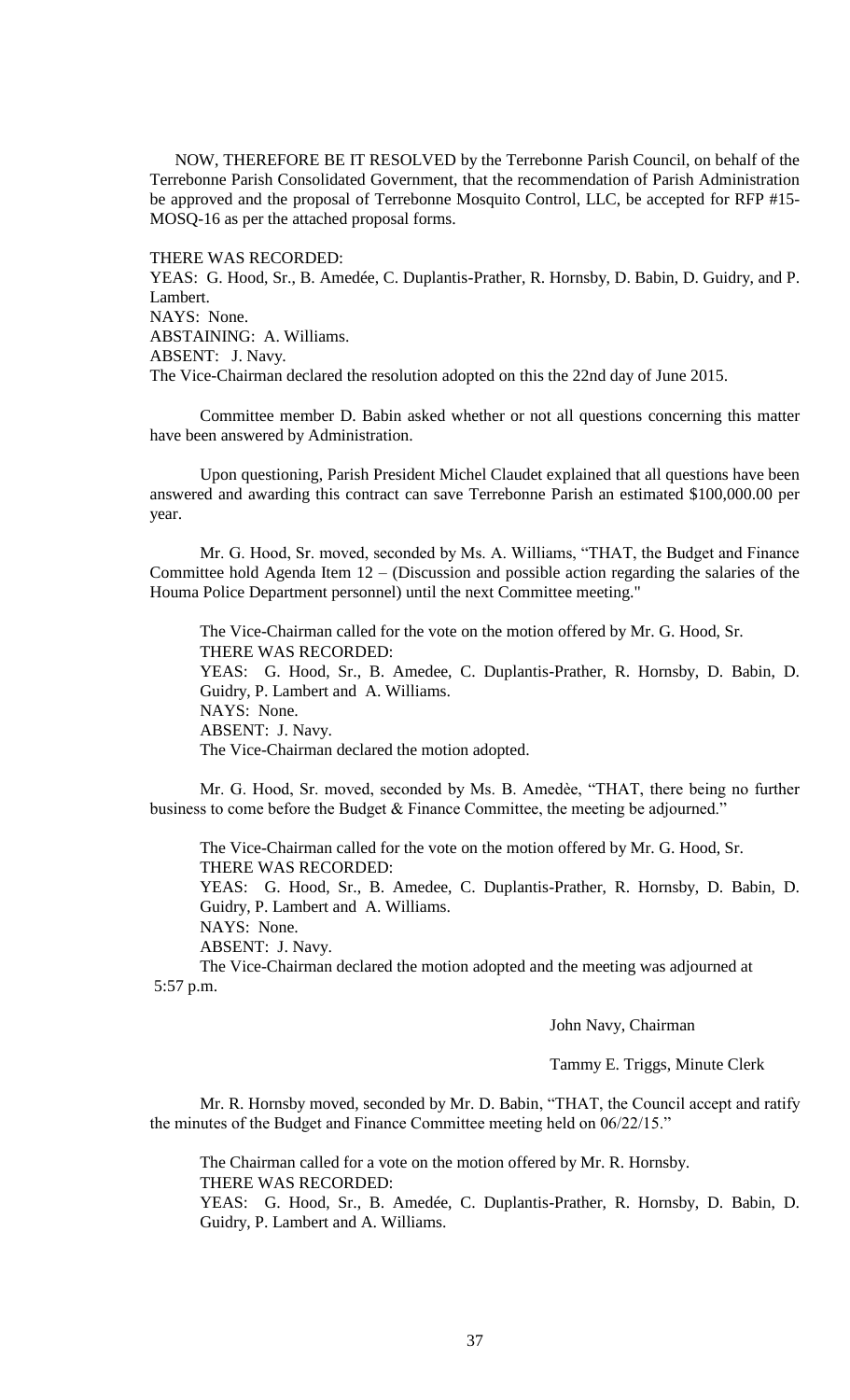NAYS: None. ABSENT: J. Navy. The Chairman declared the motion adopted.

The Chairman called for a report on the Policy, Procedure & Legal Committee meeting held on 06/22/15, whereupon the Committee Chairman rendered the following:

# **POLICY, PROCEDURE, & LEGAL COMMITTEE**

## **JUNE 22, 2015**

The Chairman, Greg Hood, Sr., called the Policy, Procedure, & Legal Committee meeting to order at 6:00 p. m. in the Terrebonne Parish Council Meeting Room with an Invocation offered by Committee C. Duplantis-Prather and the Pledge of Allegiance led by Committee member A. Williams. Upon roll call, Committee Members recorded as present were: Capt. G. Hood, Sr., B. Amedee, C. Duplantis-Prather, R. Hornsby, D. Babin, D. Guidry, P. Lambert and A. Williams. Committee J. Navy was recorded as absent. A quorum was declared present.

Committee Chairman G. Hood, Sr. read aloud a memo from Committee member J. Navy explaining that his absence from tonight's proceedings was due to a previous family commitment.

OFFERED BY: Ms. A. Williams SECONDED: Mr. D. Guidry

#### RESOLUTION NO. 15-374

A RESOLUTION AUTHORIZING A ONE-YEAR RENEWAL ON PROFESSIONAL SERVICE CONTRACTS FOR CATERING SERVICES AT THE HOUMA-TERREBONNE CIVIC CENTER.

WHEREAS, Terrebonne Parish Consolidated Government wishes to renew services of catering companies currently contracted to provide catering at the Houma-Terrebonne Civic Center, and

WHEREAS, Resolution# 10-289 authorized the Parish President to enter into a three-year professional services agreement with Premier Catering & Events Inc., RGR, Inc./DBA Heads & Tails Catering and Cannatas Supermarket Inc, and

WHEREAS, the contract allows for one-year renewals thereafter, and

WHEREAS, these three caterers and Civic Center Management wish to renew the professional service agreement for one year, and

WHEREAS, these three caterers have provided quality and value to the clients of the Houma Civic Center for five years, and

WHEREAS, these caterers represent three of the four current caterers on the Civic Center's approved catering list, which allows up to five caterers in total, and

WHEREAS, Cashios 360 Catering is the fourth caterer which is still within their threeyear contract period to expire in 2017, and

NOW, THEREFORE BE IT RESOLVED by the Terrebonne Parish Council (Policy and Procedure Committee), on behalf of the Terrebonne Parish Consolidated Government, that the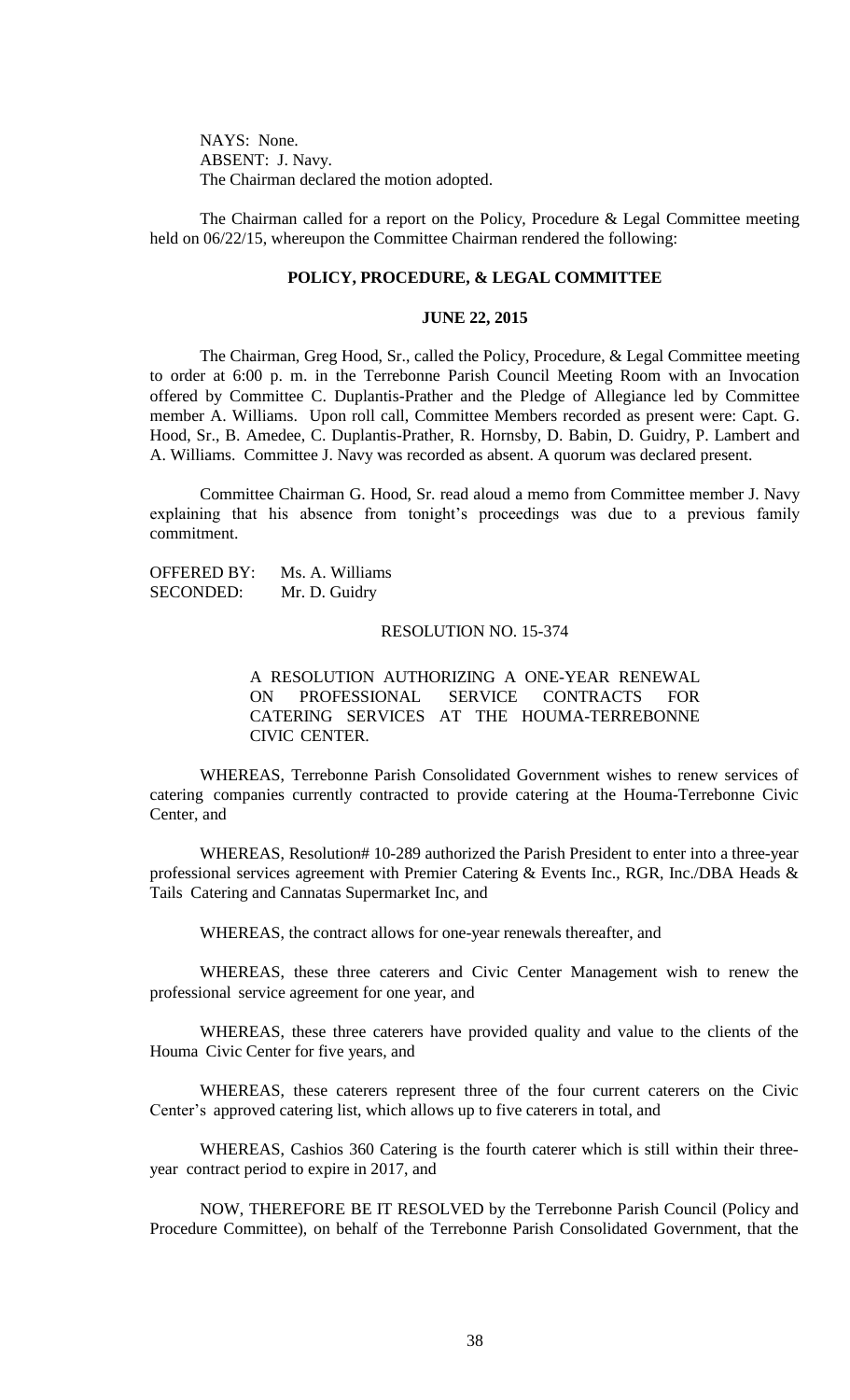terms of the existing professional service contracts with Premier Catering & Events Inc., RGR, Inc./DBA Heads & Tails Catering and Cannatas Supermarket Inc for catering services at the Houma Civic Center be extended for one year.

THERE WAS RECORDED:

YEAS: G. Hood, Sr., B. Amedée, C. Duplantis-Prather, R. Hornsby, D. Babin, D. Guidry, P. Lambert, and A. Williams. NAYS: None. ABSTAINING: None. ABSENT: J. Navy. The Chairman declared the resolution adopted on this the 22nd day of June 2015.

Ms. A. Williams moved, seconded by Ms. C. Duplantis-Prather, "THAT, the Policy, Procedure, & Legal Committee co-sponsor the Region 3 Community Health Assessment meeting sponsored by the LA Office of Public Health on August, 12, 2015 at the Houma-Terrebonne Civic Center from 9:00 a.m. to 11:00 a.m."

The Chairman called for the vote on the motion offered by Ms. A. Williams. THERE WAS RECORDED: YEAS: G. Hood, Sr., B. Amedee, C. Duplantis-Prather, R. Hornsby, D. Babin, D. Guidry, P. Lambert and A. Williams. NAYS: None. ABSENT: J. Navy. The Chairman declared the motion adopted.

Mr. R. Hornsby moved, seconded by Ms. A. Williams, "THAT, there being no further business to come before the Policy, Procedure, & Legal Committee, the meeting be adjourned."

The Chairman called for the vote on the motion offered by Mr. R. Hornsby. THERE WAS RECORDED: YEAS: G. Hood, Sr., B. Amedee, C. Duplantis-Prather, R. Hornsby, D. Babin, D.

Guidry, P. Lambert and A. Williams.

NAYS: None.

ABSENT: J. Navy.

The Chairman declared the motion adopted and the meeting was adjourned at 6:01 p. m.

Greg Hood, Sr., Chairman

Tammy E. Triggs, Minute Clerk

Mr. G. Hood, Sr. moved, seconded by Ms. A. Williams, "THAT, the Council accept and ratify the minutes of the Policy, Procedure & Legal Committee meeting held on 06/22/15."

The Chairman called for a vote on the motion offered by Mr. G. Hood, Sr. THERE WAS RECORDED: YEAS: G. Hood, Sr., B. Amedée, C. Duplantis-Prather, R. Hornsby, D. Babin, D. Guidry, P. Lambert and A. Williams. NAYS: None. ABSENT: J. Navy. The Chairman declared the motion adopted.

Mr. D. Guidry moved, seconded by Mr. G. Hood, Sr., "THAT, the Council approve the following street light list: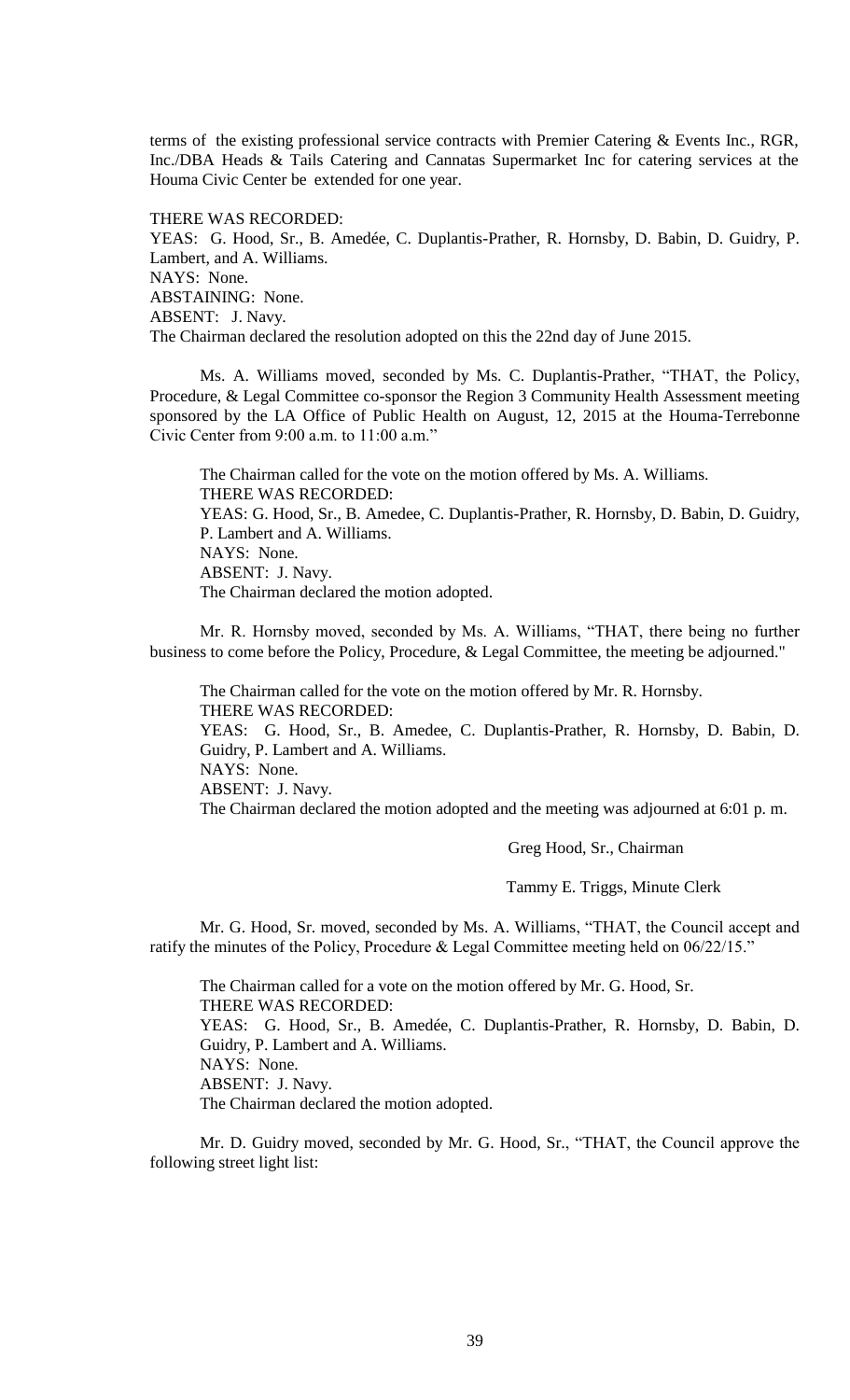INTALL 400 WATT HPS STREET LIGHT AT 4266 COUNTRY DRIVE IN BOURG FACING COUNTRY DRIVE ON EXISTING POLE (2 RED RIBBONS TIED TO POLE); RLD #5; ENTERGY; PETE LAMBER, DISTRICT 9."

The Chairman called for a vote on the motion offered by Mr. D. Guidry. THERE WAS RECORDED: YEAS: G. Hood, Sr., B. Amedée, C. Duplantis-Prather, R. Hornsby, D. Babin, D. Guidry, P. Lambert and A. Williams. NAYS: None. ABSENT: J. Navy. The Chairman declared the motion adopted.

Ms. B. Amedée moved, seconded by Ms. C. Duplantis-Prather, "THAT, the Council hold nominations open for the one long-standing vacancy on the Bayou Blue Fire Protection District Board until the next Council meeting."

The Chairman called for a vote on the motion offered by Ms. B. Amedée. THERE WAS RECORDED: YEAS: G. Hood, Sr., B. Amedée, C. Duplantis-Prather, R. Hornsby, D. Babin, D. Guidry, P. Lambert and A. Williams. NAYS: None. ABSENT: J. Navy. The Chairman declared the motion adopted.

Ms. A. Williams moved, seconded by Mr. D. Babin, "THAT, the Council open nominations for the one vacancy on the Houma-Terrebonne Public Trust Financing Authority, nominate Mr. Randal "Randy" Bernard; close nominations and appoint Mr. Randal "Randy" Bernard to fill the one vacancy on the Houma-Terrebonne Public Trust Financing Authority."

The Chairman called for a vote on the motion offered by Ms. A. Williams. THERE WAS RECORDED: YEAS: G. Hood, Sr., B. Amedée, C. Duplantis-Prather, R. Hornsby, D. Babin, D. Guidry, P. Lambert and A. Williams. NAYS: None. ABSENT: J. Navy. The Chairman declared the motion adopted.

Ms. A. Williams moved, seconded by Mr. D. Babin, "THAT, the Council hold nominations open for the two expiring terms on 7/1/15 on the Recreation District No. 11 Board until the next Council meeting."

The Chairman called for a vote on the motion offered by A. Williams. THERE WAS RECORDED: YEAS: G. Hood, Sr., B. Amedée, C. Duplantis-Prather, R. Hornsby, D. Babin, D. Guidry, P. Lambert and A. Williams. NAYS: None. ABSENT: J. Navy. The Chairman declared the motion adopted.

Ms. A. Williams moved, seconded by Ms. C. Duplantis-Prather, "THAT, the Council open nominations for the one vacancy on the Terrebonne Parish Library Board of Control, nominate Ms. Sharon Alford; close nominations and appoint Ms. Sharon Alford to serve a term on the Terrebonne Parish Library Board of Control."

The Chairman called for a vote on the motion offered by Ms. A. Williams. THERE WAS RECORDED: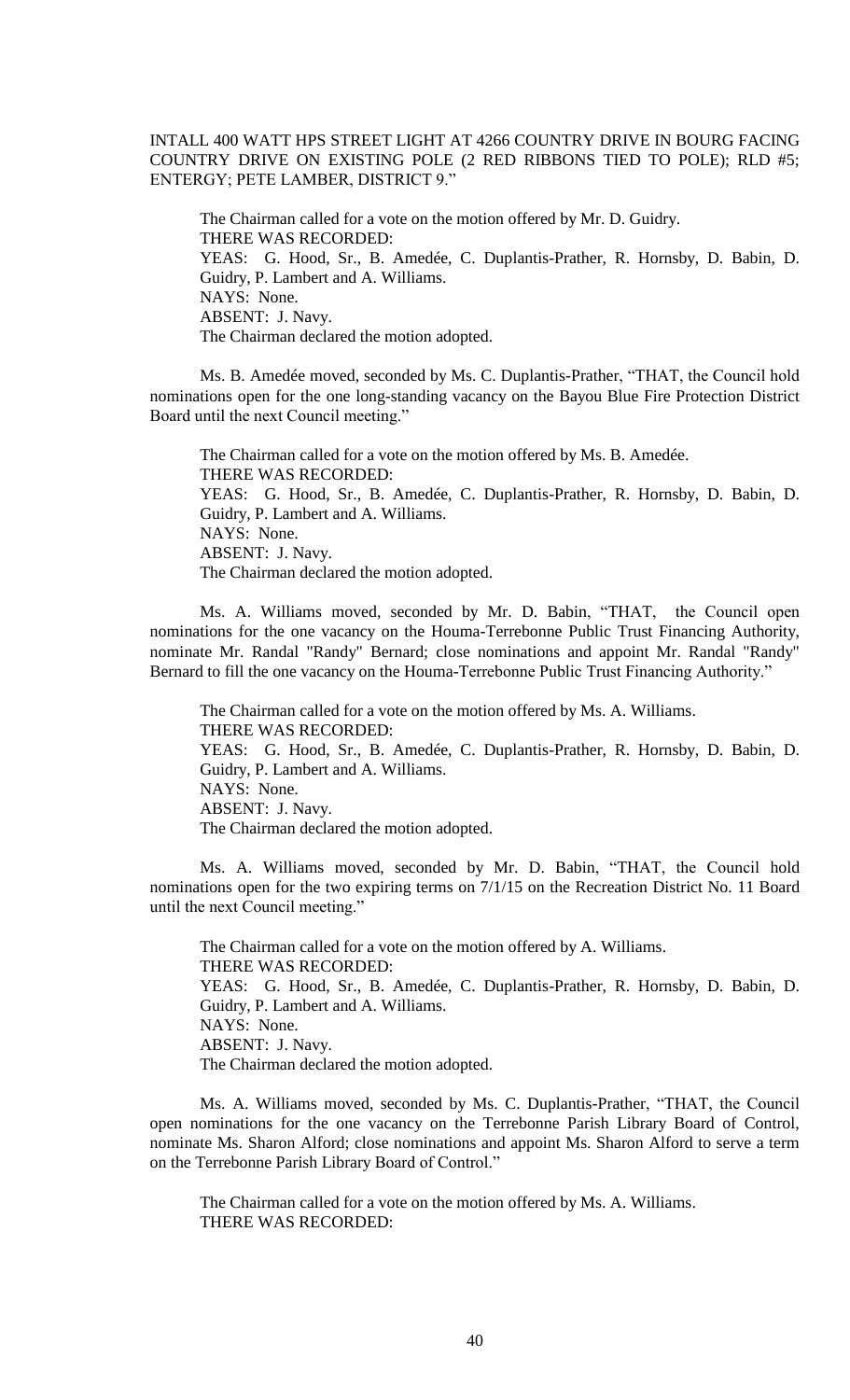YEAS: G. Hood, Sr., B. Amedée, C. Duplantis-Prather, R. Hornsby, D. Babin, D. Guidry, P. Lambert and A. Williams. NAYS: None. ABSENT: J. Navy. The Chairman declared the motion adopted.

Ms. C. Duplantis-Prather moved, seconded by Mr. D. Babin, "THAT, the Council open nominations for the one vacancy on the Village East Fire Protection District Board, nominate Mr. Michael LaGarde; close nominations and appoint Mr. Michael LaGarde to serve a term on the Village East Fire Protection Distict Board."

The Chairman called for a vote on the motion offered by Ms. Duplantis-Prather. THERE WAS RECORDED: YEAS: G. Hood, Sr., B. Amedée, C. Duplantis-Prather, R. Hornsby, D. Babin, D. Guidry, P. Lambert and A. Williams. NAYS: None. ABSENT: J. Navy. The Chairman declared the motion adopted.

Mr. D. Babin moved, seconded by Ms. C. Duplantis-Prather, "THAT, it now being 6:30 p.m., the Council open public hearings."

The Chairman called for a vote on the motion offered by Mr. D. Babin. THERE WAS RECORDED: YEAS: G. Hood, Sr., B. Amedée, C. Duplantis-Prather, R. Hornsby, D. Babin, D. Guidry, P. Lambert and A. Williams. NAYS: None. ABSENT: J. Navy. The Chairman declared the motion adopted.

The Chairman recognized the public for comments on the following:

A. A proposed ordinance that will create the Bayou Cane Fire Prevention Bureau as a Certified Fire Prevention Agency and defining the intent, purpose and organization of said Bureau, and providing for related matters.

There were no comments from the public on the proposed ordinance.

Ms. B. Amedée moved, seconded by Ms. A. Williams, "THAT, the Council continue Agenda Item 6:30 A - Proposed ordinance that will create the Bayou Cane Fire Prevention Bureau as a Certified Fire Prevention Agency and defining the intent, purpose and organization of said Bureau, and providing for related matters." *(SUBSTITUE MOTION OFFERED AFTER DISCUSSION)*

Upon questioning from Councilman D. Babin, Councilwoman B. Amedée explained that her reason for asking to continue the aforementioned ordinance is due to lack of clarity on the matter of liability issues the Parish may assume is said ordinance is passed.

Upon questioning Parish Attorney Courtney Alcock, stated that the Parish could assume some liability by taking on the aforementioned ordinance, however she has drafted an Indemnity Agreement with Bayou Cane, which the Board has agreed on and signed, and asked and received a certificate of insurance naming the Parish as additionally insured. Ms. Alcock further explained that the Parish would not have any liability issues and that if something would arise, the Parish has additional insurance and a hold harmless agreement with Bayou Cane.

Discussion ensued with several Council members regarding fire inspections.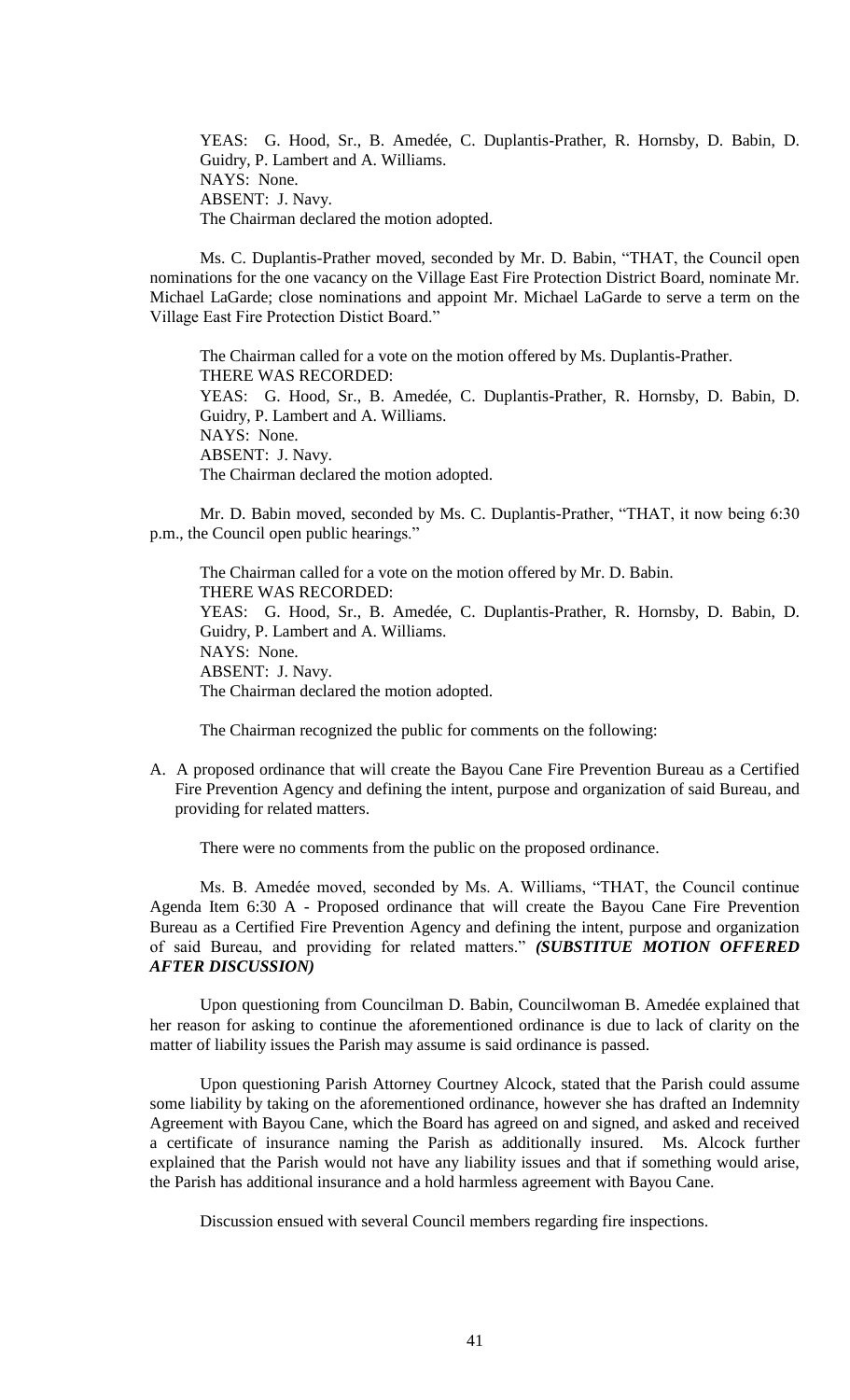\*Mr. D. Babin offered a substitute motion, seconded by Mr. D. Guidry, "THAT, the Council close the aforementioned public hearing."

The Chairman called for a vote on the motion offered by Mr. D. Babin. THERE WAS RECORDED: YEAS: G. Hood, Sr., B. Amedée, C. Duplantis-Prather, R. Hornsby, D. Babin, D. Guidry, P. Lambert and A. Williams. NAYS: None. ABSENT: J. Navy. The Chairman declared the motion adopted.

OFFERED BY: Mr. D. Babin SECONDED BY: Mr. G. Hood, Sr.

ORDINANCE NO.8567

# **AN ORDINANCE CREATING THE BAYOU CANE FIRE PREVENTION BUREAU AS A CERTIFIED FIRE PREVENTION AGENCY AND DEFINING THE INTENT, PURPOSE AND ORGANIZATION OF SAID BUREAU AND PROVIDING FOR RELATED MATTERS.**

**WHEREAS**, on May 23, 2000 in accordance with La. R.S. 40:1563, the Terrebonne Parish Council by unanimous resolution established the Bayou Cane Fire Prevention Division for the enforcement of adopted Fire Safety Code of the State of Louisiana (NFPA 1); and

**WHEREAS**, the Terrebonne Parish Council and the Bayou Cane Fire Protection District in the interest of the health safety and welfare of its citizens desire to codify prior council action taken in Resolution Number 00-221 to protect citizens and property from the ravages of fire; and

**WHEREAS**, the Terrebonne Parish Council on behalf of the TPCG and the Bayou Cane Fire Protection Districts both believe it is in the best interest of the citizens in the Bayou Cane Fire Protection District that the District be established as a State Fire Marshal Certified Fire Prevention Bureau to allow local fire prevention service responsibilities to be delegated by the Office of the State Fire Marshal;

**WHEREAS**, La. R.S. 40:1578.7,(C) states, where a fire prevention code is adopted by any political subdivision of the state, it must adopt the State Uniform Fire Prevention Code (NFPA 1) as from time to time amended and otherwise enforced by the Office of the State Fire Marshal:

**NOW, THEREFORE BE IT ORDAINED**, by the Terrebonne Parish Council, on behalf of the Terrebonne Parish Consolidated Government that the Parish Code, Chapter 8 "Fire Protection & Prevention" be and hereby is amended to add a new ARTICLE V, "Bayou Cane Fire Prevention Bureau" as follows:

# **TERREBONNE PARISH CODE CHAPTER 8 – FIRE PROTECTION AND PREVENTION ARTICLE V – BAYOU CANE FIRE PREVENTION BUREAU**

#### **Section 8-70: Bureau Established**

The Bayou Cane Fire Prevention Bureau is hereby established to operate under the control and within the jurisdiction of the Bayou Cane Fire Protection District to protect citizens and property through the local provision of guidance and enforcement services set out in state law and delegated to the Bureau, upon certification, by the State Fire Marshal, in which endeavor it shall uphold and administer all relevant and duly adopted laws, codes and regulations of the State of Louisiana and the Parish of Terrebonne.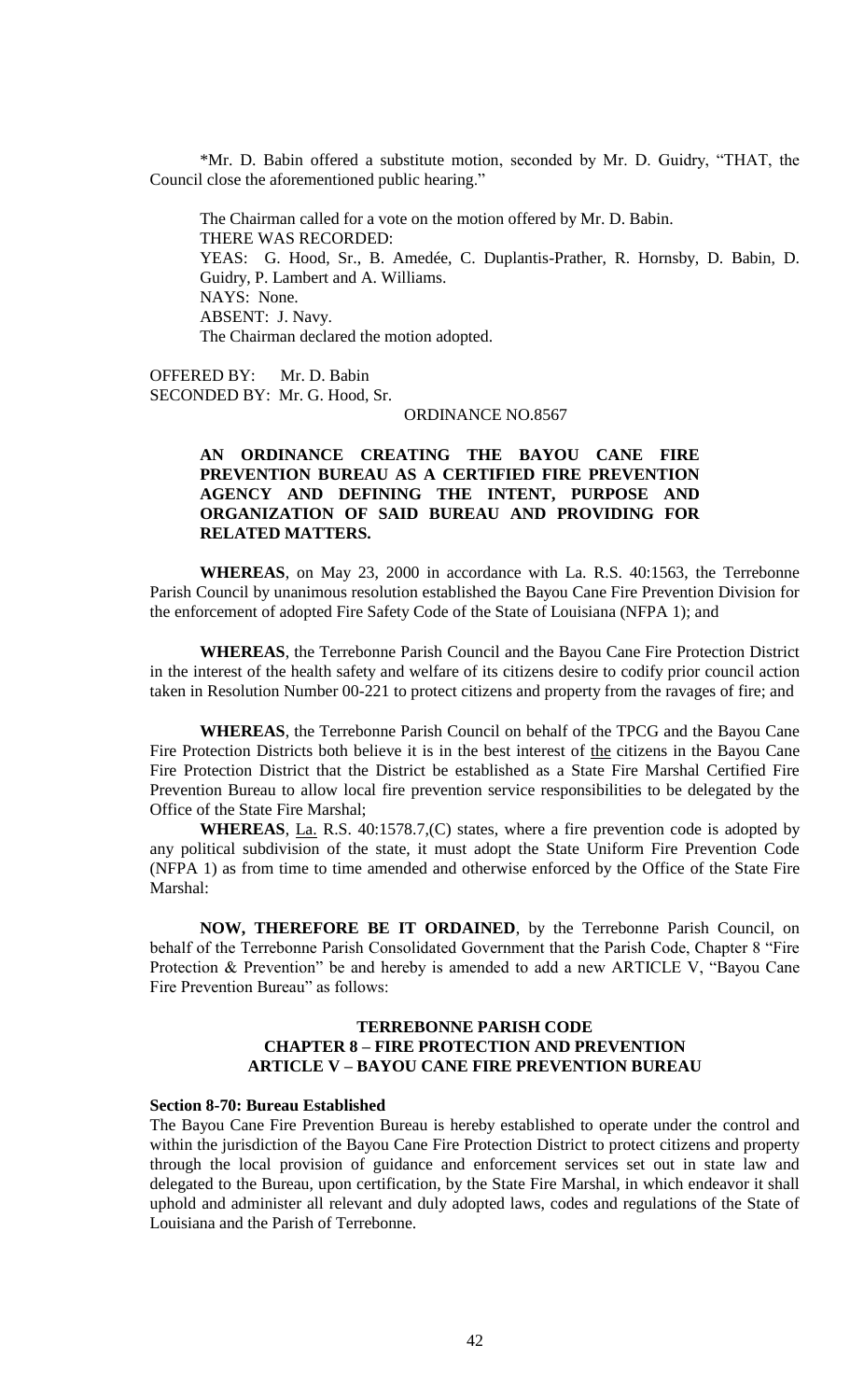# **Section 8-71: Bayou Cane Fire Prevention Bureau**

The Bayou Cane Fire Prevention Bureau (hereinafter within Chapter 8 Article V referred to as the "Bureau") shall be headed by the Bayou Cane Fire Protection District Fire Chief (hereinafter, within Chapter 8 Article V, referred to as the "Chief"). State Fire Marshal commissioned Fire Inspectors of Bayou Cane Fire Protection District (hereinafter after, within Chapter 8 Article V, referred to as "Fire Inspector") and Bureau shall have delegated responsibility and authority, by the Fire Chief and State Fire Marshal, for proper discharge of the Bureau's functions.

## **Section 8-72: Duties and Responsibilities**

- A. The code official responsible for the administration of the codes adopted herein shall be the Chief who shall hold such authority for the jurisdiction.
- B. The Bureau, Chief and Fire Inspectors, acting in accordance with state law and local codes, shall ensure:
	- (1) The prevention of fires through fire and life safety code enforcement;
	- (2) The proper and safe storage and use of explosives and flammables;

(3) The safe installation and maintenance of automatic and other fire alarm systems, and fire extinguishing equipment;

(4) The provision of proper water supply through the placement and regulation of fire hydrants and fire department connections;

(5) The means and adequacy of ingress and egress by fire department personnel, in case of fire or emergency, to and from buildings and all other places in which numbers of persons work, live, or assemble from time to time for any purpose;

(6) Investigation of the origin, cause, and circumstances of every fire occurring within the Bayou Cane Fire Protection District to determine if the fire was a result of carelessness, design or an intentional act. Any fire that is or could possibly be due to an intentional or malicious act shall be treated as a crime scene and the department retains the authority contained in RS 40:1563.1, to further investigate the circumstances and determine the person or persons responsible. The Sheriff's Office shall, upon request, assist the fire department in the investigation of suspicious fires. (7) The maintenance of fire cause and loss records;

(8) Information and outreach education on matters of fire safety to citizens located within its area;

(9) Inspect, or cause to be inspected, all structures, except one and two family dwellings and movables, for the purpose of reducing or eliminating fire hazards. Such inspection shall not include initial final inspections which shall continue to be handled by the Office of State Fire Marshal.

(10) Copies of inspection reports in proper format shall be filed with the State Fire Marshal's office.

(11) Continued education as necessary to maintain Bureau standing through a training program recognized by the Office of State Fire Marshal.

(12) Perform such other duties set forth in other sections of this Code of Ordinances, and as imposed from time to time by law or by the Louisiana State Fire Marshal acting in the lawful discharge of his office.

# **Section 8-73: Codes Adopted.**

The State Uniform Fire Prevention Code as adopted by La. Revised Statute 40:1578.7 and Louisiana Administrative Code Title 55: V: 103 and the most current edition of the La. State Fire Marshal's Act and the editions of NFPA 1 Fire Code and NFPA 101 Life Safety Code most recently adopted by the Office of the State Fire Marshal, all as may from time to time be amended by the State Legislature, are hereby adopted and incorporated as if set out in their entirety, herein.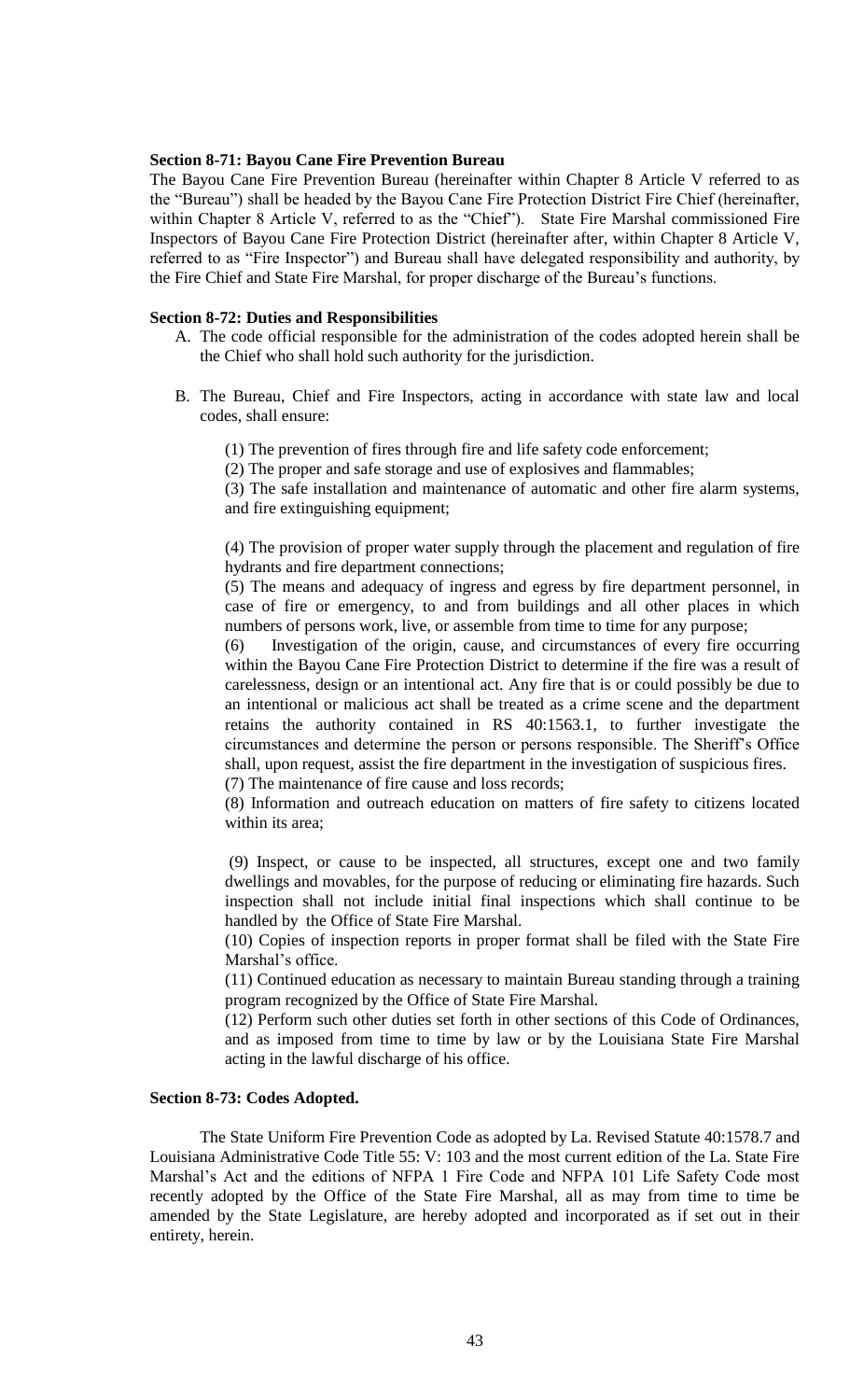Not less than one copy of the most current adopted issue of the Uniform Fire Prevention Code, life safety code, and the adopted standards and codes adopted herein shall be filed in the office of the Bureau and the provisions thereof shall be enforced within the limits of the Bureau.

#### **Section 8-75: - Appeals from decision of the Fire Chief.**

Appeals of orders, decisions, or determinations made by the Chief, relative to the application and interpretation of this Article V, shall be heard by the *Board of Appeals* established in Appendix A, Section 113 of the *Terrebonne Parish Consolidated Building Code*, under the terms and provisions as therein adopted for the hearing of appeals of orders, decisions, or determinations made by the building official.

#### **Section 8-76: Enforcement.**

The codes adopted in Article V. **Section 8-73**, shall be enforced by the Chief.

#### **Section 8-77: Violations, penalties.**

The procedure and penalties for violations of this Article V shall follow the procedures adopted in Appendix A, Section 114 of the *Terrebonne Parish Consolidated Building Code* with "*Code Official"* substituted for the words *"Building Official"* wherever they appear.

## SECTION I

If any word, clause, phrase, section or other portion of this ordinance shall be declared null, void, invalid, illegal, or unconstitutional, the remaining words, clauses, phrases, sections and other portions of this ordinance shall remain in full force and effect, the provisions of this ordinance hereby being declared to be severable.

#### SECTION II

This ordinance shall become effective upon approval by the Parish President or as otherwise provided in Section 2-13(b) of the Home Rule Charter for a Consolidated Government for Terrebonne Parish, whichever occurs sooner.

This ordinance, having been introduced and laid on the table for at least two weeks, was voted upon as follows:

THERE WAS RECORDED:

YEAS: G. Hood, Sr., B. Amedėe, C. Duplantis-Prather, R. Hornsby, D. Babin, D. Guidry, P. Lambert, and A. Williams.

NAYS: None.

NOT VOTING: None.

ABSTAINING: None.

ABSENT: J. Navy.

The Chairman declared the ordinance adopted on this the 25th day of June 2015.

The Chairman recognized the public for comments on the following:

B. A proposed ordinance authorizing a surface lease with ConocoPhillips for property bounding the site of the Houma Generating Station and a permit for an electric transmission line therein situated.

There were no comments from the public on the proposed ordinance.

Ms. C. Duplantis-Prather moved, seconded by Ms. A. Williams, "THAT, the Council close the aforementioned public hearing."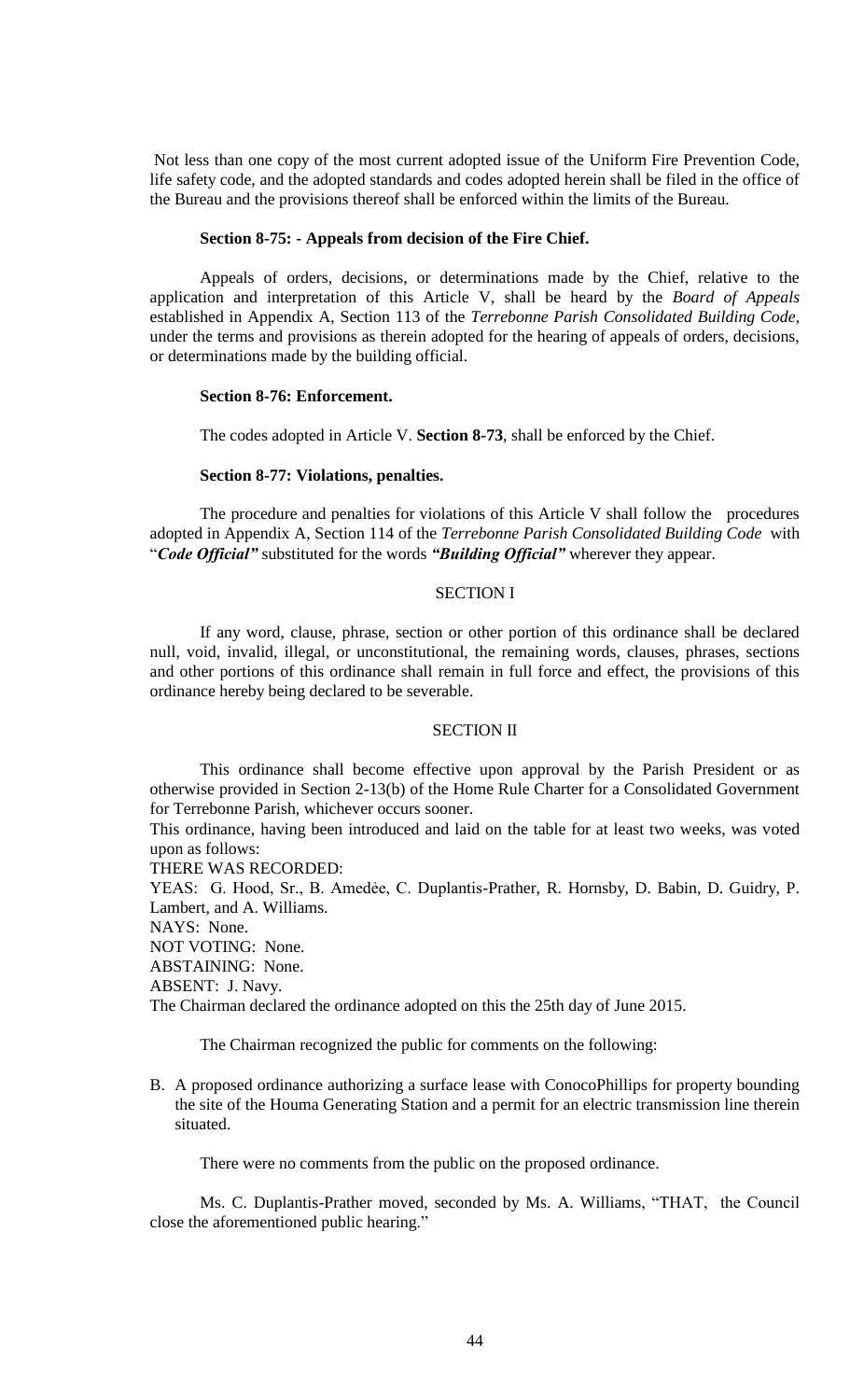The Chairman called for a vote on the motion offered by Ms. C. Duplantis-Prather. THERE WAS RECORDED: YEAS: G. Hood, Sr., B. Amedée, C. Duplantis-Prather, R. Hornsby, D. Babin, D. Guidry, P. Lambert and A. Williams. NAYS: None. ABSENT: J. Navy. The Chairman declared the motion adopted.

OFFERED BY: Ms. C. Duplantis-Prather SECONDED BY: Ms. A. Williams

# ORDINANCE NO. 8568

An ordinance authorizing a surface lease with ConocoPhillips for a tract of land bounding the site of the Houma Generating Station and a permit for an electric transmission line therein situated.

WHEREAS, City of Houma, Louisiana and Louisiana Land and Exploration Co. entered into a surface lease on May 1, 1999 for a tract of land along their common boundary at the southeastern most extent of the Houma Generating Station site, being a portion of the property acquired by Louisiana Land and Exploration in 1947 as a result of the partial revocation of Edison Street by the Police Jury of the Parish of Terrebonne, Louisiana pursuant to Ordinance No. 1108, and

WHEREAS, said lease was for a term of fifteen (15) years and expired on April 30, 2014, and

WHEREAS, ConocoPhillips, successor to Louisiana Land and Exploration Co., has proposed to renew the lease for term of five (5) years, commencing on May 1, 2015 and ending on April 30, 2020 for the sum of one dollar (\$1.00) per year to be paid in advance, and

WHEREAS, the Terrebonne Parish Consolidated Government Department of Utilities ("the Department") maintains an electric transmission line on, over, and across said tract of land, and

WHEREAS, the Terrebonne Parish Consolidated Government Department of Utilities recommends maintaining this lease to facilitate access to the rear of the old Houma Light and Water Plant building and securing a permit for the electric transmission line therein situated, and

WHEREAS, the parish administration concurs in this recommendation.

NOW, THEREFORE BE IT ORDAINED by the Terrebonne Parish Council, on behalf of the Terrebonne Parish Consolidated Government, that the Parish President, Michel H. Claudet be, and he is hereby, authorized to enter into a surface lease with ConocoPhillips with for property bounding the site of the Houma Generating Station, being a portion of the acquired by ConocoPhillips' predecessor as a result of the revocation of Edison Avenue by the Police Jury of the Parish of Terrebonne, Louisiana pursuant to Ordinance No. 1108, and as more fully described on the attached Exhibit A.

BE IT FURTHER RESOLVED, that Parish President, Michel H. Claudet be, and he is hereby, authorized to execute a permit for an electric transmission line therein situated.

# SECTION II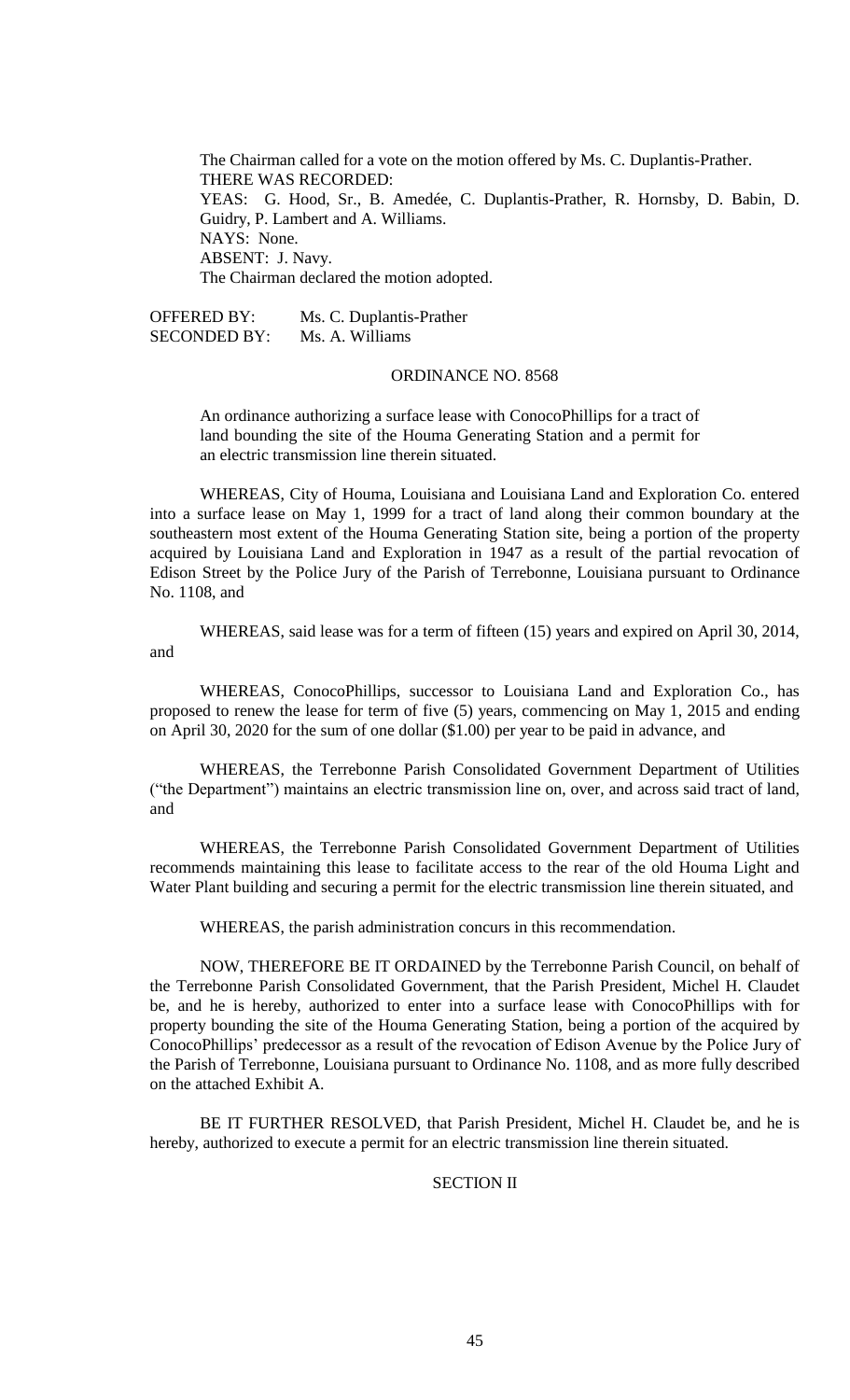If any word, clause, phrase, section or other portion of this ordinance shall be declared null, void, invalid, illegal, or unconstitutional, the remaining words, clauses, phrases, sections and other portions of this ordinance shall remain in full force and effect, the provisions of this ordinance hereby being declared to be severable.

### SECTION III

This ordinance shall become effective upon approval by the Parish President or as otherwise provided in Section 2-13(b) of the Home Rule Charter for a Consolidated Government for Terrebonne Parish, whichever occurs sooner.

This ordinance, having been introduced and laid on the table for at least two weeks, was voted upon as follows:

THERE WAS RECORDED:

YEAS: G. Hood, Sr., B. Amedée, C. Duplantis-Prather, R. Hornsby, D. Babin, D. Guidry, P. Lambert, and A. Williams. NAYS: None. NOT VOTING: None. ABSTAINING: None. ABSENT: J. Navy. The Chairman declared the ordinance adopted on this, the 25th day of June 2015.

The Chairman recognized the public for comments on the following:

C. A proposed ordinance that will amend Ordinance No. 8542 that established a "3-Way Stop" at the intersection of Lansdown Drive and Riverview Street, removing the "3-Way Stop", leaving a "One-Way Stop" on Riverview Street at its intersection with Lansdown Drive.

There were no comments from the public on the proposed ordinance.

Mr. D. Babin moved, seconded by Mr. D. Guidry, "THAT, the Council close the aforementioned public hearing."

The Chairman called for a vote on the motion offered by Mr. D. Babin. THERE WAS RECORDED: YEAS: G. Hood, Sr., B. Amedée, C. Duplantis-Prather, R. Hornsby, D. Babin, D. Guidry and P. Lambert. NAYS: None. ABSENT: J. Navy and A. Williams The Chairman declared the motion adopted.

Councilman R. Hornsby stated that he has had an overwhelming response from the neighborhood to keep the stop sign; and that he has to concur with the majority of the people therefore he wants to deny the aforementioned proposed ordinance.

Mr. R. Hornsby moved, seconded by Mr. G. Hood, Sr., "THAT, the Council deny Agenda Item 6:30 C - A proposed ordinance that will amend Ordinance No. 8542 that established a "3- Way Stop" at the intersection of Lansdown Drive and Riverview Street, removing the "3-Way Stop", leaving a "One-Way Stop" on Riverview Street at its intersection with Lansdown Drive."

The Chairman called for a vote on the motion offered by Mr. R. Hornsby. THERE WAS RECORDED: YEAS: G. Hood, Sr., B. Amedée, C. Duplantis-Prather, R. Hornsby, D. Babin, D. Guidry and P. Lambert. NAYS: None. ABSENT: J. Navy and A. Williams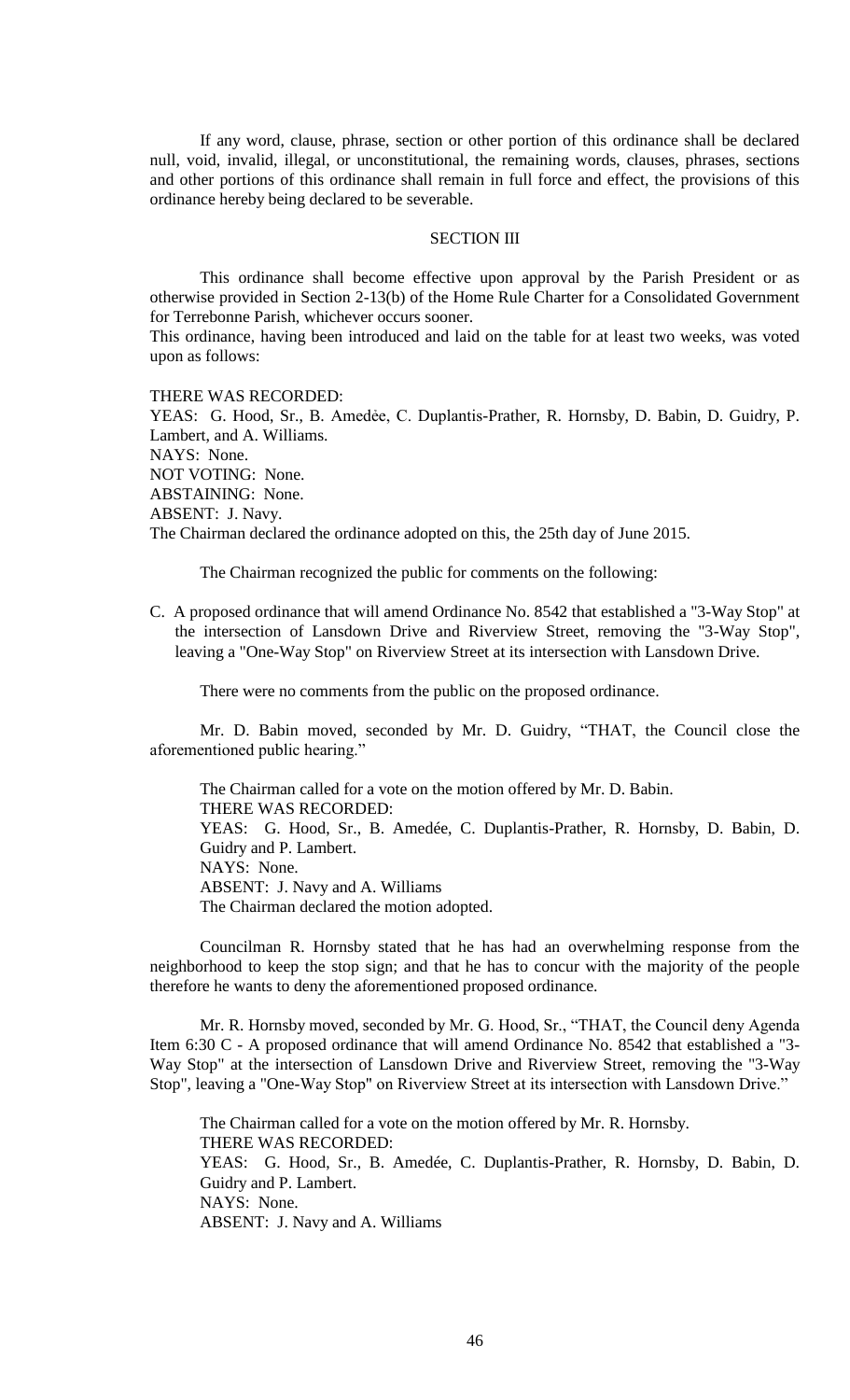The Chairman declared the motion adopted.

The Chairman recognized the public for comments on the following:

D. A proposed ordinance to authorize the Parish President to execute a Gas Franchise Agreement between the Terrebonne Parish Consolidated Government and Atmos Energy Corporation; to provide for related matters.

There were no comments from the public on the proposed ordinance.

Ms. A. Williams moved, seconded by Mr. G. Hood, Sr., "THAT, the Council close the aforementioned public hearing."

The Chairman called for a vote on the motion offered by Ms. A. Williams. THERE WAS RECORDED: YEAS: G. Hood, Sr., B. Amedée, C. Duplantis-Prather, R. Hornsby, D. Babin, D. Guidry, P. Lambert and A. Williams. NAYS: None. ABSENT: J. Navy. The Chairman declared the motion adopted.

OFFERED BY: Ms. A. Williams SECONDED BY: Ms. C. Duplantis-Prather

## ORDINANCE NO. 8569

AN ORDINANCE TO AUTHORIZE THE PARISH PRESIDENT TO EXECUTE A GAS FRANCHISE AGREEMENT BETWEEN THE TERREBONNE PARISH CONSOLIDATED GOVERNMENT AND ATMOS ENERGY CORPORATION; AND TO PROVIDE FOR RELATED MATTERS

WHEREAS, Section 2-11(5) of the Terrebonne Parish Charter requires an ordinance to grant or a franchise; and

WHEREAS, the Parish has determined that the continued availability of natural gas by Atmos Energy Corporation (Atmos) would promote the public health, safety, and general welfare of the residents of the Parish and would serve the public interest; and

WHEREAS, the Parish and Atmos have determined that this Franchise Agreement granting Atmos a nonexclusive franchise complies with the franchise standards set forth in the applicable laws, regulations, and ordinances of the Parish, the State of Louisiana and the United States; and

NOW, THEREFORE BE IT ORDAINED by the Terrebonne Parish Council, on behalf of the Terrebonne Parish Consolidated Government, that:

#### SECTION I

The Parish President, Michel H. Claudet, be and he is hereby authorized to execute a Franchise Agreement containing substantially the same terms as those set out in the franchise agreement attached as Exhibit (A) and any other necessary legal documents.

## **SECTION II**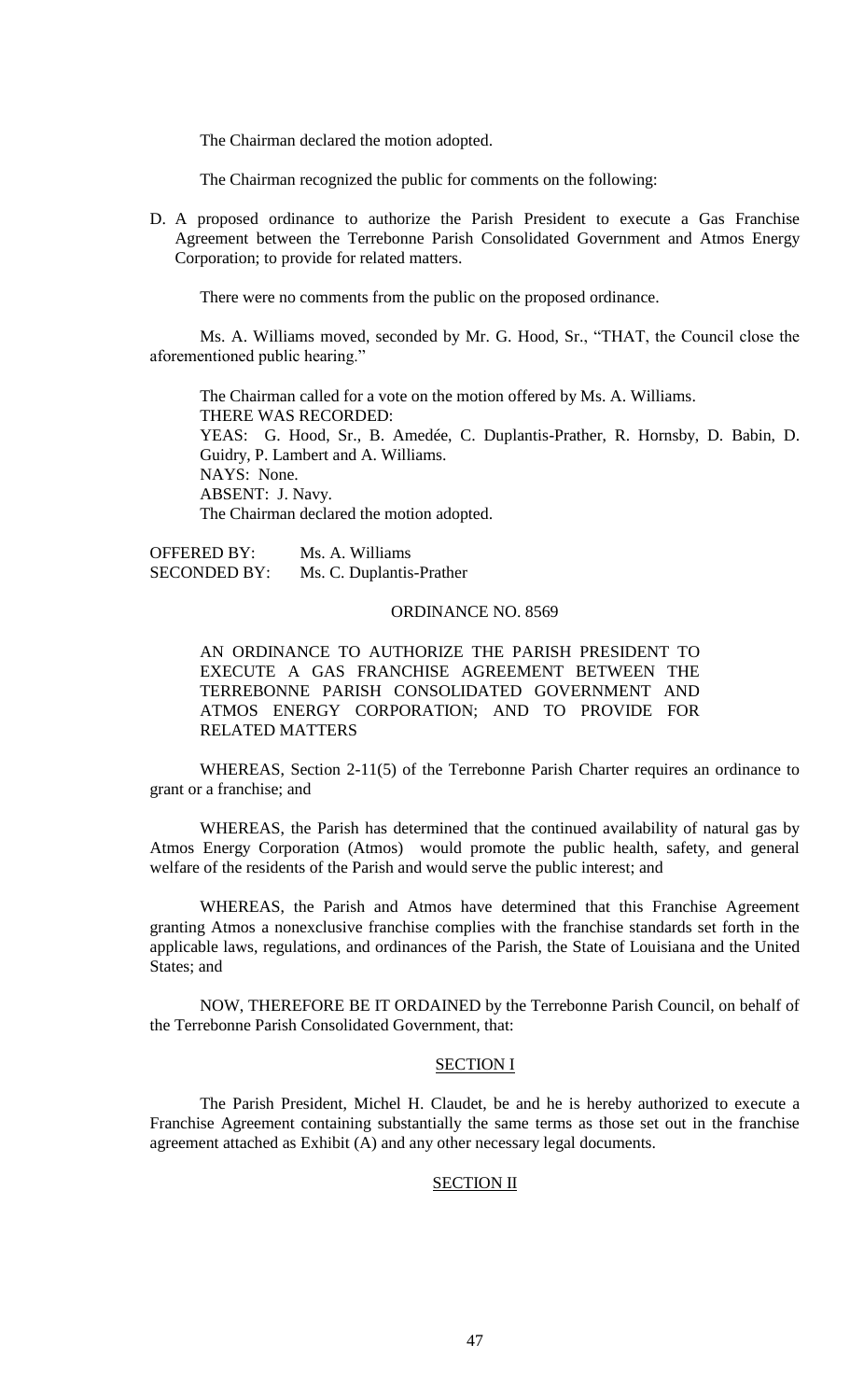If any word, clause, phrase, section or other portion of this ordinance shall be declared null, void, invalid, illegal, or unconstitutional, the remaining words, clauses, phrases, sections and other portions of this ordinance shall remain in full force and effect, the provisions of this ordinance hereby being declared to be severable.

### SECTION III

This ordinance shall become effective upon approval by the Parish President or as otherwise provided in Section 2-13(b) of the Home Rule Charter for a Consolidated Government for Terrebonne Parish, whichever occurs sooner.

This ordinance, having been introduced and laid on the table for at least two weeks, was voted upon as follows:

THERE WAS RECORDED: YEAS: G. Hood, Sr., B. Amedée, C. Duplantis-Prather, R. Hornsby, D. Babin, D. Guidry, P. Lambert, and A. Williams. NAYS: None. NOT VOTING: None. ABSTAINING: None. ABSENT: J. Navy. The Chairman declared the ordinance adopted on this the 25th day of June 2015.

# ATTACHMENT "A"

# STATE OF LOUISIANA PARISH OF TERREBONNE

#### **FRANCHISE AGREEMENT**

The TERREBONNE PARISH CONSOLIDATED GOVERNMENT, governing authority of the Parish of Terrebonne, State of Louisiana, hereinafter referred to as the "Parish", represented herein by MICHEL CLAUDET, Parish President thereof, duly authorized to act by virtue of Ordinance No.  $\alpha$  certified copy of which is attached hereto, hereinafter referred to as the "TPCG" and Atmos Energy Corporation, a Texas and Virginia corporation, with its principal office in the City of Dallas, Texas ("Grantee"), herein represented by Tom S. Hawkins, Jr., its duly authorized President, Louisiana Division, by virtue of a resolution passed by its Board of Directors on \_\_\_\_\_\_\_\_\_\_\_\_\_\_\_\_\_\_\_, \_\_\_\_\_\_\_\_, authorizing and empowering him to represent said corporation in this instrument, a certified copy of which is attached hereto and made part hereof, enter into the following Franchise Agreement (the "Franchise Agreement"):

### **DEFINITIONS**

For purposes of this Franchise Agreement, the following terms shall have the meanings set forth below:

Section 1.1. Gas System. The term "Gas System" shall mean any and all pipelines, as hereinafter defined, regulators, meters, valves, compressors, anti-corrosion items, facilities, structures, machinery, equipment, and appurtenances of any kind that Grantee, in its sole discretion, may deem necessary or advisable for the exercise of the franchise and rights granted to Grantee herein.

Section 1.2. Pipelines. The term "Pipelines" shall mean any and all above-ground and below-ground pipes, including but not limited to, mains, distribution lines, secondary lines, laterals, and other pipes, that have been, are being, or are intended to be used at any time in, or in connection with, the sale, transportation, or distribution of natural gas within and beyond the Parish limits.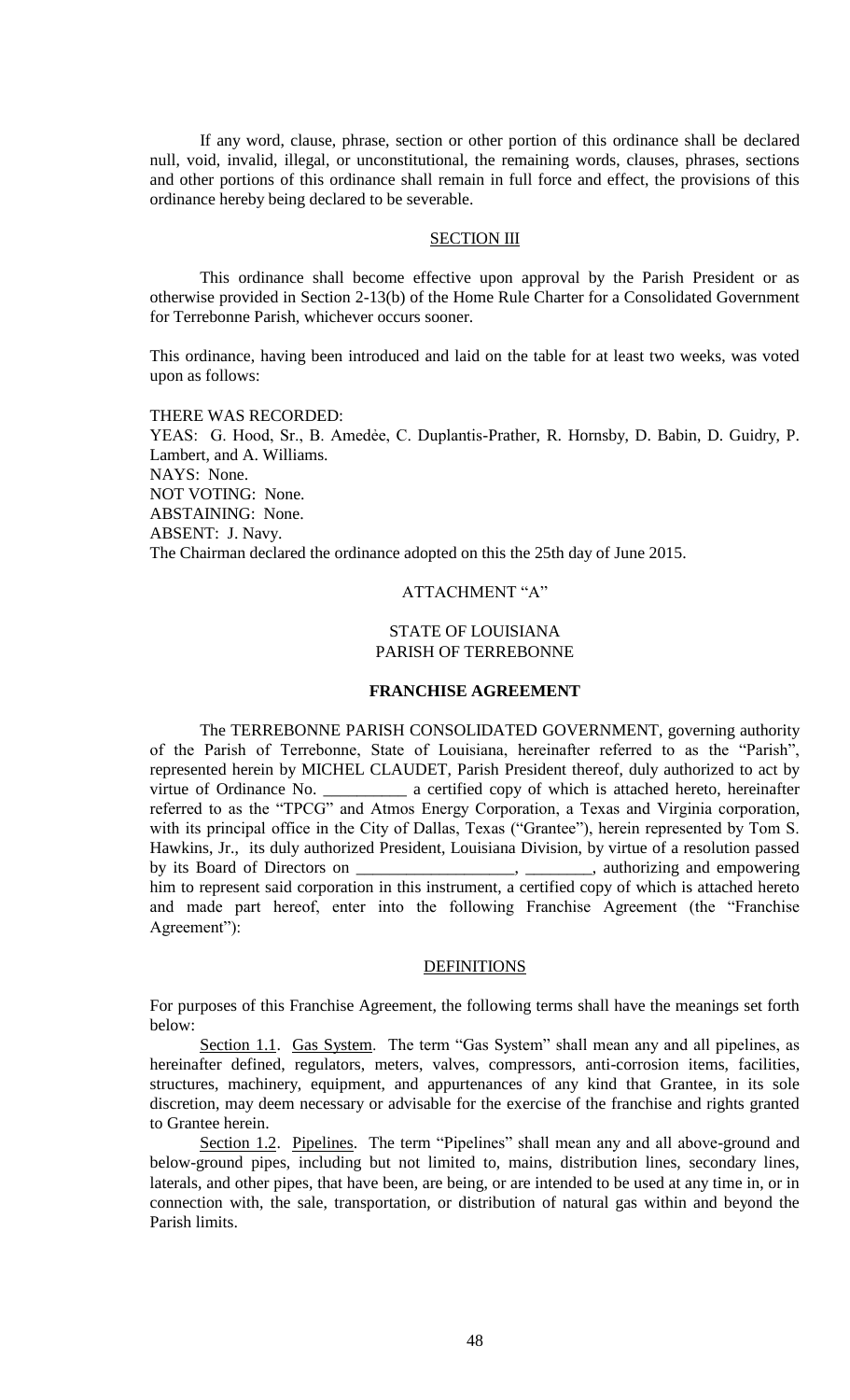Section 1.3. Public Roads. The term "Public Roads" shall mean the present and future streets, roads, highways, alleys, bridges, public ways and places, and other immovable property in the Parish but not within the limits of any municipality or otherwise owned or controlled by the Parish.

1.

That there is hereby granted to Grantee, for a period of ten (10) years from and after the passage of this ordinance, and automatically be renewed for an additional period of ten (10) years provided that the TPCG does not, during said initial ten (10) year term, revoke said franchise by ordinance for serious failure of grantee, if any, to discharge its obligations hereinafter stated or terminate pursuant to causes and procedures set out herein, the right, privilege and contract to construct, lay, maintain and operate a gas system for the purpose of transporting, distributing, selling and supplying natural and/or synthetic gas for heating, lighting, power and all other domestic, commercial and industrial purposes to the inhabitants, persons, firms, associations and corporations in the Parish within the areas defined in the herein required geographical map found at Exhibit A. Nothing herein shall be construed to prohibit Grantee from extension of mains and service to customers consistent with Louisiana Public Service Commission orders, rules and/or regulations.

 $2^{\circ}$ 

Grantee is expressly given the right, power, privilege, and contract to use, enter upon, dig, and excavate, over, across, upon, along, and under TPCG's rights-of-way, including present and future roads, highways, streets, avenues, parkways, alleys, thoroughfares, sidewalks, viaducts, bridges, drains, public grounds, and public property except that, Grantee shall obtain a letter of no objection from TPCG Planning and Zoning Department prior to the construction of any permanent facility, including but not limited to gas mains, or service lines, or whenever crossing or utilizing the TPCG's rights-of-way and/or properties.

3.

The Gas System shall be so laid as not to unreasonably interfere, impede, or retard the TPCG's rights-of-way and/or properties, and should TPCG lawfully elect to vacate, relocate, abandon, alter, reconstruct or change the grade of its rights-of-way and/or properties, requiring the lowering or moving of any part of the Gas System located in or upon TPCG's rights-of-way and/or properties, upon reasonable notice by TPCG, the same shall be done by Grantee at its own expense; provided further that, Grantee shall repair and restore to approximately the original condition all properties disturbed during the construction, maintenance and operation of the Gas System, and the proper parish authorities, whenever deemed necessary, may appoint a competent person to superintend and supervise the repairing and restoring of TPCG rights-of-way and/or properties disturbed by Grantee; reasonable precautions and care shall be exercised by Grantee so as to protect the public from any harm arising out of the construction, maintenance and operation of the Gas System but nothing herein shall create any cause of action in favor of third persons, Grantee being amenable only to the general and special laws of the state which regulates the mode and method of Grantee's operations, however, no fee or charge shall be imposed upon Grantee, or upon any of Grantee's consumers, for the use, entering upon, excavating, and opening of public property for the construction, maintenance and operation of the Gas System, Grantee being also amenable to parochial regulations for the protection of the people of the Parish.

4.

Grantee shall have the right to levy service charges approved by Louisiana Public Service Commission.

5.

Grantee shall at all times defend, indemnify and save harmless TPCG for and from any and all claims, demands, suits, judgments, costs, or expenses arising out of or by reason of the ownership, construction, maintenance and operation of the Gas System; Grantee hereby assuming all liability, risk for loss or injury to property or person arising out of or by reason of the ownership, construction, maintenance and operation of the Gas System, and nothing herein contained shall ever be held or construed so as to obligate TPCG for responsibilities and liabilities of Grantee. Notwithstanding the foregoing, the Grantee shall not indemnify TPCG for any damages, liability or claims resulting from the willful misconduct or negligence of TPCG.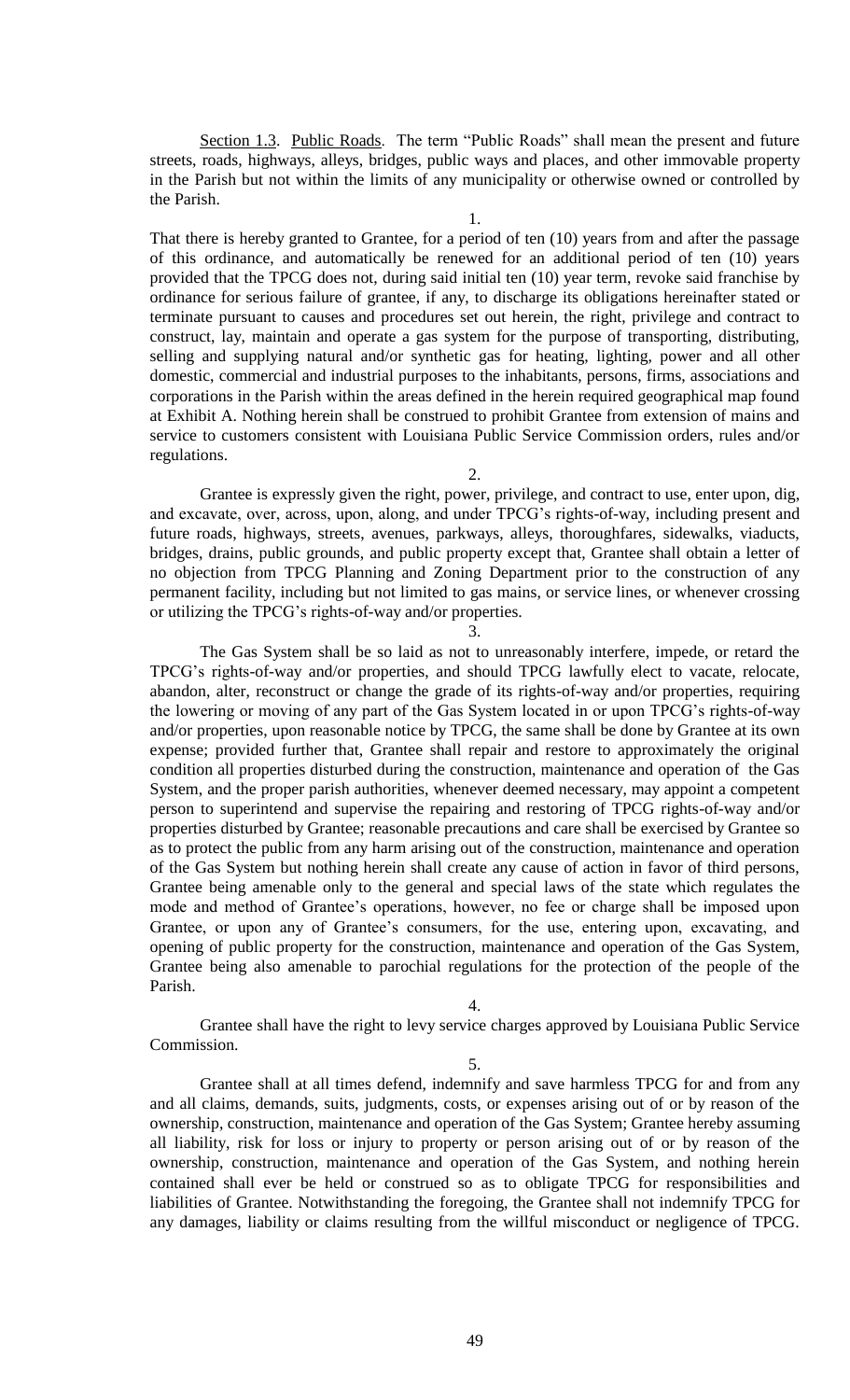And that to insure the provisions of this section, the Grantee or assigns shall submit to TPCG a self-insurance letter and/or certificate of insurance evidencing the amount of self-insured retention and a certificate of insurance evidencing TPCG as a certificate holder for the excess liability and property damage insurance in total to provide not less than \$10,000,000.00 combined single limit at all times while the franchise is in effect.

### 6.

Grantee shall be subject to the supervision, regulation and control of state and federal administrative bodies empowered by law and now enacted or to be hereinafter enacted to control, supervise and regulate its conduct of business.

#### 7.

As required by Grantor, Grantee shall, within sixty (60) days receipt of written request of Grantor, provide or update the following information regarding Grantor's facilities in Terrebonne Parish and services rendered pursuant to the franchise herein granted:

- 1. Update maps identifying the location, type, and size of all gas distribution mains and any above-ground facilities, including regulator stations;
- 2. A narrative description or schedule of system characteristics, including i) miles of main by material type and size, and ii) operating pressures by service area or line segment;

A schedule of numbers of customers serviced by customer class.

#### 8.

The franchise granted to the Grantee hereunder shall not be sold, transferred, or assigned, in whole or in part, in any manner, directly or indirectly, nor shall title therein, either legal or equitable, pass to or vest in any person without the express advance approval of the TPCG, which approval shall not be unreasonably withheld. TPCG shall received (thirty) 30 days written notice in advance of any application by Grantee to LPSC for sales or transfers of ownership. In granting or denying its approval for such a transfer, the TPCG shall have the right to review the financial condition, legal capacity and technical ability of any proposed transferee, and, upon a finding that such financial condition, legal capacity and/or technical ability is not, at a minimum, such as would enable the proposed transferee to comply with the terms and conditions of this franchise favorable as that of the Grantee, the TPCG shall be justified in withholding consent to the transfer. The TPCG shall act upon a request for approval of such sale, transfer, or assignment within One Hundred Twenty (120) days of receiving official notice thereof. In the absence of an approval or denial by the TPCG of a request for approval of a sale, transfer, or assignment within said One Hundred Twenty (120) day period, the request for approval shall be deemed automatically granted.

#### 9.

The TPCG shall not be liable for interruption of the Grantee's service or for any damages to property of the Grantee caused by the employees of the Parish acting within the scope of their employment, except where the interruption of the Grantee's service or the damages to the property of the Grantee is caused by the willful misconduct or negligence of such employees of the Parish.

#### 10.

Termination. The termination of the franchise, this Franchise Agreement and the Grantee's rights therein shall become effective upon the earliest to occur of : (1) the Revocation of the franchise and this Franchise Agreement by action of the Parish Council, for material breach, being defined as Grantee's substantial failure to comply with the terms and conditions set forth herein, and Grantee's failure to cure same within the allotted time period set forth herein; (2) the abandonment of the Gas System, in whole or material part, by the Grantee without the express prior written approval of the Parish Council; (3) the expiration of the Term of the franchise, if not renewed; or (4) by mutual consent. In the event that Grantee should fail to comply with the terms and conditions hereof, Grantor shall give written notice to Grantee of such failure and Grantee shall have a reasonable time period within which to correct said failure. Such time period shall be no less than seven (7) days in the case of individual residential customers and such reasonable and customary additional times as may be needed for matters requiring construction, relocation or other major renovations. In the case of matters involving public health or safety, Grantee shall expeditiously correct such matters.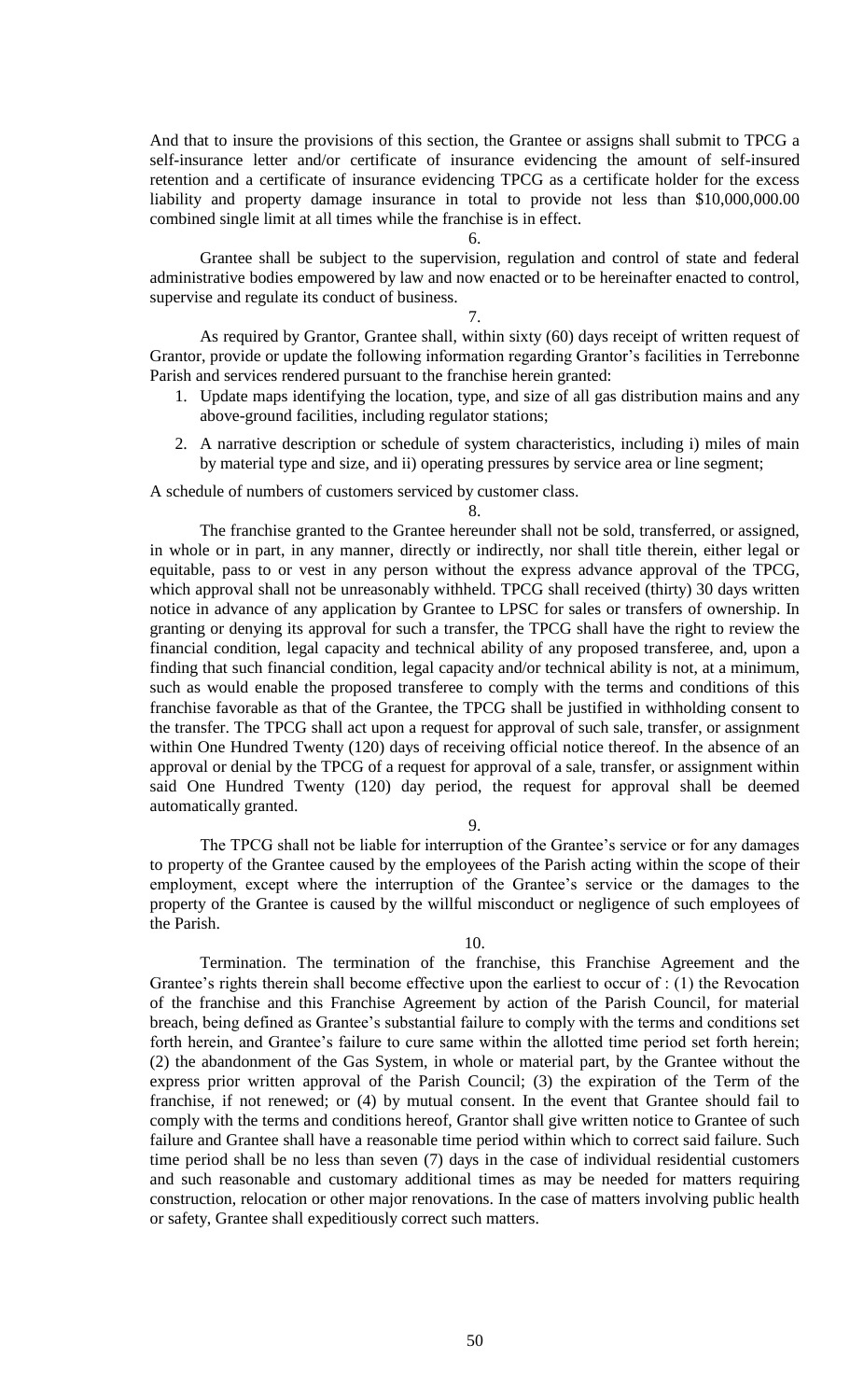11.

Survival of Liability. No termination of the franchise shall operate as a waiver or release of the Grantee for any liability which arises or arose out of any act or failure to act by the Grantee prior to any termination.

12.

Effect of Unauthorized Sale, Transfer or Assignment of Franchise. The completion of any sale, transfer or assignment of the franchise, without the prior written consent of the TPCG as required under paragraph 8, shall be deemed to constitute a material breach of this Franchise Agreement.

13.

Grounds for Revocation. In the event that the Gas System, or any material part of the Gas System, is taken, appropriated or condemned pursuant to law and the effect of such taking is to materially frustrate or impede the ability of the Grantee to carry out its obligations pursuant to, and the purposes of this Agreement, then the TPCG may revoke the franchise and this Franchise Agreement.

14.

Notice Required. The Grantee shall immediately so notify the TPCG President, in writing, if: (1) the Grantee files a voluntary petition in bankruptcy; (2) an involuntary petition in bankruptcy is filed and not dismissed within one hundred and fifty (150) days; (3) the Grantee makes an assignment for the benefit of creditors, applies for or consents to the appointment of any receiver or trustee of all or any part of its property, including all or a material part of the Gas System; (4) the Grantee institutes dissolution or liquidation proceedings with respect to its business; (5) an order is entered approving an involuntary petition to reorganize the business of the Grantee or to effect a plan or other arrangement with creditors or appointing a receiver or trustee for the Grantee of all or a material part of its property, including all or any material part of the Gas System; (6) a writ of attachment, execution, distraint, levy, possession, or any similar process shall be issued by any court against all or any material part of the Gas System; or (7) there is an occurrence of any event which may reasonably lead to the foreclosure or other judicial sale of all or any material part of the Gas System.

15.

Bankruptcy Grounds for Revocation. In the event that said petition, writ, or warrant shall not be dismissed, or a stay of foreclosure obtained, or said assignment, appointment, or bankruptcy proceedings shall not be rescinded or terminated, within one hundred and fifty (150) days of the issuance, making, or commencement therein, then the TPCG within its sole discretion may revoke the franchise, unless:

(1) within one hundred and fifty (150) days after his election or appointment, any receiver or trustee of the Grantee, or within one hundred and fifty (150) days of the commencement therein, the Grantee itself as a debtor-in-possession in connection with any such reorganization or similar proceedings, shall have remedied any uncured failure to comply with any provision of this Agreement; and

(2) within said one hundred and fifty (150) days, said receiver or trustee, or the Grantee itself as a debtor-in-possession, shall have executed an Agreement, duly approved by the court having jurisdiction over the premises, whereby said receiver or trustee or the Grantee, in said capacity, assumes all obligations and agrees to be bound fully by each and every provision of this Agreement.

16.

Compliance with Agreement/Ordinance. The Grantee shall ensure that each subcontractor or other Person performing any work or activity on behalf of the Grantee, complies with all provisions of this Agreement with respect to the work to be performed or the materials or equipment to be supplied by such subcontractor or other person.

17.

The Grantee shall not be relieved of any obligation by reason of any failure of the TPCG to enforce prompt compliance with any provision of this Franchise Agreement.

#### 18.

Not Exclusive. All rights and remedies given to Grantee and the TPCG by this Franchise Agreement shall be in addition to and cumulative with any and all other rights or remedies,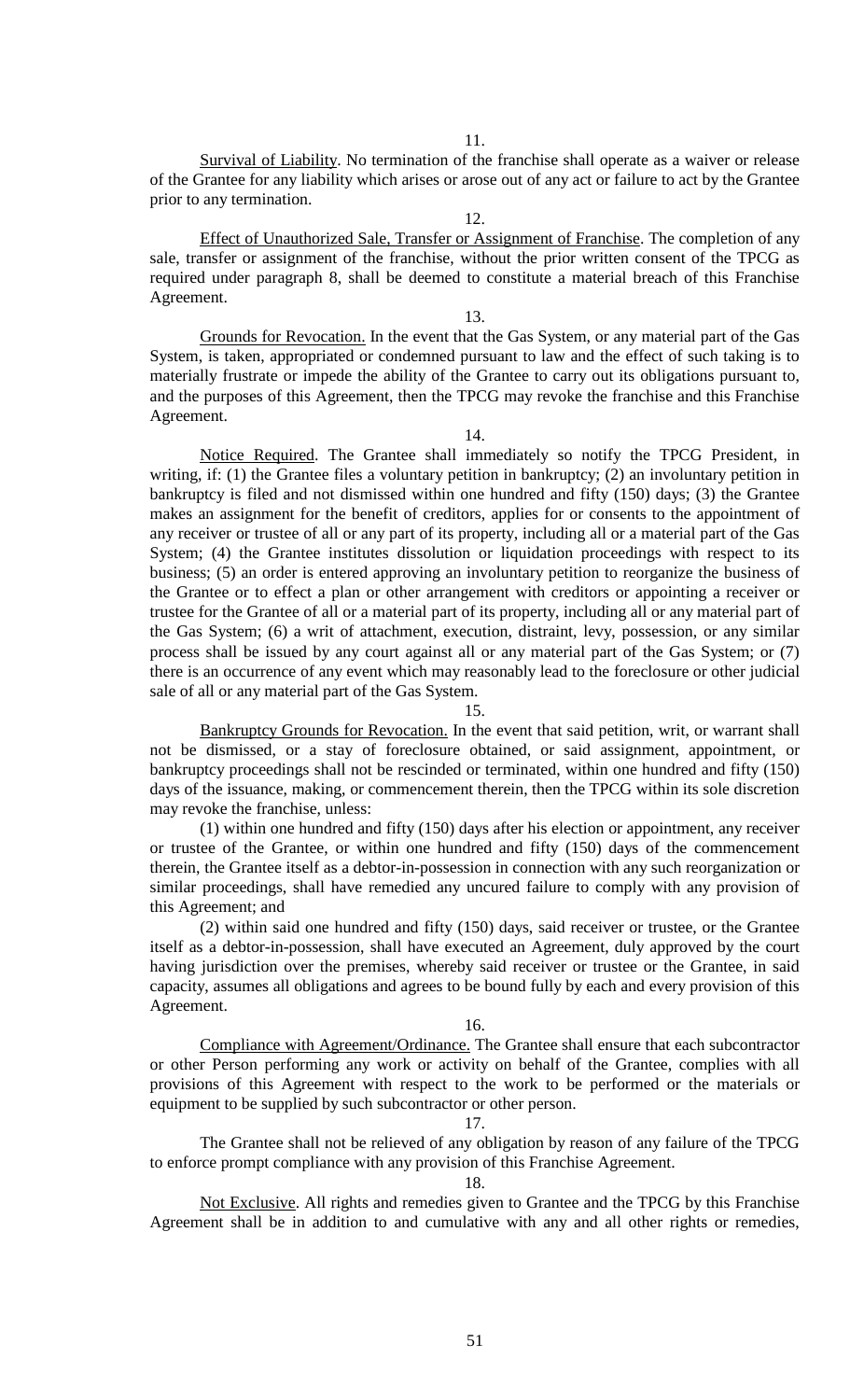existing or implied, at law or in equity. Such rights and remedies shall not be exclusive, but each and every right and remedy specifically provided or otherwise existing or given may be exercised from time to time and as often and in such order as may be deemed expedient by the Grantee or TPCG, as applicable. The exercise of one or more rights or remedies shall not be deemed a waiver of the rights to exercise at the same time or thereafter any other right or remedy nor shall any such delay or omission be construed to be a waiver of or acquiescence to any default. The exercise of any such right or remedy by a party shall not release the other party from its obligations or any liability under this Franchise Agreement.

#### 19.

The Grantee shall conduct the work to be performed pursuant to this Franchise Agreement as a franchisee and not as an agent of the TPCG.

#### 20.

This Franchise Agreement shall be deemed to be executed in the Parish of Terrebonne, State of Louisiana, regardless of the domicile of the Grantee, and shall be governed by and construed in accordance with the laws of the State of Louisiana, and heard in the  $32<sup>nd</sup>$  Judicial District Court.

#### 21.

The Grantee further acknowledges that it has been represented by counsel in the negotiation of this Franchise Agreement, that it has carefully read the terms and conditions hereof and is willing to and does accept all of the risks of such terms and conditions, and agrees that in the event of any ambiguity in this Franchise Agreement, or in the event of any other dispute over the meaning thereof, this Franchise Agreement shall not be construed against the TPCG and in favor of the Grantee by virtue of the fact that drafts thereof were prepared by counsel for the TPCG.

#### 22.

This Franchise Agreement embodies the entire understanding and agreement of the TPCG and the Grantee with respect to the subject matter hereof and merges and supersedes all prior representations, agreements, and understandings, whether oral or written, between the TPCG and the Grantee with respect to the subject matter hereof, including, without limitation, all prior drafts of this Franchise Agreement and any and all written or oral statements or representations by any official, employee, or agent of the TPCG and by the Grantee.

#### 23.

The time within which the TPCG or the Grantee shall be required to perform any act under this Franchise Agreement shall be extended by a period of time equal to the number of days performance is delayed due to a force majeure, nor shall the TPCG or the Grantee be subject to any penalty hereunder because of acts or failure to act due to force majeure. The term "force majeure" shall mean delays due to acts of God, war, civil disturbances, strike, fire, unavoidable casualty, construction delays due to weather, failure of supplier(s), or for other similar causes beyond the control of the TPCG or the Grantee, as applicable.

#### 24.

Work in the exercise of this franchise shall not begin until the certificates of insurance called for in Section 5 are properly executed, deposited and delivered to Grantor.

#### 25.

That this Franchise and all right and privileges granted herein are not exclusive.

26.

Grantee shall be responsible for obtaining from all requisite federal, state and local authorities any and all necessary regulatory approvals, permits, authorizations and/or licenses which may be required for it to install, operate, maintain and repair the Gas System on, over and under Grantor's properties, easements, servitudes and rights-of-way. Grantee shall submit to Grantor evidence of all such approvals, permits, authorizations and/or licenses upon written request.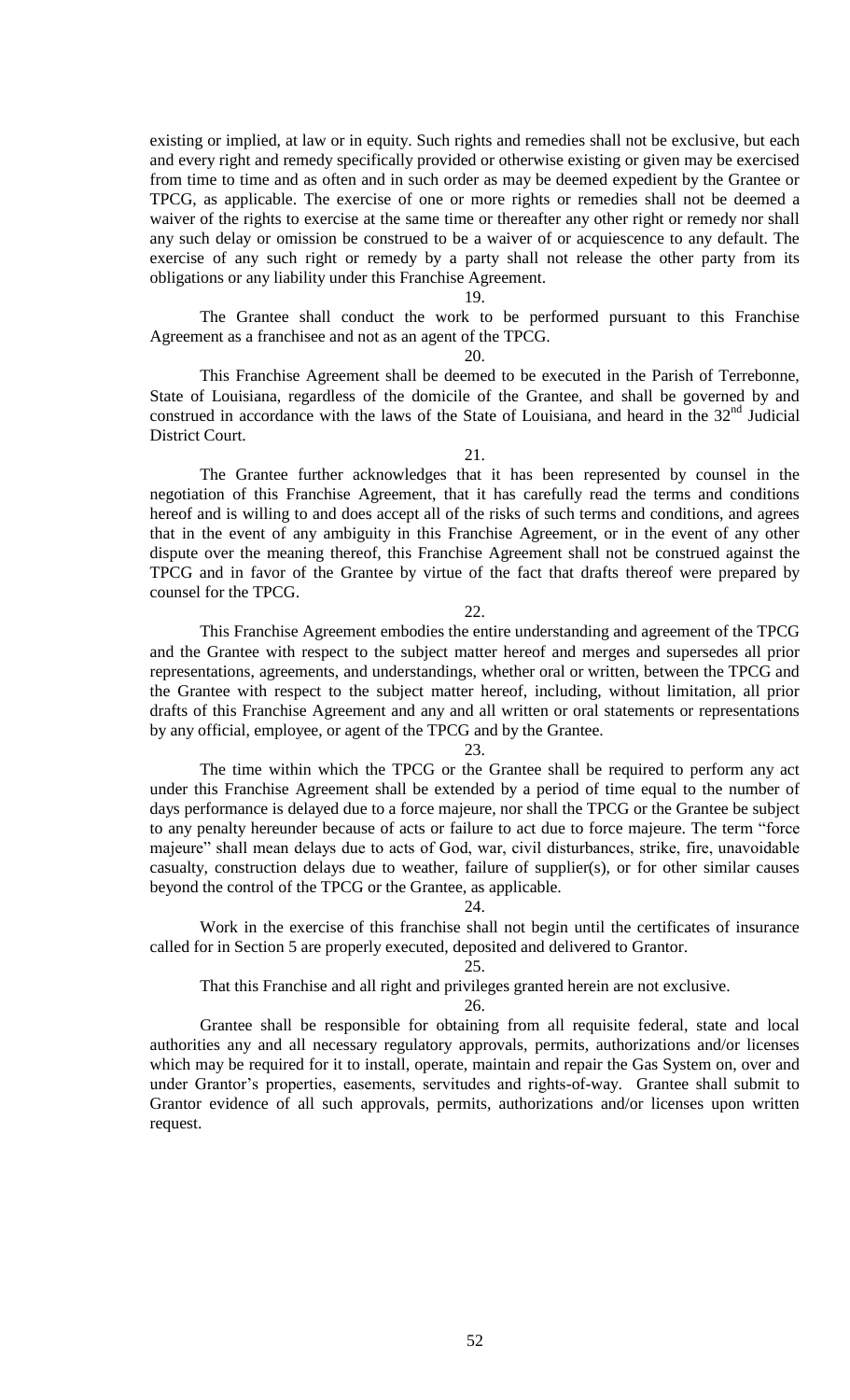27.

The provisions, portions and sections of this Franchise Agreement are severable, and if provision, portion and section is or held to be invalid, illegal, or void, the illegality or invalidity of such provision, portion, and section shall in no manner affect the legality or validity of the remainder of this Franchise Agreement.

28.

This Franchise Agreement and rights granted herein may be amended only by written agreement of the Parish and Grantee to such amendment.

29.

The section and other headings contained in this Franchise Agreement are for reference purposes only and shall not affect in any way the meaning or interpretation of this Franchise Agreement.

IN WITNESS WHEREOF, the parties hereto have signed this Franchise Agreement as of the day of \_\_\_\_\_\_\_\_, \_\_\_, in the presence of the undersigned witnesses, after due reading of the whole.

# WITNESS: TERREBONNE PARISH CONSOLIDATED GOVERNMENT

# STATE OF LOUISIANA PARISH OF TERREBONNE

ON THIS \_\_\_\_\_\_\_\_\_\_\_\_ day of \_\_\_\_\_\_\_\_\_\_\_, \_\_\_\_\_\_\_\_\_, before me appeared \_\_\_\_\_\_\_\_\_\_\_\_\_\_, to me personally known, who, being by me duly sworn, did say that he is the President of the Terrebonne Parish Consolidated Government and that said instrument was signed in behalf of the Terrebonne Parish Consolidated Government by authority of Ordinance No. \_\_\_\_\_\_\_, date \_\_\_\_\_\_\_\_\_\_\_\_, \_\_\_\_\_, and said \_\_\_\_\_\_\_\_\_\_\_\_\_\_\_\_\_\_\_\_ acknowledged said instrument to be the free act and deed of said Council.

NOTARY PUBLIC

WITNESS: Atmos Energy Corporation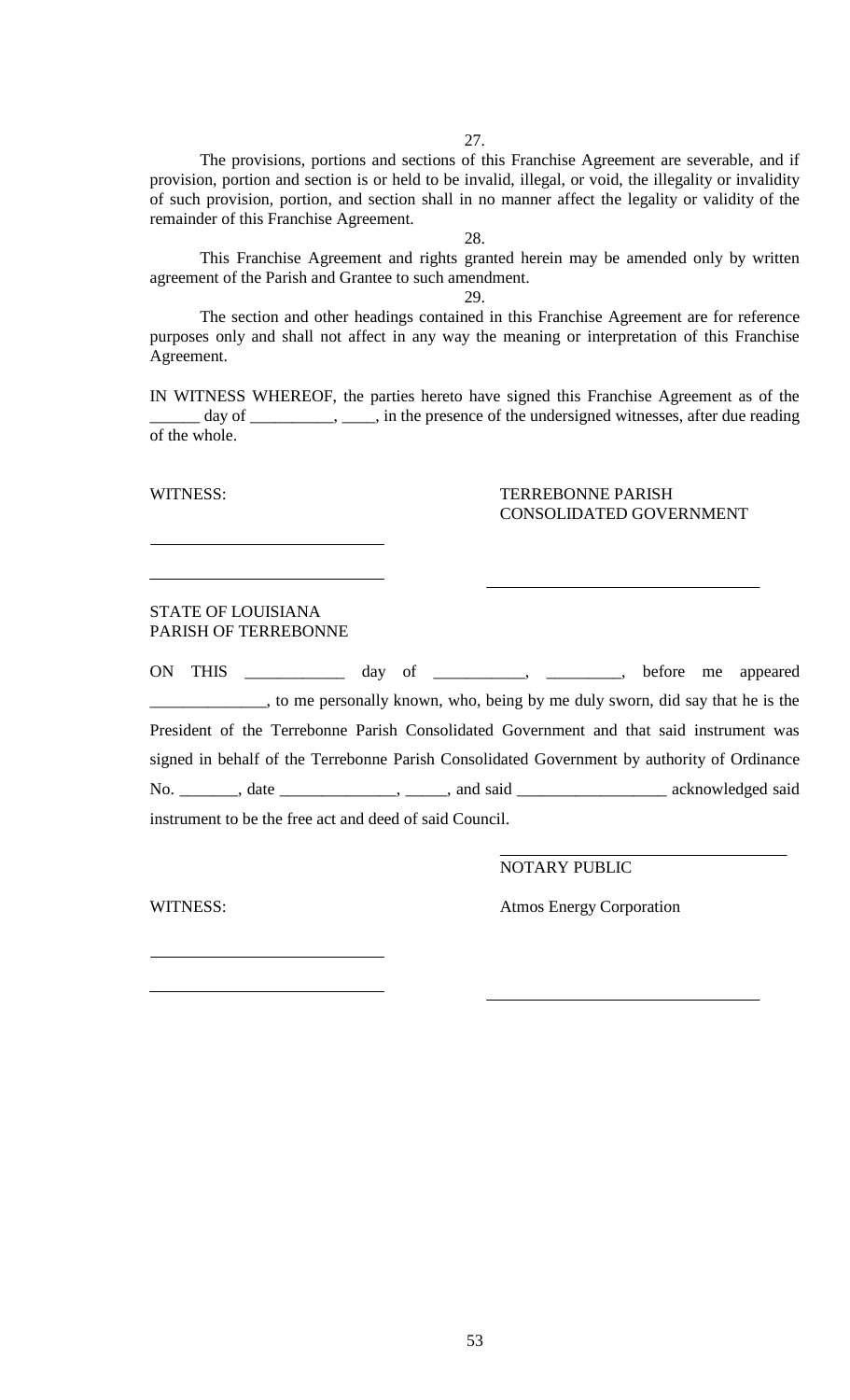# STATE OF LOUISIANA PARISH OF TERREBONNE

| <b>ON</b> | THIS         | day of | $\overbrace{\hspace{2.5cm}}^{}$ , $\overbrace{\hspace{2.5cm}}^{}$ , $\overbrace{\hspace{2.5cm}}^{}$ , |  |  | before me, appeared                                                       |
|-----------|--------------|--------|-------------------------------------------------------------------------------------------------------|--|--|---------------------------------------------------------------------------|
|           |              |        |                                                                                                       |  |  | , to me personally known, who, being by me duly sworn, did say that he is |
|           |              |        | the $\qquad \qquad$ of the $\qquad$                                                                   |  |  | and that said instrument was                                              |
|           |              |        | signed in behalf of the                                                                               |  |  | by authority of its Board of Directors, and                               |
| said      |              |        |                                                                                                       |  |  | acknowledged said instrument to be the free act and deed of said          |
|           | corporation. |        |                                                                                                       |  |  |                                                                           |

# NOTARY PUBLIC

Mr. D. Babin moved, seconded by Ms. C. Duplantis-Prather, "THAT, the Council continue with the regular order of business."

The Chairman called for a vote on the motion offered by Mr. D. Babin. THERE WAS RECORDED: YEAS: G. Hood, Sr., B. Amedée, C. Duplantis-Prather, R. Hornsby, D. Babin, D. Guidry, P. Lambert and A. Williams. NAYS: None. ABSENT: J. Navy. The Chairman declared the motion adopted.

The Chairman announced the following vacancies, which he noted will be handled as per usual procedure:

- Two expiring terms on the Recreation District No. 6 Board.
- One vacancy due to the resignation of Ms. Shawny Marmande Burgard on the Recreation District No. 10 Board.
- Three expiring terms on the TGMC Hospital Service District No. 1 Board. One representing a Civic Organization, one representing the Medical Society and one representing the Terrebonne Bar Association.

Under Agenda Item 7A - Announcements, Council Members

- Councilman D. Babin announced the Hayden's Swimming Pool Safety Awareness Month in Houma-Terrebonne candlelight vigil will be held on June 28 at the Courthouse Square at 7:00 p.m.
- Councilman D. Babin announced that the southern districts have a lot of levee work currently being done and encouraged the citizens of Terrebonne Parish to take a drive down south to see the progress that is being made.
- Councilwoman C. Duplantis-Prather announced to every pet owner to have their pets spayed or neutered to help control the pet population and asked that if a stray animal is found, please contact the Animal Shelter at (985) 873-6709.
- Councilwoman A. Williams asked Parish President Claudet for an update on the replacement bridge in Gibson.
- Councilwoman B. Amedée urged citizens to clean up debris around their property and not to wait until a Hurricane is announced.
- Councilman G. Hood, Sr. expressed that all citizens need to have a hurricane plan in place which should include any medications and supplies you may need.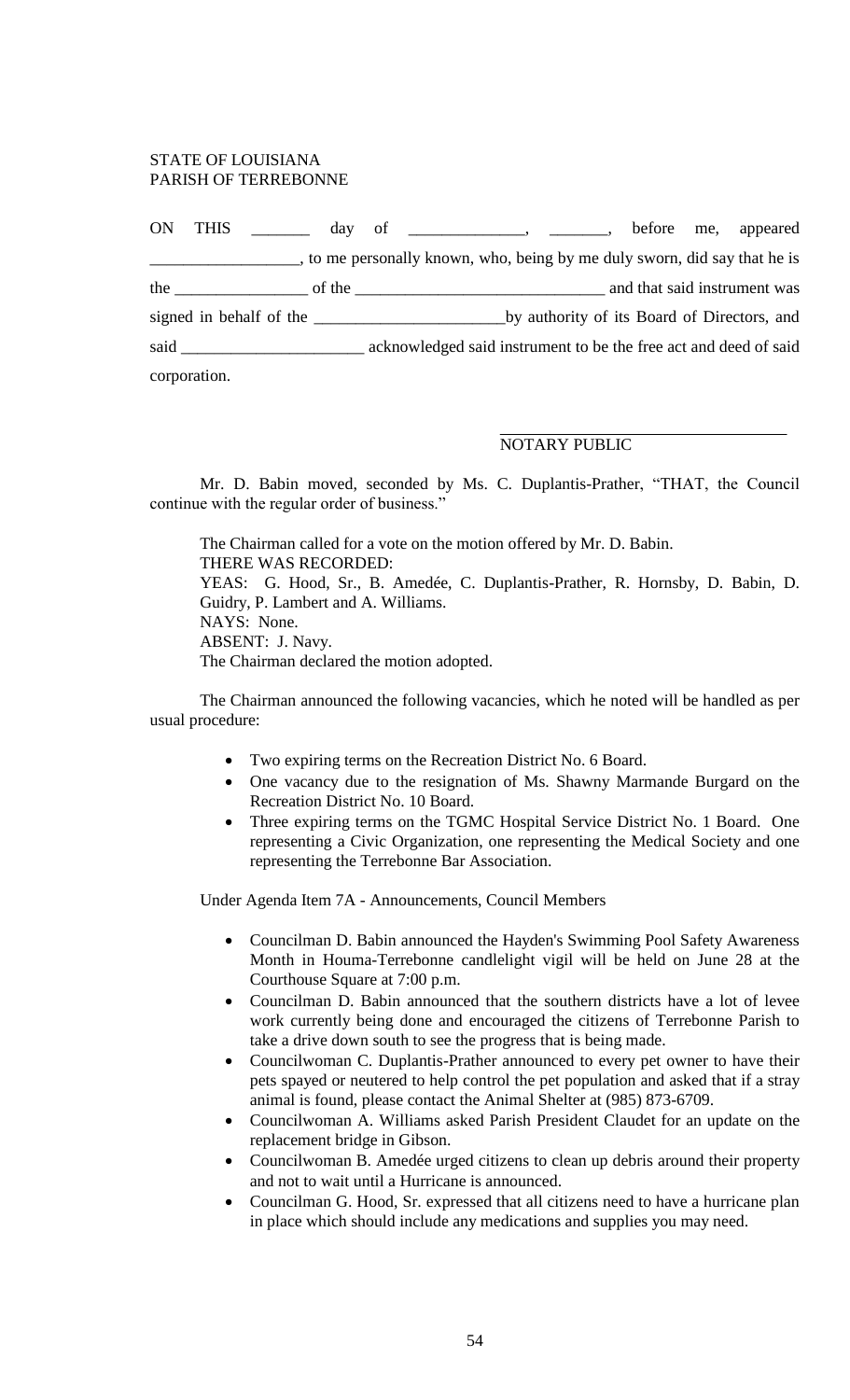Under Agenda Item 7B - Parish President

- Asked to keep the lineman, who works on the Parish lines for Diversified, who was severely burned, in your prayers.
- Lightning stuck one of the Live Oak trees in the Court square and another Live Oak was damaged due to an attached cable that was connected to the struck tree. The area is blocked off and a limb will need to be removed.
- The Waterlife and Le Petit Theatre parking lots are just about finished.
- Ordered pre-fabricated bridges for Buquet Street and Donner. Also, delays are due to problems for residents in the area; sea-level has been contracted and ordered pilings that are needed in order to get the job done.
- Council approved a generator for the Courthouse Annex which is critical for the Sheriff's office in the event of difficult times.
- Wastewater assimilation was approved; 4-6 million gallons of freshwater and nutrients will go to Lake Boudreaux Basin daily.

Parish President's Claudet announced that he is recommending Lt. Dana Tymone Coleman for Appointment of Chief of Police pursuant to Section 2-98 of the Parish Code. He stated that he had an extremely difficult decision due to having seven qualified applicants.

Ms. A. Williams moved, seconded unanimously, "THAT, the Council accept Parish President's recommendation of Lt. Dana Tymone Coleman, for Appointment of Chief of Police for the City of Houma and ratification to be held for two weeks."

The Chairman called for a vote on the motion offered by Ms. A. Williams. THERE WAS RECORDED: YEAS: G. Hood, Sr., B. Amedée, C. Duplantis-Prather, R. Hornsby, D. Babin, D. Guidry, P. Lambert and A. Williams. NAYS: None. ABSENT: J. Navy. The Chairman declared the motion adopted.

Several Council members congratulated Mr. Coleman and the seven applicants for pursuing the position of Chief of Police; noting that President Claudet made a tough but excellent decision.

Lt. Coleman stated that he accepts President Claudet's recommendation to be appointed City of Houma Police Chief and expressed that no organization is stronger than the weakest individual in it; and furthermore that he is ready to take challenge and move the department forward in a positive, professional manner.

Mr. G. Hood, Sr. moved, seconded by Ms. A. Williams, "THAT, there being no further business to come before the Council the meeting be adjourned."

The Chairman called for a vote on the motion offered by Mr. G. Hood, Sr. THERE WAS RECORDED: YEAS: G. Hood, Sr., B. Amedée, C. Duplantis-Prather, R. Hornsby, D. Babin, D. Guidry, P. Lambert and A. Williams. NAYS: None. ABSENT: J. Navy. The Chairman declared the motion adopted and the meeting adjourned at 7:07 p.m.

# KIMBERLY COLOGNE, MINUTE CLERK